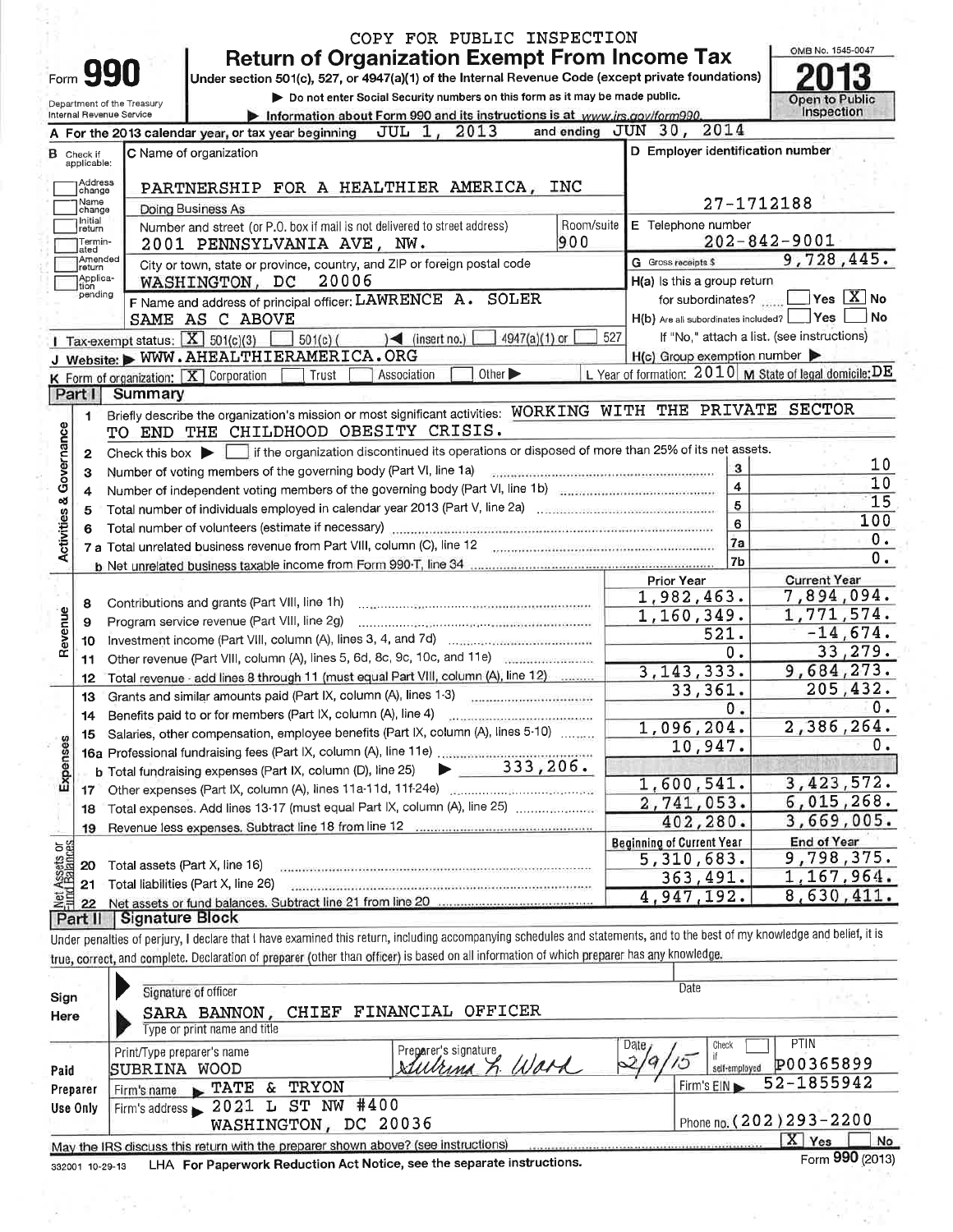|                                                           | Form 8868<br>(Rev. January 2014)                                                |                                                                                                                                                                                       |                | <b>Application for Extension of Time To File an</b><br><b>Exempt Organization Return</b>                                                                                                                                                                                                                                                                                                                                                                                                                                                                                                                                                                                                                                                                                                                                                                           |              | OMB No. 1545-1709                                                           |                |
|-----------------------------------------------------------|---------------------------------------------------------------------------------|---------------------------------------------------------------------------------------------------------------------------------------------------------------------------------------|----------------|--------------------------------------------------------------------------------------------------------------------------------------------------------------------------------------------------------------------------------------------------------------------------------------------------------------------------------------------------------------------------------------------------------------------------------------------------------------------------------------------------------------------------------------------------------------------------------------------------------------------------------------------------------------------------------------------------------------------------------------------------------------------------------------------------------------------------------------------------------------------|--------------|-----------------------------------------------------------------------------|----------------|
| Internal Revenue Service                                  | Department of the Treasury                                                      |                                                                                                                                                                                       |                | File a separate application for each return.<br>▶ Information about Form 8868 and its instructions is at www.irs.gov/form8868 ⋅                                                                                                                                                                                                                                                                                                                                                                                                                                                                                                                                                                                                                                                                                                                                    |              |                                                                             |                |
|                                                           |                                                                                 |                                                                                                                                                                                       |                | If you are filing for an Automatic 3-Month Extension, complete only Part I and check this box manuscription communities                                                                                                                                                                                                                                                                                                                                                                                                                                                                                                                                                                                                                                                                                                                                            |              |                                                                             | X              |
|                                                           | Do not complete Part II unless                                                  |                                                                                                                                                                                       |                | . If you are filing for an Additional (Not Automatic) 3-Month Extension, complete only Part II (on page 2 of this form).<br>you have already been granted an automatic 3-month extension on a previously filed Form 8868.<br>Electronic filing (e-file). You can electronically file Form 8868 if you need a 3-month automatic extension of time to file (6 months for a corporation<br>required to file Form 990-T), or an additional (not automatic) 3-month extension of time. You can electronically file Form 8868 to request an extension<br>of time to file any of the forms listed in Part I or Part II with the exception of Form 8870, Information Return for Transfers Associated With Certain<br>Personal Benefit Contracts, which must be sent to the IRS in paper format (see instructions). For more details on the electronic filing of this form, |              |                                                                             |                |
|                                                           |                                                                                 | visit www.irs.gov/efile and click on e-file for Charities & Nonprofits.                                                                                                               |                |                                                                                                                                                                                                                                                                                                                                                                                                                                                                                                                                                                                                                                                                                                                                                                                                                                                                    |              |                                                                             |                |
| Part I                                                    |                                                                                 |                                                                                                                                                                                       |                | Automatic 3-Month Extension of Time. Only submit original (no copies needed).<br>A corporation required to file Form 990-T and requesting an automatic 6-month extension - check this box and complete                                                                                                                                                                                                                                                                                                                                                                                                                                                                                                                                                                                                                                                             |              |                                                                             |                |
| Part I only                                               |                                                                                 |                                                                                                                                                                                       |                |                                                                                                                                                                                                                                                                                                                                                                                                                                                                                                                                                                                                                                                                                                                                                                                                                                                                    |              |                                                                             |                |
|                                                           |                                                                                 |                                                                                                                                                                                       |                | All other corporations (including 1120-C filers), partnerships, REMICs, and trusts must use Form 7004 to request an extension of time                                                                                                                                                                                                                                                                                                                                                                                                                                                                                                                                                                                                                                                                                                                              |              |                                                                             |                |
|                                                           | to file income tax returns.                                                     | Name of exempt organization or other filer, see instructions.                                                                                                                         |                |                                                                                                                                                                                                                                                                                                                                                                                                                                                                                                                                                                                                                                                                                                                                                                                                                                                                    |              | Enter filer's identifying number<br>Employer identification number (EIN) or |                |
| Type or<br>print                                          |                                                                                 |                                                                                                                                                                                       |                |                                                                                                                                                                                                                                                                                                                                                                                                                                                                                                                                                                                                                                                                                                                                                                                                                                                                    |              |                                                                             |                |
|                                                           |                                                                                 | PARTNERSHIP FOR A HEALTHIER AMERICA, INC                                                                                                                                              |                |                                                                                                                                                                                                                                                                                                                                                                                                                                                                                                                                                                                                                                                                                                                                                                                                                                                                    |              | 27-1712188                                                                  |                |
| File by the<br>due date for<br>filing your<br>return. See |                                                                                 | Number, street, and room or suite no. If a P.O. box, see instructions.<br>2001 PENNSYLVANIA AVE, NW., NO. 900                                                                         |                |                                                                                                                                                                                                                                                                                                                                                                                                                                                                                                                                                                                                                                                                                                                                                                                                                                                                    |              | Social security number (SSN)                                                |                |
| instructions.                                             | WASHINGTON, DC                                                                  | City, town or post office, state, and ZIP code. For a foreign address, see instructions.<br>20006                                                                                     |                |                                                                                                                                                                                                                                                                                                                                                                                                                                                                                                                                                                                                                                                                                                                                                                                                                                                                    |              |                                                                             |                |
|                                                           |                                                                                 |                                                                                                                                                                                       |                |                                                                                                                                                                                                                                                                                                                                                                                                                                                                                                                                                                                                                                                                                                                                                                                                                                                                    |              |                                                                             |                |
|                                                           |                                                                                 |                                                                                                                                                                                       | Return<br>Code | <b>Application</b><br>Is For                                                                                                                                                                                                                                                                                                                                                                                                                                                                                                                                                                                                                                                                                                                                                                                                                                       |              |                                                                             | Return<br>Code |
|                                                           | Form 990 or Form 990-EZ                                                         |                                                                                                                                                                                       | 01             | Form 990-T (corporation)                                                                                                                                                                                                                                                                                                                                                                                                                                                                                                                                                                                                                                                                                                                                                                                                                                           |              |                                                                             | 07             |
|                                                           |                                                                                 |                                                                                                                                                                                       | 02             | Form 1041-A                                                                                                                                                                                                                                                                                                                                                                                                                                                                                                                                                                                                                                                                                                                                                                                                                                                        |              |                                                                             | 08<br>09       |
|                                                           | Form 4720 (individual)                                                          |                                                                                                                                                                                       | 03<br>04       | Form 4720 (other than individual)<br>Form 5227                                                                                                                                                                                                                                                                                                                                                                                                                                                                                                                                                                                                                                                                                                                                                                                                                     |              |                                                                             | 10             |
| Application<br>Is For<br>Form 990-BL<br>Form 990-PF       |                                                                                 |                                                                                                                                                                                       | 05             | Form 6069                                                                                                                                                                                                                                                                                                                                                                                                                                                                                                                                                                                                                                                                                                                                                                                                                                                          |              |                                                                             | 11             |
|                                                           | Form 990-T (sec. 401(a) or 408(a) trust)<br>Form 990-T (trust other than above) |                                                                                                                                                                                       | 06             | Form 8870                                                                                                                                                                                                                                                                                                                                                                                                                                                                                                                                                                                                                                                                                                                                                                                                                                                          |              |                                                                             | 12             |
|                                                           |                                                                                 |                                                                                                                                                                                       |                | THE ORGANIZATION - 2001 PENNSYLVANIA AVE., NW,                                                                                                                                                                                                                                                                                                                                                                                                                                                                                                                                                                                                                                                                                                                                                                                                                     |              | <b>STE 900</b>                                                              |                |
|                                                           |                                                                                 | The books are in the care of > WASHINGTON, DC 20006                                                                                                                                   |                |                                                                                                                                                                                                                                                                                                                                                                                                                                                                                                                                                                                                                                                                                                                                                                                                                                                                    |              |                                                                             |                |
|                                                           | Telephone No. $\triangleright$ 202-842-9001                                     |                                                                                                                                                                                       |                | Fax No. $\blacktriangleright$<br><u> San Amerikaanse kommunister o</u>                                                                                                                                                                                                                                                                                                                                                                                                                                                                                                                                                                                                                                                                                                                                                                                             |              |                                                                             |                |
|                                                           |                                                                                 |                                                                                                                                                                                       |                |                                                                                                                                                                                                                                                                                                                                                                                                                                                                                                                                                                                                                                                                                                                                                                                                                                                                    |              |                                                                             |                |
| $box \triangleright$                                      |                                                                                 |                                                                                                                                                                                       |                | If this is for a Group Return, enter the organization's four digit Group Exemption Number (GEN) [16] This is for the whole group, check this                                                                                                                                                                                                                                                                                                                                                                                                                                                                                                                                                                                                                                                                                                                       |              |                                                                             |                |
| 1                                                         |                                                                                 |                                                                                                                                                                                       |                | . If it is for part of the group, check this box    and attach a list with the names and EINs of all members the extension is for.<br>I request an automatic 3-month (6 months for a corporation required to file Form 990-T) extension of time until                                                                                                                                                                                                                                                                                                                                                                                                                                                                                                                                                                                                              |              |                                                                             |                |
|                                                           | is for the organization's return for:<br>calendar year cor                      |                                                                                                                                                                                       |                | FEBRUARY 15, 2015 , to file the exempt organization return for the organization named above. The extension                                                                                                                                                                                                                                                                                                                                                                                                                                                                                                                                                                                                                                                                                                                                                         |              |                                                                             |                |
|                                                           |                                                                                 | $\blacktriangleright$ $\boxed{\text{X}}$ tax year beginning $\boxed{\text{JUL}}$ 1, 2013<br>If the tax year entered in line 1 is for less than 12 months, check reason:               |                | $\sim$ , and ending $\sim$ JUN $\,$ 30 $\,$ , $\,$ 2014<br>Initial return                                                                                                                                                                                                                                                                                                                                                                                                                                                                                                                                                                                                                                                                                                                                                                                          | Final return |                                                                             |                |
|                                                           | Change in accounting period                                                     | If this application is for Forms 990-BL, 990-PF, 990-T, 4720, or 6069, enter the tentative tax, less any                                                                              |                |                                                                                                                                                                                                                                                                                                                                                                                                                                                                                                                                                                                                                                                                                                                                                                                                                                                                    |              |                                                                             |                |
|                                                           | nonrefundable credits. See instructions.                                        |                                                                                                                                                                                       |                |                                                                                                                                                                                                                                                                                                                                                                                                                                                                                                                                                                                                                                                                                                                                                                                                                                                                    | За           |                                                                             |                |
| b                                                         |                                                                                 | If this application is for Forms 990-PF, 990-T, 4720, or 6069, enter any refundable credits and                                                                                       |                |                                                                                                                                                                                                                                                                                                                                                                                                                                                                                                                                                                                                                                                                                                                                                                                                                                                                    |              |                                                                             |                |
| 2<br>За<br>c                                              |                                                                                 | estimated tax payments made. Include any prior year overpayment allowed as a credit.<br>Balance due. Subtract line 3b from line 3a. Include your payment with this form, if required, |                |                                                                                                                                                                                                                                                                                                                                                                                                                                                                                                                                                                                                                                                                                                                                                                                                                                                                    | 3b           |                                                                             | 0.<br>0.       |

LHA<br>323841<br>12-31-13 For Privacy Act and Paperwork Reduction Act Notice, see instructions.

×

 $\frac{1}{k+1}$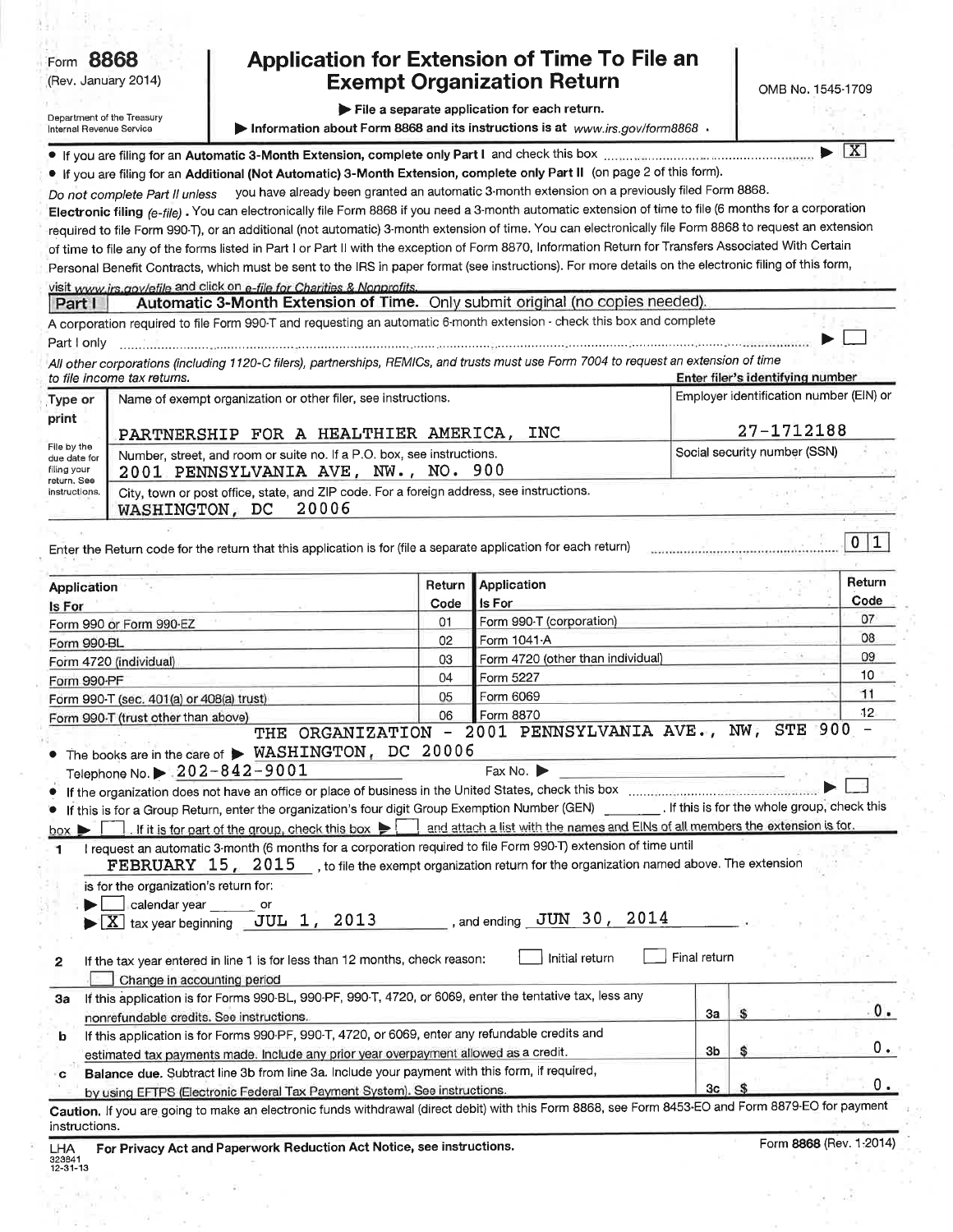| <b>Porm 8879-EO</b>                                     | IRS e-file Signature Authorization<br>for an Exempt Organization                                                                                                                                                                                                                                                                                                                                                                                                                                                                                                                                                                                                                                                                                                                                                                                                                                                                                                                                    |                                                                                                                                                         | OMB Np. 1545-1678                                    |
|---------------------------------------------------------|-----------------------------------------------------------------------------------------------------------------------------------------------------------------------------------------------------------------------------------------------------------------------------------------------------------------------------------------------------------------------------------------------------------------------------------------------------------------------------------------------------------------------------------------------------------------------------------------------------------------------------------------------------------------------------------------------------------------------------------------------------------------------------------------------------------------------------------------------------------------------------------------------------------------------------------------------------------------------------------------------------|---------------------------------------------------------------------------------------------------------------------------------------------------------|------------------------------------------------------|
|                                                         | For csiender year 2013, or ilsoel year beginning $\overline{\text{JUL}}$ $1$ . 2013, and ending $\overline{\text{JUN}}$ 30 $\overline{\text{.20}}$ ,20 $\overline{\text{14}}$                                                                                                                                                                                                                                                                                                                                                                                                                                                                                                                                                                                                                                                                                                                                                                                                                       |                                                                                                                                                         | 2013                                                 |
| Department of the Treasury                              | Do not send to the IRS. Keep for your records.                                                                                                                                                                                                                                                                                                                                                                                                                                                                                                                                                                                                                                                                                                                                                                                                                                                                                                                                                      |                                                                                                                                                         |                                                      |
| Internal Revenue Service<br>Name of exempt organization | Information about Form 8879-EO and its instructions is at www.irs.gov/form8879ao.                                                                                                                                                                                                                                                                                                                                                                                                                                                                                                                                                                                                                                                                                                                                                                                                                                                                                                                   |                                                                                                                                                         | <b>Employer Identification number</b>                |
|                                                         |                                                                                                                                                                                                                                                                                                                                                                                                                                                                                                                                                                                                                                                                                                                                                                                                                                                                                                                                                                                                     |                                                                                                                                                         |                                                      |
|                                                         | INC<br>PARTNERSHIP FOR A HEALTHIER AMERICA,                                                                                                                                                                                                                                                                                                                                                                                                                                                                                                                                                                                                                                                                                                                                                                                                                                                                                                                                                         |                                                                                                                                                         | 27-1712188                                           |
| Name and title of officer<br><b>SARA BANNON</b>         |                                                                                                                                                                                                                                                                                                                                                                                                                                                                                                                                                                                                                                                                                                                                                                                                                                                                                                                                                                                                     |                                                                                                                                                         |                                                      |
| CHIEF FINANCIAL OFFICER                                 |                                                                                                                                                                                                                                                                                                                                                                                                                                                                                                                                                                                                                                                                                                                                                                                                                                                                                                                                                                                                     |                                                                                                                                                         |                                                      |
| Part I                                                  | Type of Return and Return Information (Whole Dollars Only)                                                                                                                                                                                                                                                                                                                                                                                                                                                                                                                                                                                                                                                                                                                                                                                                                                                                                                                                          |                                                                                                                                                         |                                                      |
|                                                         | Check the box for the return for which you are using this Form 8879-EO and enter the applicable amount, if any, from the return. If you check the box<br>on line 1a, 2a, 3a, 4a, or 5a, below, and the amount on that line for the return being filed with this form was blank, then leave line 1b, 2b, 3b, 4b, or 5b,<br>whichever is applicable, blank (do not enter -0-). But, if you entered -0- on the return, then enter -0- on the applicable line below. Do not complete more                                                                                                                                                                                                                                                                                                                                                                                                                                                                                                               |                                                                                                                                                         |                                                      |
| than 1 line in Part I,                                  |                                                                                                                                                                                                                                                                                                                                                                                                                                                                                                                                                                                                                                                                                                                                                                                                                                                                                                                                                                                                     |                                                                                                                                                         |                                                      |
| 1a Form 990 check here<br>2a Form 990-EZ check here     | $\blacktriangleright$ $\mathbf{X}$                                                                                                                                                                                                                                                                                                                                                                                                                                                                                                                                                                                                                                                                                                                                                                                                                                                                                                                                                                  | b Total revenue, if any (Form 990, Part VIII, column (A), line 12)  1b 9, 684, 273.                                                                     |                                                      |
| 3a Form 1120-POL check here                             |                                                                                                                                                                                                                                                                                                                                                                                                                                                                                                                                                                                                                                                                                                                                                                                                                                                                                                                                                                                                     |                                                                                                                                                         |                                                      |
| 4a Form 990-PF check here                               |                                                                                                                                                                                                                                                                                                                                                                                                                                                                                                                                                                                                                                                                                                                                                                                                                                                                                                                                                                                                     | b Tax based on Investment Income (Form 990-PF, Part VI, line 5) 4b                                                                                      |                                                      |
| 5a Form 8868 check here                                 | b                                                                                                                                                                                                                                                                                                                                                                                                                                                                                                                                                                                                                                                                                                                                                                                                                                                                                                                                                                                                   | Balance Due (Form 8868, Part I, line 3c or Part II, line 8c) macadiacontrol 5b                                                                          |                                                      |
| Part II                                                 | Declaration and Signature Authorization of Officer<br>Under penalties of perjury, I declare that I am an officer of the above organization and that I have examined a copy of the organization's 2013                                                                                                                                                                                                                                                                                                                                                                                                                                                                                                                                                                                                                                                                                                                                                                                               |                                                                                                                                                         |                                                      |
|                                                         | further declare that the amount in Part I above is the amount shown on the copy of the organization's electronic return. I consent to allow my<br>Intermediate service provider, transmitter, or electronic retum originator (ERO) to send the organization's return to the IRS and to receive from the IRS                                                                                                                                                                                                                                                                                                                                                                                                                                                                                                                                                                                                                                                                                         | (a) an acknowledgement of receipt or reason for relection of the transmission, (b) the reason for any delay in processing the return or refund, and (c) |                                                      |
|                                                         | the date of any refund. If applicable, I authorize the U.S. Treasury and its designated Financial Agent to initiate an electronic funds withdrawal (direct<br>debit) entry to the financial institution account indicated in the tax preparation software for payment of the organization's federal taxes owed on this<br>return, and the financial institution to debit the entry to this account. To revoke a payment, I must contact the U.S. Treasury Financial Agent at<br>1-888-353-4537 no later than 2 business days prior to the payment (settlement) date. I also authorize the financial institutions involved in the<br>processing of the electronic payment of taxes to receive confidential information necessary to answer inquiries and resolve issues related to the<br>payment. I have selected a personal identification number (PIN) as my signature for the organization's electronic return and, if applicable, the<br>organization's consent to electronic funds withdrawal. |                                                                                                                                                         |                                                      |
| Officer's PIN: check one box only                       |                                                                                                                                                                                                                                                                                                                                                                                                                                                                                                                                                                                                                                                                                                                                                                                                                                                                                                                                                                                                     |                                                                                                                                                         |                                                      |
|                                                         | X   authorize TATE & TRYON                                                                                                                                                                                                                                                                                                                                                                                                                                                                                                                                                                                                                                                                                                                                                                                                                                                                                                                                                                          |                                                                                                                                                         | 20006<br>to enter my PINI<br>Enter five numbers, but |
|                                                         | ERO firm name                                                                                                                                                                                                                                                                                                                                                                                                                                                                                                                                                                                                                                                                                                                                                                                                                                                                                                                                                                                       |                                                                                                                                                         | do not enter all zeros                               |
|                                                         | as my signature on the organization's tax year 2013 electronically filed return. If I have indicated within this return that a copy of the return<br>is being filed with a state agency(ies) regulating charities as part of the IRS Fed/State program, I also authorize the aforementioned ERO to                                                                                                                                                                                                                                                                                                                                                                                                                                                                                                                                                                                                                                                                                                  |                                                                                                                                                         |                                                      |
|                                                         | enter my PIN on the return's disclosure consent screen.<br>As an officer of the organization, I will enter my PIN as my signature on the organization's tax year 2013 electronically filed retum. If I have<br>Indicated within this returp that a copy of the return is being filed with a state agency(les) regulating charities as part of the IRS Fed/State                                                                                                                                                                                                                                                                                                                                                                                                                                                                                                                                                                                                                                     |                                                                                                                                                         |                                                      |
|                                                         | program, I will enter my PIN on the return's disclosure consent screen.                                                                                                                                                                                                                                                                                                                                                                                                                                                                                                                                                                                                                                                                                                                                                                                                                                                                                                                             |                                                                                                                                                         |                                                      |
| Officer's signature                                     | m                                                                                                                                                                                                                                                                                                                                                                                                                                                                                                                                                                                                                                                                                                                                                                                                                                                                                                                                                                                                   |                                                                                                                                                         |                                                      |
| Part III                                                | <b>Certification and Authentication</b>                                                                                                                                                                                                                                                                                                                                                                                                                                                                                                                                                                                                                                                                                                                                                                                                                                                                                                                                                             |                                                                                                                                                         |                                                      |
|                                                         | ERO's EFIN/PIN. Enter your six-digit electronic filing identification                                                                                                                                                                                                                                                                                                                                                                                                                                                                                                                                                                                                                                                                                                                                                                                                                                                                                                                               |                                                                                                                                                         |                                                      |
|                                                         | number (EFIN) followed by your five-digit self-selected PIN.                                                                                                                                                                                                                                                                                                                                                                                                                                                                                                                                                                                                                                                                                                                                                                                                                                                                                                                                        | 52472820036<br>do not enter all zeros                                                                                                                   |                                                      |
|                                                         |                                                                                                                                                                                                                                                                                                                                                                                                                                                                                                                                                                                                                                                                                                                                                                                                                                                                                                                                                                                                     |                                                                                                                                                         |                                                      |
|                                                         | I certify that the above numeric entry is my PIN, which is my signature on the 2013 electronically filed return for the organization indicated above. I<br>confirm that I am submitting this return in accordance with the requirements of Pub. 4163, Modernized e-File (MeF) information for Authorized IRS                                                                                                                                                                                                                                                                                                                                                                                                                                                                                                                                                                                                                                                                                        |                                                                                                                                                         |                                                      |
| e-file Providers for Business Returns.                  |                                                                                                                                                                                                                                                                                                                                                                                                                                                                                                                                                                                                                                                                                                                                                                                                                                                                                                                                                                                                     |                                                                                                                                                         |                                                      |
|                                                         |                                                                                                                                                                                                                                                                                                                                                                                                                                                                                                                                                                                                                                                                                                                                                                                                                                                                                                                                                                                                     |                                                                                                                                                         |                                                      |
| ERO's signature                                         | ERO Must Retain This Form - See Instructions                                                                                                                                                                                                                                                                                                                                                                                                                                                                                                                                                                                                                                                                                                                                                                                                                                                                                                                                                        |                                                                                                                                                         |                                                      |
|                                                         | Do Not Submit This Form To the IRS Unless Requested To Do So                                                                                                                                                                                                                                                                                                                                                                                                                                                                                                                                                                                                                                                                                                                                                                                                                                                                                                                                        |                                                                                                                                                         |                                                      |
| 323061<br>10-01-13                                      | LHA For Paperwork Reduction Act Notice, see Instructions.                                                                                                                                                                                                                                                                                                                                                                                                                                                                                                                                                                                                                                                                                                                                                                                                                                                                                                                                           |                                                                                                                                                         | Form 8879-EO (2013)                                  |
|                                                         |                                                                                                                                                                                                                                                                                                                                                                                                                                                                                                                                                                                                                                                                                                                                                                                                                                                                                                                                                                                                     |                                                                                                                                                         |                                                      |
|                                                         |                                                                                                                                                                                                                                                                                                                                                                                                                                                                                                                                                                                                                                                                                                                                                                                                                                                                                                                                                                                                     |                                                                                                                                                         |                                                      |
|                                                         |                                                                                                                                                                                                                                                                                                                                                                                                                                                                                                                                                                                                                                                                                                                                                                                                                                                                                                                                                                                                     |                                                                                                                                                         |                                                      |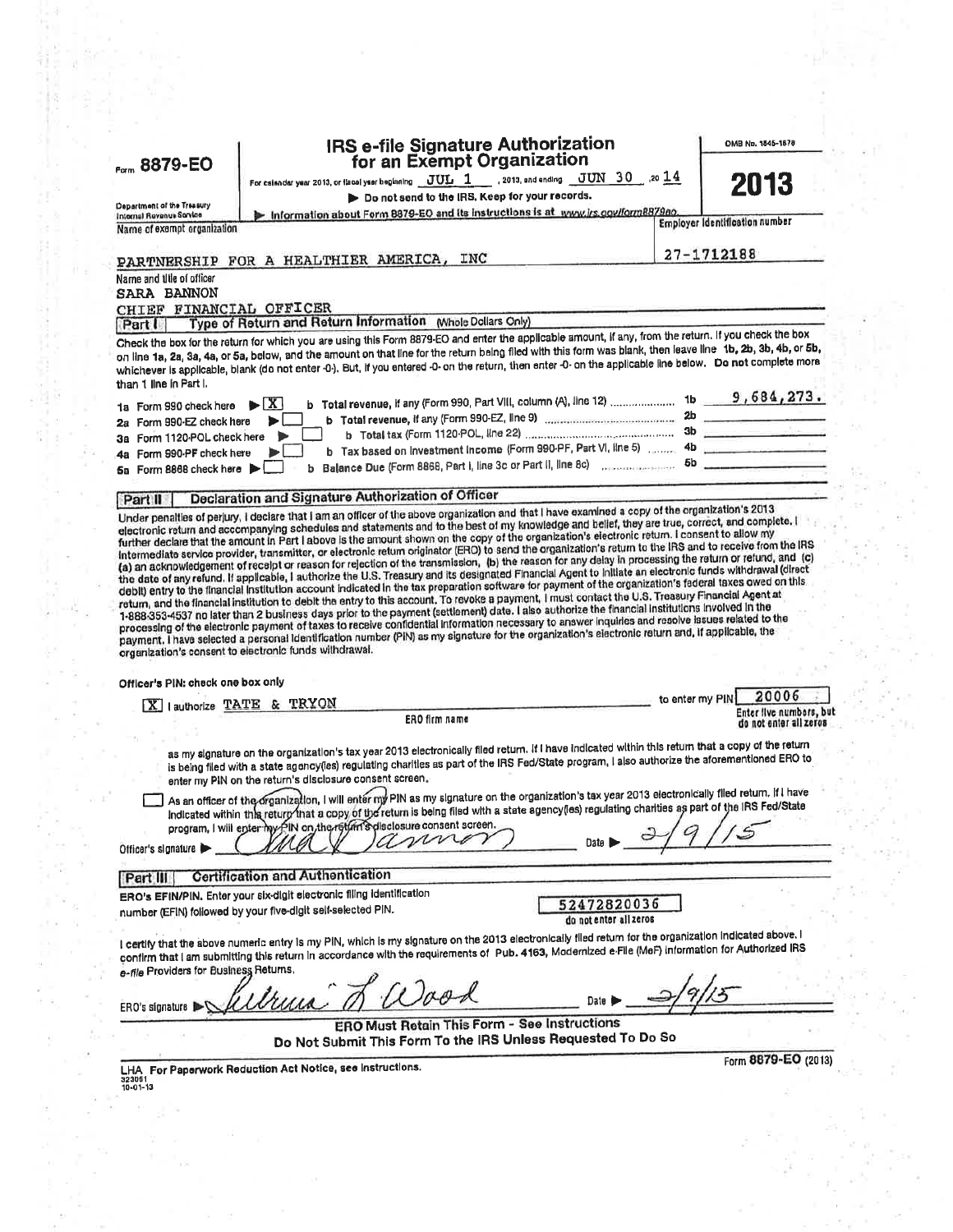### **Product: Exempt**

Category:

IRS Center: Ogden e-Postmark: 2/10/2015 9:33:27 PM

Name: PARTNERSHIP FOR A HEALTHIER AMERICA, INC FEIN: \*\*\*\*\*\*2188

### **Notification:**

**Fiscal Year Begin Date: 7/1/2013** 

N, ష

**Fiscal Year End Date: 6/30/2014** 

| Date      | Type Of Activity                                         | Submission ID        | Refund/(Due) | Updated By    |
|-----------|----------------------------------------------------------|----------------------|--------------|---------------|
| 2/10/2015 | <b>Upload Started</b>                                    |                      |              | Wood, Subrina |
| 2/10/2015 | Ready to Release by<br>Customer                          |                      |              |               |
| 2/10/2015 | Released for<br>Transmission - Validation<br>in Progress |                      |              | slwood        |
| 2/10/2015 | Ready to transmit -<br>Validation Complete               |                      |              |               |
| 2/10/2015 | Transmitted to FD                                        | 52472820150410361e10 |              |               |
| 2/10/2015 | Accepted by FD on<br>2/10/2015                           |                      |              |               |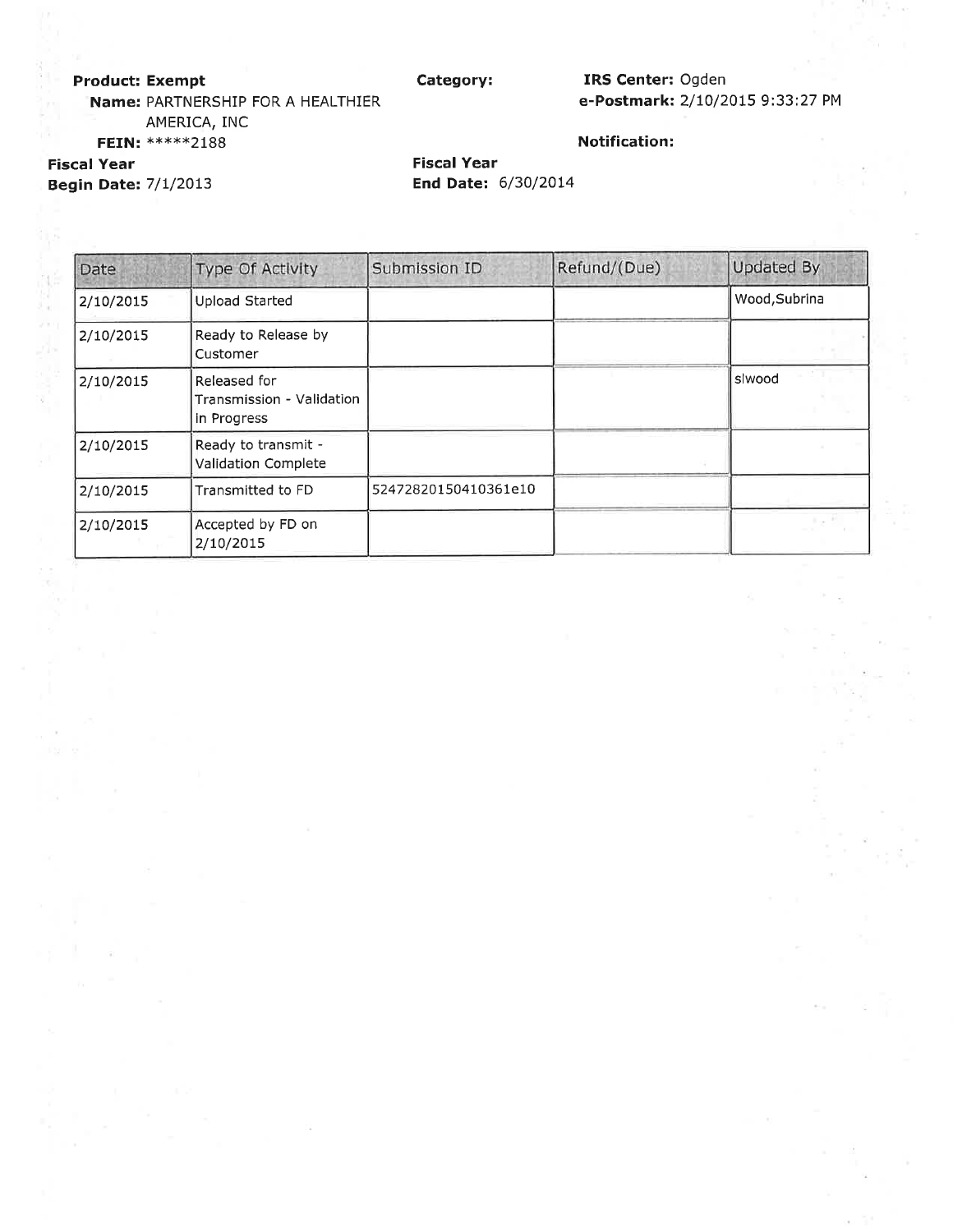|                    | PARTNERSHIP FOR A HEALTHIER AMERICA, INC 27-1712188<br>Page 2<br>Form 990 (2013)                                                                                                                                       |
|--------------------|------------------------------------------------------------------------------------------------------------------------------------------------------------------------------------------------------------------------|
|                    | Part III   Statement of Program Service Accomplishments                                                                                                                                                                |
|                    | $\boxed{\text{X}}$                                                                                                                                                                                                     |
| 1                  | Briefly describe the organization's mission:                                                                                                                                                                           |
|                    | PHA IS DEVOTED TO WORKING WITH THE PRIVATE SECTOR TO ENSURE THE HEALTH                                                                                                                                                 |
|                    | OF OUR NATION'S YOUTH BY ENDING THE CHILDHOOD OBESITY CRISIS. PHA                                                                                                                                                      |
|                    | BRINGS TOGETHER PUBLIC, PRIVATE AND NONPROFIT LEADERS TO DEVELOP<br>MEANINGFUL COMMITMENTS TO HELP END CHILDHOOD OBESITY.                                                                                              |
|                    |                                                                                                                                                                                                                        |
| $\mathbf{2}$       | Did the organization undertake any significant program services during the year which were not listed on<br>$\boxed{\text{X}}$ Yes $\boxed{\phantom{0}}$ No                                                            |
|                    | If "Yes." describe these new services on Schedule O.                                                                                                                                                                   |
| 3                  |                                                                                                                                                                                                                        |
|                    | If "Yes," describe these changes on Schedule O.                                                                                                                                                                        |
| 4                  | Describe the organization's program service accomplishments for each of its three largest program services, as measured by expenses.                                                                                   |
|                    | Section 501(c)(3) and 501(c)(4) organizations are required to report the amount of grants and allocations to others, the total expenses, and                                                                           |
|                    | revenue, if any, for each program service reported.                                                                                                                                                                    |
|                    | <b>4a</b> (Code:                                                                                                                                                                                                       |
|                    | CATALYZING ACTION:                                                                                                                                                                                                     |
|                    | PHA'S PROGRAMS ENCOURAGE HEALTHIER CHOICES BY REMINDING BUSY FAMILIES                                                                                                                                                  |
|                    | AND PARENTS THAT SMALL CHANGES CAN MAKE A BIG DIFFERENCE. PHA'S                                                                                                                                                        |
|                    | PROGRAMS ARE DESIGNED TO REMIND EVERYONE ABOUT EASY, HEALTHIER OPTIONS                                                                                                                                                 |
|                    | BY HIGHLIGHTING THE ACTIONS, CAMPAIGNS, COLLABORATIONS AND EFFORTS OF                                                                                                                                                  |
|                    | ITS PARTNERS AND SUPPORTERS.                                                                                                                                                                                           |
|                    |                                                                                                                                                                                                                        |
|                    |                                                                                                                                                                                                                        |
|                    |                                                                                                                                                                                                                        |
|                    |                                                                                                                                                                                                                        |
|                    |                                                                                                                                                                                                                        |
|                    |                                                                                                                                                                                                                        |
|                    | $\hspace{1.5cm}$ ) (Expenses \$ $\hspace{1.5cm} 1$ , $351$ , $312$ $\hspace{1.5cm}$ including grants of \$ $\hspace{1.5cm}$ ) (Revenue \$ $\hspace{1.5cm} 169$ , $666$ $\hspace{1.5cm}$ )<br>4b (Code:<br>COMMITMENTS: |
|                    | PHA NEGOTIATES COMMITMENTS FROM PRIVATE SECTOR PARTNERS TO ENSURE THEY                                                                                                                                                 |
|                    | AS PART OF THE COMMITMENT<br>PROMOTE HEALTHY OPTIONS TO AMERICANS.                                                                                                                                                     |
|                    | AGREEMENTS, PHA COORDINATES MONITORING ACTIVITIES OVER THE LIFE OF THE                                                                                                                                                 |
|                    | AGREEMENT TO ENSURE THAT EACH OF ITS PRIVATE SECTOR PARTNERS IS                                                                                                                                                        |
|                    | FULFILLING THE COMMITMENT TO PROMOTE HEALTHY OPTIONS AND ACTIVITIES.                                                                                                                                                   |
|                    |                                                                                                                                                                                                                        |
|                    |                                                                                                                                                                                                                        |
|                    |                                                                                                                                                                                                                        |
|                    |                                                                                                                                                                                                                        |
|                    |                                                                                                                                                                                                                        |
|                    |                                                                                                                                                                                                                        |
|                    | ) (Revenue \$                                                                                                                                                                                                          |
|                    | <b>CONVENING:</b>                                                                                                                                                                                                      |
|                    | PHA BRINGS TOGETHER LEADERS FROM THE PRIVATE SECTOR, GOVERNMENT, AND                                                                                                                                                   |
|                    | NON-PROFIT ORGANIZATIONS TO HELP END CHILDHOOD OBESITY THROUGH A                                                                                                                                                       |
|                    | VARIETY OF CONVENING OPPORTUNITIES, INCLUDING PHA'S MARQUIS EVENT THE                                                                                                                                                  |
|                    | BUILDING A HEALTHIER FUTURE SUMMIT.                                                                                                                                                                                    |
|                    |                                                                                                                                                                                                                        |
|                    |                                                                                                                                                                                                                        |
|                    |                                                                                                                                                                                                                        |
|                    |                                                                                                                                                                                                                        |
|                    |                                                                                                                                                                                                                        |
|                    |                                                                                                                                                                                                                        |
|                    | <b>4d</b> Other program services (Describe in Schedule O.)                                                                                                                                                             |
|                    | (Expenses \$<br>(Revenue \$<br>including grants of \$                                                                                                                                                                  |
| 4е                 | 4,663,787.<br>Total program service expenses                                                                                                                                                                           |
|                    | Form 990 (2013)                                                                                                                                                                                                        |
| 332002<br>10-29-13 |                                                                                                                                                                                                                        |
|                    | 2                                                                                                                                                                                                                      |

16490211 790809 27-1712188 2013.05060 PARTNERSHIP FOR A HEALTHI 27-17122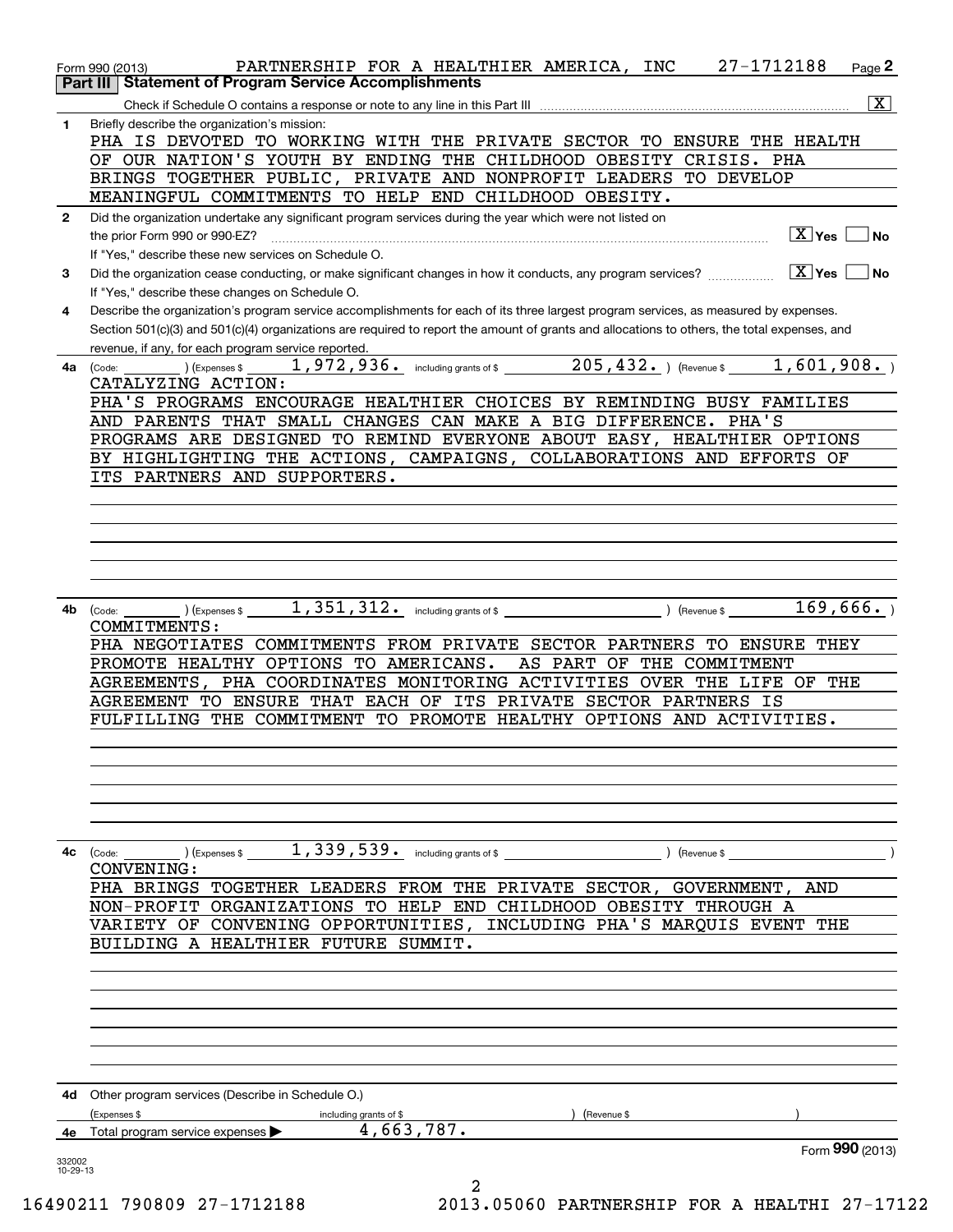| Form 990 (2013) |                                                  | PARTNERSHIP FOR A HEALTHIER AMERICA, |  |  | <b>INC</b> | 27-1712188 | نة Page |
|-----------------|--------------------------------------------------|--------------------------------------|--|--|------------|------------|---------|
|                 | <b>Part IV   Checklist of Required Schedules</b> |                                      |  |  |            |            |         |

|     |                                                                                                                                      |                 | Yes         | No                         |
|-----|--------------------------------------------------------------------------------------------------------------------------------------|-----------------|-------------|----------------------------|
| 1   | Is the organization described in section $501(c)(3)$ or $4947(a)(1)$ (other than a private foundation)?                              |                 |             |                            |
|     |                                                                                                                                      | 1               | х           |                            |
| 2   |                                                                                                                                      | $\mathbf{2}$    | $\mathbf X$ |                            |
| З   | Did the organization engage in direct or indirect political campaign activities on behalf of or in opposition to candidates for      |                 |             |                            |
|     |                                                                                                                                      | 3               |             | х                          |
| 4   | Section 501(c)(3) organizations. Did the organization engage in lobbying activities, or have a section 501(h) election in effect     |                 |             |                            |
|     |                                                                                                                                      | 4               |             | х                          |
| 5   | Is the organization a section 501(c)(4), 501(c)(5), or 501(c)(6) organization that receives membership dues, assessments, or         |                 |             |                            |
|     |                                                                                                                                      | 5               |             | х                          |
| 6   | Did the organization maintain any donor advised funds or any similar funds or accounts for which donors have the right to            |                 |             |                            |
|     | provide advice on the distribution or investment of amounts in such funds or accounts? If "Yes," complete Schedule D, Part I         | 6               |             | х                          |
| 7   | Did the organization receive or hold a conservation easement, including easements to preserve open space,                            |                 |             |                            |
|     |                                                                                                                                      | $\overline{7}$  |             | х                          |
| 8   | Did the organization maintain collections of works of art, historical treasures, or other similar assets? If "Yes," complete         |                 |             |                            |
|     |                                                                                                                                      | 8               |             | х                          |
| 9   | Did the organization report an amount in Part X, line 21, for escrow or custodial account liability; serve as a custodian for        |                 |             |                            |
|     | amounts not listed in Part X; or provide credit counseling, debt management, credit repair, or debt negotiation services?            |                 |             |                            |
|     | If "Yes." complete Schedule D. Part IV                                                                                               | 9               |             | x                          |
| 10  | Did the organization, directly or through a related organization, hold assets in temporarily restricted endowments, permanent        |                 |             |                            |
|     |                                                                                                                                      | 10              |             | x                          |
| 11  | If the organization's answer to any of the following questions is "Yes," then complete Schedule D, Parts VI, VII, VIII, IX, or X     |                 |             |                            |
|     | as applicable.                                                                                                                       |                 |             |                            |
|     | a Did the organization report an amount for land, buildings, and equipment in Part X, line 10? If "Yes," complete Schedule D,        |                 |             |                            |
|     |                                                                                                                                      | 11a             | х           |                            |
|     | <b>b</b> Did the organization report an amount for investments - other securities in Part X, line 12 that is 5% or more of its total |                 |             |                            |
|     |                                                                                                                                      | 11b             |             | х                          |
|     | c Did the organization report an amount for investments - program related in Part X, line 13 that is 5% or more of its total         |                 |             |                            |
|     |                                                                                                                                      | 11c             |             | х                          |
|     | d Did the organization report an amount for other assets in Part X, line 15 that is 5% or more of its total assets reported in       |                 |             |                            |
|     |                                                                                                                                      | 11d             |             | х                          |
|     |                                                                                                                                      | 11e             | х           |                            |
| f   | Did the organization's separate or consolidated financial statements for the tax year include a footnote that addresses              |                 |             |                            |
|     | the organization's liability for uncertain tax positions under FIN 48 (ASC 740)? If "Yes," complete Schedule D, Part X               | 11f             | х           |                            |
|     | 12a Did the organization obtain separate, independent audited financial statements for the tax year? If "Yes," complete              |                 |             |                            |
|     | Schedule D, Parts XI and XII                                                                                                         | 12a             | х           |                            |
|     | <b>b</b> Was the organization included in consolidated, independent audited financial statements for the tax year?                   |                 |             |                            |
|     | If "Yes," and if the organization answered "No" to line 12a, then completing Schedule D, Parts XI and XII is optional manum          | 12b             |             | х                          |
| 13  |                                                                                                                                      | 13              |             | $\mathbf X$<br>$\mathbf X$ |
| 14a | Did the organization maintain an office, employees, or agents outside of the United States?                                          | 14a             |             |                            |
| b   | Did the organization have aggregate revenues or expenses of more than \$10,000 from grantmaking, fundraising, business,              |                 |             |                            |
|     | investment, and program service activities outside the United States, or aggregate foreign investments valued at \$100,000           |                 |             |                            |
|     |                                                                                                                                      | 14b             |             | x                          |
| 15  | Did the organization report on Part IX, column (A), line 3, more than \$5,000 of grants or other assistance to or for any            |                 |             | х                          |
|     |                                                                                                                                      | 15              |             |                            |
| 16  | Did the organization report on Part IX, column (A), line 3, more than \$5,000 of aggregate grants or other assistance to             |                 |             | х                          |
|     |                                                                                                                                      | 16              |             |                            |
| 17  | Did the organization report a total of more than \$15,000 of expenses for professional fundraising services on Part IX,              |                 |             | х                          |
|     |                                                                                                                                      | 17              |             |                            |
| 18  | Did the organization report more than \$15,000 total of fundraising event gross income and contributions on Part VIII, lines         |                 |             | х                          |
|     |                                                                                                                                      | 18              |             |                            |
| 19  | Did the organization report more than \$15,000 of gross income from gaming activities on Part VIII, line 9a? If "Yes."               |                 |             | х                          |
| 20a |                                                                                                                                      | 19<br>20a       |             | $\mathbf X$                |
|     |                                                                                                                                      | 20 <sub>b</sub> |             |                            |
|     |                                                                                                                                      |                 |             |                            |

Form (2013) **990**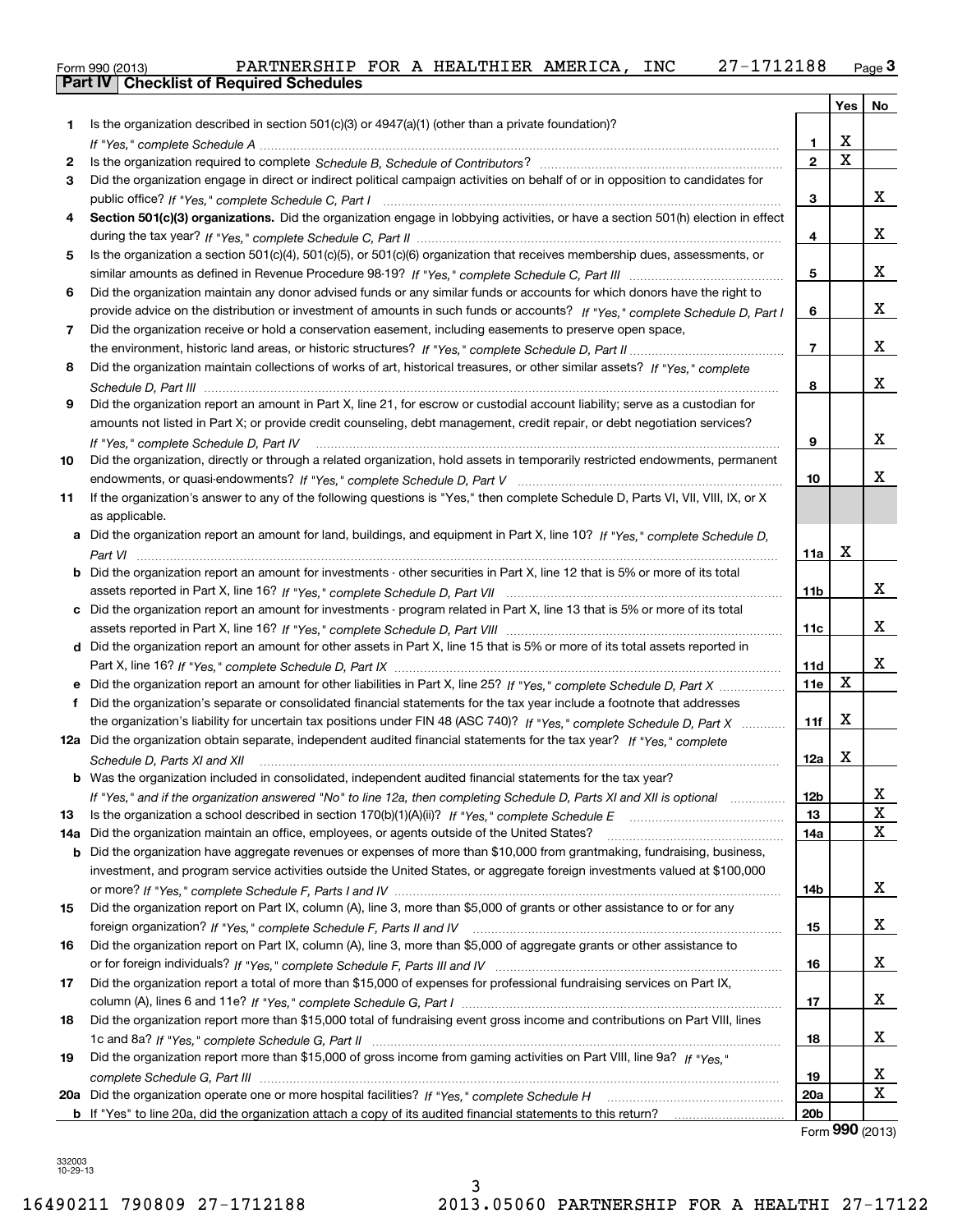| Form 990 (2013) |                                                              |  | PARTNERSHIP FOR A HEALTHIER AMERICA, INC |  | 27-1712188 | Page $\mathsf 4$ |
|-----------------|--------------------------------------------------------------|--|------------------------------------------|--|------------|------------------|
|                 | <b>Part IV   Checklist of Required Schedules</b> (continued) |  |                                          |  |            |                  |

|    | Parl IV  <br>Crieckist of Required Scriedules (continued)                                                                           |                 |     |             |
|----|-------------------------------------------------------------------------------------------------------------------------------------|-----------------|-----|-------------|
|    |                                                                                                                                     |                 | Yes | No          |
| 21 | Did the organization report more than \$5,000 of grants or other assistance to any domestic organization or                         |                 |     |             |
|    |                                                                                                                                     | 21              | X   |             |
| 22 | Did the organization report more than \$5,000 of grants or other assistance to individuals in the United States on Part IX,         |                 |     |             |
|    |                                                                                                                                     | 22              |     | x           |
| 23 | Did the organization answer "Yes" to Part VII, Section A, line 3, 4, or 5 about compensation of the organization's current          |                 |     |             |
|    | and former officers, directors, trustees, key employees, and highest compensated employees? If "Yes," complete                      |                 |     |             |
|    |                                                                                                                                     | 23              | х   |             |
|    | 24a Did the organization have a tax-exempt bond issue with an outstanding principal amount of more than \$100,000 as of the         |                 |     |             |
|    | last day of the year, that was issued after December 31, 2002? If "Yes," answer lines 24b through 24d and complete                  |                 |     |             |
|    | Schedule K. If "No", go to line 25a                                                                                                 | 24a             |     | x           |
|    | <b>b</b> Did the organization invest any proceeds of tax-exempt bonds beyond a temporary period exception?                          | 24b             |     |             |
|    | c Did the organization maintain an escrow account other than a refunding escrow at any time during the year to defease              |                 |     |             |
|    |                                                                                                                                     | 24c             |     |             |
|    |                                                                                                                                     | 24d             |     |             |
|    | 25a Section 501(c)(3) and 501(c)(4) organizations. Did the organization engage in an excess benefit transaction with a              |                 |     |             |
|    |                                                                                                                                     | 25a             |     | x           |
|    | <b>b</b> Is the organization aware that it engaged in an excess benefit transaction with a disqualified person in a prior year, and |                 |     |             |
|    | that the transaction has not been reported on any of the organization's prior Forms 990 or 990-EZ? If "Yes," complete               |                 |     |             |
|    | Schedule L, Part I                                                                                                                  | 25b             |     | х           |
| 26 | Did the organization report any amount on Part X, line 5, 6, or 22 for receivables from or payables to any current or               |                 |     |             |
|    | former officers, directors, trustees, key employees, highest compensated employees, or disqualified persons? If so,                 |                 |     |             |
|    | complete Schedule L, Part II                                                                                                        | 26              |     | х           |
| 27 | Did the organization provide a grant or other assistance to an officer, director, trustee, key employee, substantial                |                 |     |             |
|    | contributor or employee thereof, a grant selection committee member, or to a 35% controlled entity or family member                 |                 |     |             |
|    |                                                                                                                                     | 27              |     | x           |
| 28 | Was the organization a party to a business transaction with one of the following parties (see Schedule L, Part IV                   |                 |     |             |
|    | instructions for applicable filing thresholds, conditions, and exceptions):                                                         |                 |     |             |
|    |                                                                                                                                     | 28a             |     | х           |
|    | b A family member of a current or former officer, director, trustee, or key employee? If "Yes," complete Schedule L, Part IV        | 28 <sub>b</sub> |     | $\mathbf X$ |
|    | c An entity of which a current or former officer, director, trustee, or key employee (or a family member thereof) was an officer,   |                 |     |             |
|    |                                                                                                                                     | 28c             |     | х           |
| 29 |                                                                                                                                     | 29              |     | х           |
| 30 | Did the organization receive contributions of art, historical treasures, or other similar assets, or qualified conservation         |                 |     |             |
|    |                                                                                                                                     | 30              |     | х           |
| 31 | Did the organization liquidate, terminate, or dissolve and cease operations?                                                        |                 |     |             |
|    |                                                                                                                                     | 31              |     | х           |
| 32 | Did the organization sell, exchange, dispose of, or transfer more than 25% of its net assets? If "Yes," complete                    |                 |     |             |
|    |                                                                                                                                     | 32              |     | x           |
| 33 | Did the organization own 100% of an entity disregarded as separate from the organization under Regulations                          |                 |     |             |
|    |                                                                                                                                     | 33              |     | x           |
| 34 | Was the organization related to any tax-exempt or taxable entity? If "Yes," complete Schedule R, Part II, III, or IV, and           |                 |     |             |
|    |                                                                                                                                     | 34              |     | х           |
|    |                                                                                                                                     | 35a             |     | х           |
|    | b If "Yes" to line 35a, did the organization receive any payment from or engage in any transaction with a controlled entity         |                 |     |             |
|    |                                                                                                                                     | 35b             |     |             |
| 36 | Section 501(c)(3) organizations. Did the organization make any transfers to an exempt non-charitable related organization?          |                 |     |             |
|    |                                                                                                                                     |                 |     | х           |
|    |                                                                                                                                     | 36              |     |             |
| 37 | Did the organization conduct more than 5% of its activities through an entity that is not a related organization                    |                 |     | х           |
|    |                                                                                                                                     | 37              |     |             |
| 38 | Did the organization complete Schedule O and provide explanations in Schedule O for Part VI, lines 11b and 19?                      |                 | х   |             |
|    |                                                                                                                                     | 38              | nnn |             |

Form (2013) **990**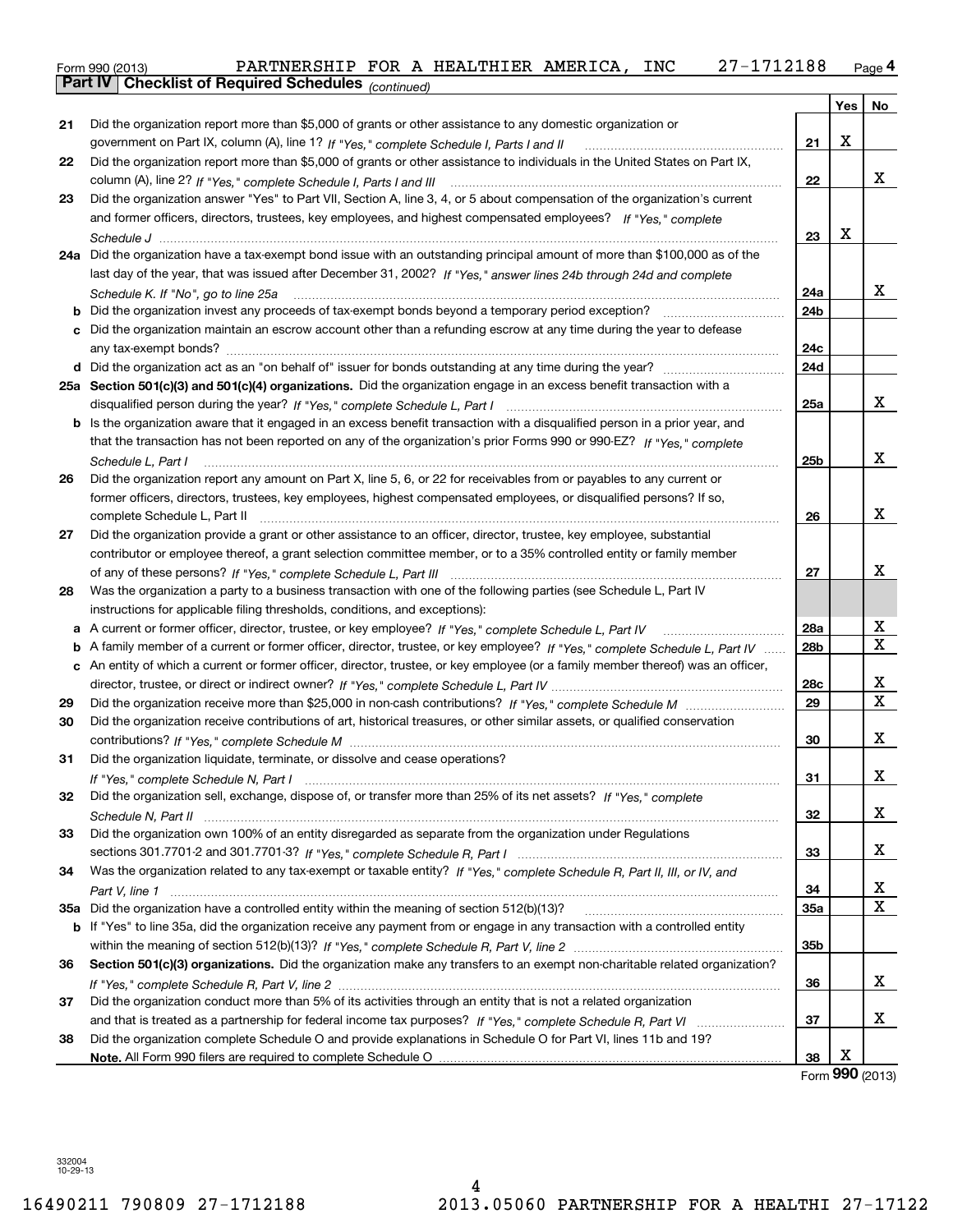|    | 27-1712188<br>PARTNERSHIP FOR A HEALTHIER AMERICA, INC<br>Form 990 (2013)                                                                       |                |     | Page $5$        |
|----|-------------------------------------------------------------------------------------------------------------------------------------------------|----------------|-----|-----------------|
|    | Part V<br><b>Statements Regarding Other IRS Filings and Tax Compliance</b>                                                                      |                |     |                 |
|    | Check if Schedule O contains a response or note to any line in this Part V                                                                      |                |     |                 |
|    |                                                                                                                                                 |                | Yes | No              |
|    | 10<br>1a                                                                                                                                        |                |     |                 |
| b  | 0<br>1 <sub>b</sub><br>Enter the number of Forms W-2G included in line 1a. Enter -0- if not applicable                                          |                |     |                 |
| c  | Did the organization comply with backup withholding rules for reportable payments to vendors and reportable gaming                              |                |     |                 |
|    |                                                                                                                                                 | 1c             | х   |                 |
|    | 2a Enter the number of employees reported on Form W-3, Transmittal of Wage and Tax Statements,                                                  |                |     |                 |
|    | 28<br>filed for the calendar year ending with or within the year covered by this return<br>2a                                                   |                |     |                 |
|    |                                                                                                                                                 | 2 <sub>b</sub> | х   |                 |
|    |                                                                                                                                                 |                |     |                 |
|    | 3a Did the organization have unrelated business gross income of \$1,000 or more during the year?                                                | 3a             |     | х               |
|    |                                                                                                                                                 | 3 <sub>b</sub> |     |                 |
|    | 4a At any time during the calendar year, did the organization have an interest in, or a signature or other authority over, a                    |                |     |                 |
|    |                                                                                                                                                 | 4a             |     | x               |
|    | <b>b</b> If "Yes," enter the name of the foreign country: $\blacktriangleright$                                                                 |                |     |                 |
|    | See instructions for filing requirements for Form TD F 90-22.1, Report of Foreign Bank and Financial Accounts.                                  |                |     |                 |
|    | 5a Was the organization a party to a prohibited tax shelter transaction at any time during the tax year?                                        | 5a             |     | х               |
| b  |                                                                                                                                                 | 5 <sub>b</sub> |     | x               |
| с  | If "Yes," to line 5a or 5b, did the organization file Form 8886-T?                                                                              | 5c             |     |                 |
|    | 6a Does the organization have annual gross receipts that are normally greater than \$100,000, and did the organization solicit                  |                |     |                 |
|    | any contributions that were not tax deductible as charitable contributions?                                                                     | 6a             |     | x               |
|    | <b>b</b> If "Yes," did the organization include with every solicitation an express statement that such contributions or gifts                   |                |     |                 |
|    | were not tax deductible?                                                                                                                        | 6b             |     |                 |
| 7  | Organizations that may receive deductible contributions under section 170(c).                                                                   |                |     |                 |
| a  | Did the organization receive a payment in excess of \$75 made partly as a contribution and partly for goods and services provided to the payor? | 7a             |     | х               |
|    | <b>b</b> If "Yes," did the organization notify the donor of the value of the goods or services provided?                                        | 7b             |     |                 |
|    | c Did the organization sell, exchange, or otherwise dispose of tangible personal property for which it was required                             |                |     |                 |
|    |                                                                                                                                                 | 7c             |     | х               |
|    | 7d                                                                                                                                              |                |     |                 |
| е  |                                                                                                                                                 | 7e             |     | х               |
| f  | Did the organization, during the year, pay premiums, directly or indirectly, on a personal benefit contract?                                    | 7f             |     | x               |
| g  | If the organization received a contribution of qualified intellectual property, did the organization file Form 8899 as required?                | 7g             |     |                 |
|    | h If the organization received a contribution of cars, boats, airplanes, or other vehicles, did the organization file a Form 1098-C?            | 7h             |     |                 |
| 8  | Sponsoring organizations maintaining donor advised funds and section 509(a)(3) supporting organizations. Did the supporting                     |                |     |                 |
|    | organization, or a donor advised fund maintained by a sponsoring organization, have excess business holdings at any time during the year?       | 8              |     |                 |
|    | Sponsoring organizations maintaining donor advised funds.                                                                                       |                |     |                 |
| a  |                                                                                                                                                 | 9а             |     |                 |
| b  | Did the organization make a distribution to a donor, donor advisor, or related person? [[[[[[[[[[[[[[[[[[[[[[                                   | 9b             |     |                 |
| 10 | Section 501(c)(7) organizations. Enter:                                                                                                         |                |     |                 |
| а  | Initiation fees and capital contributions included on Part VIII, line 12 <i>manuarrouus</i> manuations of the lates<br>10a                      |                |     |                 |
| b  | Gross receipts, included on Form 990, Part VIII, line 12, for public use of club facilities<br>10 <sub>b</sub>                                  |                |     |                 |
| 11 | Section 501(c)(12) organizations. Enter:                                                                                                        |                |     |                 |
| a  | Gross income from members or shareholders<br>11a                                                                                                |                |     |                 |
|    | b Gross income from other sources (Do not net amounts due or paid to other sources against                                                      |                |     |                 |
|    | amounts due or received from them.)<br>11b                                                                                                      |                |     |                 |
|    | 12a Section 4947(a)(1) non-exempt charitable trusts. Is the organization filing Form 990 in lieu of Form 1041?                                  | 12a            |     |                 |
|    | <b>b</b> If "Yes," enter the amount of tax-exempt interest received or accrued during the year <i>manument</i><br>12b                           |                |     |                 |
| 13 | Section 501(c)(29) qualified nonprofit health insurance issuers.                                                                                |                |     |                 |
|    | a Is the organization licensed to issue qualified health plans in more than one state?                                                          | 13а            |     |                 |
|    | Note. See the instructions for additional information the organization must report on Schedule O.                                               |                |     |                 |
|    | <b>b</b> Enter the amount of reserves the organization is required to maintain by the states in which the                                       |                |     |                 |
|    | 13b                                                                                                                                             |                |     |                 |
|    | 13c                                                                                                                                             |                |     |                 |
|    | 14a Did the organization receive any payments for indoor tanning services during the tax year?                                                  | 14a            |     | x               |
|    |                                                                                                                                                 | 14b            |     |                 |
|    |                                                                                                                                                 |                |     | Form 990 (2013) |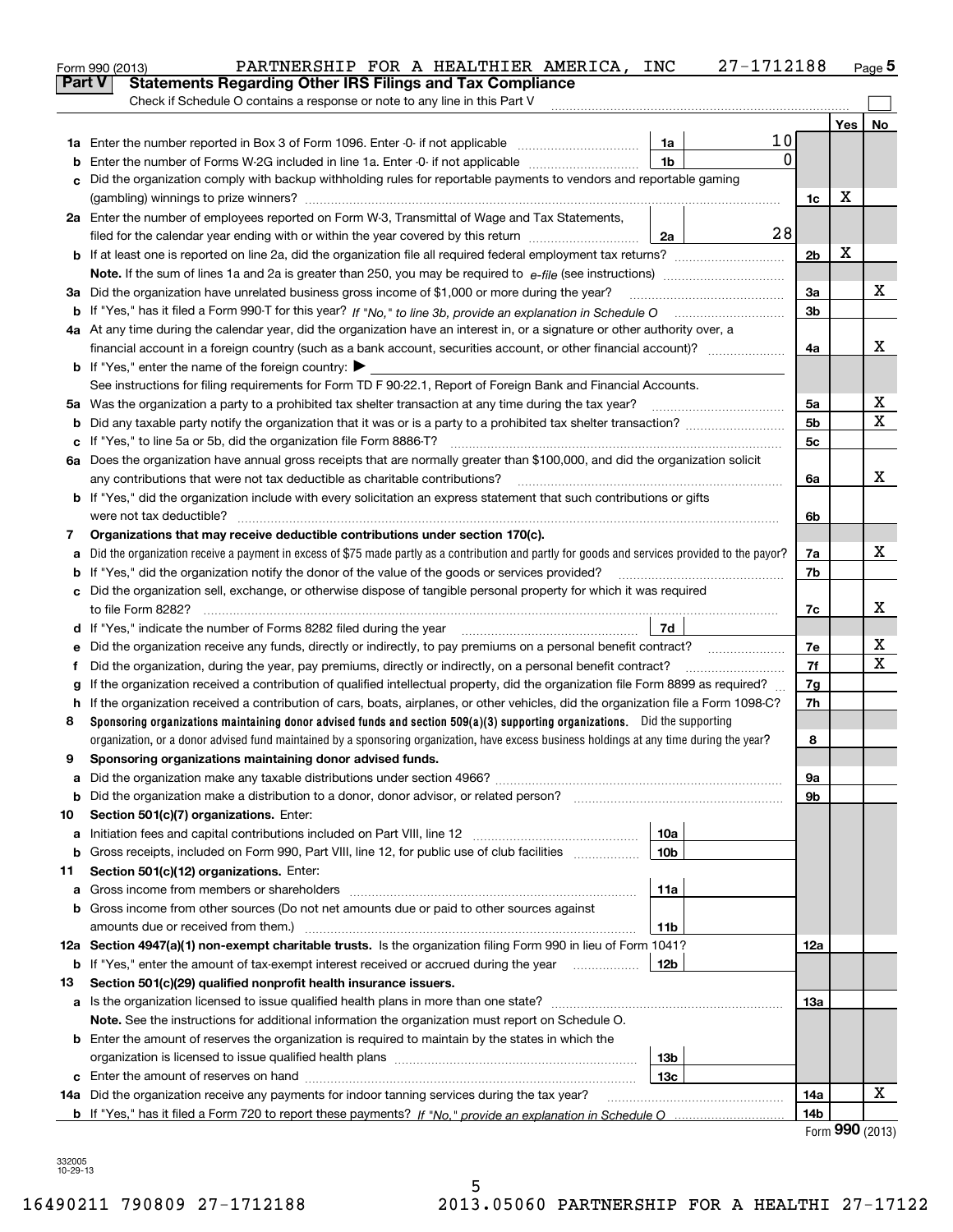|  | Form 990 (2013) |  |
|--|-----------------|--|
|  |                 |  |

*For each "Yes" response to lines 2 through 7b below, and for a "No" response to line 8a, 8b, or 10b below, describe the circumstances, processes, or changes in Schedule O. See instructions.* Form 990 (2013) **Form 1990 (2013)** PARTNERSHIP FOR A HEALTHIER AMERICA, INC 27-1712188 Page 6<br>**Part VI Governance, Management, and Disclosure** For each "Yes" response to lines 2 through 7b below, and for a "No" response

| 2<br>3<br>4<br>5 | <b>1a</b> Enter the number of voting members of the governing body at the end of the tax year<br>If there are material differences in voting rights among members of the governing body, or if the governing<br>body delegated broad authority to an executive committee or similar committee, explain in Schedule O.<br><b>b</b> Enter the number of voting members included in line 1a, above, who are independent <i>manumum</i><br>Did any officer, director, trustee, or key employee have a family relationship or a business relationship with any other<br>officer, director, trustee, or key employee?<br>Did the organization delegate control over management duties customarily performed by or under the direct supervision | 1a<br>1b | 10 <sub>l</sub>         |                 |                         |
|------------------|------------------------------------------------------------------------------------------------------------------------------------------------------------------------------------------------------------------------------------------------------------------------------------------------------------------------------------------------------------------------------------------------------------------------------------------------------------------------------------------------------------------------------------------------------------------------------------------------------------------------------------------------------------------------------------------------------------------------------------------|----------|-------------------------|-----------------|-------------------------|
|                  |                                                                                                                                                                                                                                                                                                                                                                                                                                                                                                                                                                                                                                                                                                                                          |          |                         |                 |                         |
|                  |                                                                                                                                                                                                                                                                                                                                                                                                                                                                                                                                                                                                                                                                                                                                          |          |                         |                 |                         |
|                  |                                                                                                                                                                                                                                                                                                                                                                                                                                                                                                                                                                                                                                                                                                                                          |          |                         |                 |                         |
|                  |                                                                                                                                                                                                                                                                                                                                                                                                                                                                                                                                                                                                                                                                                                                                          |          | 10                      |                 |                         |
|                  |                                                                                                                                                                                                                                                                                                                                                                                                                                                                                                                                                                                                                                                                                                                                          |          |                         |                 |                         |
|                  |                                                                                                                                                                                                                                                                                                                                                                                                                                                                                                                                                                                                                                                                                                                                          |          | $\mathbf{2}$            |                 | X                       |
|                  |                                                                                                                                                                                                                                                                                                                                                                                                                                                                                                                                                                                                                                                                                                                                          |          |                         |                 |                         |
|                  |                                                                                                                                                                                                                                                                                                                                                                                                                                                                                                                                                                                                                                                                                                                                          |          | 3                       |                 | X                       |
|                  | Did the organization make any significant changes to its governing documents since the prior Form 990 was filed?                                                                                                                                                                                                                                                                                                                                                                                                                                                                                                                                                                                                                         |          | $\overline{\mathbf{4}}$ |                 | $\overline{\textbf{X}}$ |
|                  | Did the organization become aware during the year of a significant diversion of the organization's assets? <i>marrouum</i> match                                                                                                                                                                                                                                                                                                                                                                                                                                                                                                                                                                                                         |          | 5                       |                 | $\mathbf X$             |
| 6                |                                                                                                                                                                                                                                                                                                                                                                                                                                                                                                                                                                                                                                                                                                                                          |          | 6                       |                 | $\mathbf x$             |
|                  | 7a Did the organization have members, stockholders, or other persons who had the power to elect or appoint one or                                                                                                                                                                                                                                                                                                                                                                                                                                                                                                                                                                                                                        |          |                         |                 |                         |
|                  |                                                                                                                                                                                                                                                                                                                                                                                                                                                                                                                                                                                                                                                                                                                                          |          | 7a                      |                 | x                       |
|                  | <b>b</b> Are any governance decisions of the organization reserved to (or subject to approval by) members, stockholders, or                                                                                                                                                                                                                                                                                                                                                                                                                                                                                                                                                                                                              |          |                         |                 |                         |
|                  | persons other than the governing body?                                                                                                                                                                                                                                                                                                                                                                                                                                                                                                                                                                                                                                                                                                   |          | 7b                      |                 | х                       |
| 8                | Did the organization contemporaneously document the meetings held or written actions undertaken during the year by the following:                                                                                                                                                                                                                                                                                                                                                                                                                                                                                                                                                                                                        |          |                         |                 |                         |
| a                |                                                                                                                                                                                                                                                                                                                                                                                                                                                                                                                                                                                                                                                                                                                                          |          | 8a                      | X               |                         |
|                  |                                                                                                                                                                                                                                                                                                                                                                                                                                                                                                                                                                                                                                                                                                                                          |          | 8b                      | X               |                         |
| 9                | Is there any officer, director, trustee, or key employee listed in Part VII, Section A, who cannot be reached at the                                                                                                                                                                                                                                                                                                                                                                                                                                                                                                                                                                                                                     |          |                         |                 |                         |
|                  |                                                                                                                                                                                                                                                                                                                                                                                                                                                                                                                                                                                                                                                                                                                                          |          | 9                       |                 | х                       |
|                  | Section B. Policies (This Section B requests information about policies not required by the Internal Revenue Code.)                                                                                                                                                                                                                                                                                                                                                                                                                                                                                                                                                                                                                      |          |                         |                 |                         |
|                  |                                                                                                                                                                                                                                                                                                                                                                                                                                                                                                                                                                                                                                                                                                                                          |          |                         | Yes             | No                      |
|                  |                                                                                                                                                                                                                                                                                                                                                                                                                                                                                                                                                                                                                                                                                                                                          |          | 10a                     |                 | X                       |
|                  |                                                                                                                                                                                                                                                                                                                                                                                                                                                                                                                                                                                                                                                                                                                                          |          |                         |                 |                         |
|                  | <b>b</b> If "Yes," did the organization have written policies and procedures governing the activities of such chapters, affiliates,                                                                                                                                                                                                                                                                                                                                                                                                                                                                                                                                                                                                      |          |                         |                 |                         |
|                  |                                                                                                                                                                                                                                                                                                                                                                                                                                                                                                                                                                                                                                                                                                                                          |          | 10 <sub>b</sub>         | X               |                         |
|                  | 11a Has the organization provided a complete copy of this Form 990 to all members of its governing body before filing the form?                                                                                                                                                                                                                                                                                                                                                                                                                                                                                                                                                                                                          |          | 11a                     |                 |                         |
|                  | <b>b</b> Describe in Schedule O the process, if any, used by the organization to review this Form 990.                                                                                                                                                                                                                                                                                                                                                                                                                                                                                                                                                                                                                                   |          |                         |                 |                         |
|                  |                                                                                                                                                                                                                                                                                                                                                                                                                                                                                                                                                                                                                                                                                                                                          |          | 12a                     | X               |                         |
| b                |                                                                                                                                                                                                                                                                                                                                                                                                                                                                                                                                                                                                                                                                                                                                          |          | 12b                     | X               |                         |
|                  | c Did the organization regularly and consistently monitor and enforce compliance with the policy? If "Yes," describe                                                                                                                                                                                                                                                                                                                                                                                                                                                                                                                                                                                                                     |          |                         |                 |                         |
|                  | in Schedule O how this was done manufactured and continuum control of the Schedule O how this was done manufactured and continuum control of the Schedule O how this was done                                                                                                                                                                                                                                                                                                                                                                                                                                                                                                                                                            |          | 12c                     | х               |                         |
| 13               |                                                                                                                                                                                                                                                                                                                                                                                                                                                                                                                                                                                                                                                                                                                                          |          | 13                      | X               |                         |
| 14               | Did the organization have a written document retention and destruction policy? manufactured and the organization have a written document retention and destruction policy?                                                                                                                                                                                                                                                                                                                                                                                                                                                                                                                                                               |          | 14                      | X               |                         |
| 15               | Did the process for determining compensation of the following persons include a review and approval by independent                                                                                                                                                                                                                                                                                                                                                                                                                                                                                                                                                                                                                       |          |                         |                 |                         |
|                  | persons, comparability data, and contemporaneous substantiation of the deliberation and decision?                                                                                                                                                                                                                                                                                                                                                                                                                                                                                                                                                                                                                                        |          |                         |                 |                         |
|                  | a The organization's CEO, Executive Director, or top management official manufactured content content of the organization's CEO, Executive Director, or top management official manufactured content of the state of the state                                                                                                                                                                                                                                                                                                                                                                                                                                                                                                           |          | 15a                     | X               |                         |
|                  |                                                                                                                                                                                                                                                                                                                                                                                                                                                                                                                                                                                                                                                                                                                                          |          | 15b                     | X               |                         |
|                  | If "Yes" to line 15a or 15b, describe the process in Schedule O (see instructions).                                                                                                                                                                                                                                                                                                                                                                                                                                                                                                                                                                                                                                                      |          |                         |                 |                         |
|                  | <b>16a</b> Did the organization invest in, contribute assets to, or participate in a joint venture or similar arrangement with a                                                                                                                                                                                                                                                                                                                                                                                                                                                                                                                                                                                                         |          |                         |                 |                         |
|                  | taxable entity during the year?                                                                                                                                                                                                                                                                                                                                                                                                                                                                                                                                                                                                                                                                                                          |          | 16a                     |                 | X                       |
|                  | b If "Yes," did the organization follow a written policy or procedure requiring the organization to evaluate its participation                                                                                                                                                                                                                                                                                                                                                                                                                                                                                                                                                                                                           |          |                         |                 |                         |
|                  | in joint venture arrangements under applicable federal tax law, and take steps to safeguard the organization's                                                                                                                                                                                                                                                                                                                                                                                                                                                                                                                                                                                                                           |          |                         |                 |                         |
|                  | exempt status with respect to such arrangements?                                                                                                                                                                                                                                                                                                                                                                                                                                                                                                                                                                                                                                                                                         |          | 16b                     |                 |                         |
|                  | <b>Section C. Disclosure</b>                                                                                                                                                                                                                                                                                                                                                                                                                                                                                                                                                                                                                                                                                                             |          |                         |                 |                         |
| 17               | List the states with which a copy of this Form 990 is required to be filed $\blacktriangleright$ AL, AK, AZ, AR, CA, CO, CT, DC, FL, GA, HI, IL                                                                                                                                                                                                                                                                                                                                                                                                                                                                                                                                                                                          |          |                         |                 |                         |
| 18               | Section 6104 requires an organization to make its Forms 1023 (or 1024 if applicable), 990, and 990-T (Section 501(c)(3)s only) available                                                                                                                                                                                                                                                                                                                                                                                                                                                                                                                                                                                                 |          |                         |                 |                         |
|                  | for public inspection. Indicate how you made these available. Check all that apply.                                                                                                                                                                                                                                                                                                                                                                                                                                                                                                                                                                                                                                                      |          |                         |                 |                         |
|                  | $\boxed{\mathbf{X}}$ Other (explain in Schedule O)<br>$X$ Upon request<br>Own website<br>Another's website                                                                                                                                                                                                                                                                                                                                                                                                                                                                                                                                                                                                                               |          |                         |                 |                         |
| 19               | Describe in Schedule O whether (and if so, how), the organization made its governing documents, conflict of interest policy, and financial                                                                                                                                                                                                                                                                                                                                                                                                                                                                                                                                                                                               |          |                         |                 |                         |
|                  | statements available to the public during the tax year.                                                                                                                                                                                                                                                                                                                                                                                                                                                                                                                                                                                                                                                                                  |          |                         |                 |                         |
| 20               | State the name, physical address, and telephone number of the person who possesses the books and records of the organization:                                                                                                                                                                                                                                                                                                                                                                                                                                                                                                                                                                                                            |          |                         |                 |                         |
|                  | THE ORGANIZATION - 202-842-9001                                                                                                                                                                                                                                                                                                                                                                                                                                                                                                                                                                                                                                                                                                          |          |                         |                 |                         |
|                  | 2001 PENNSYLVANIA AVE., NW, STE 900, WASHINGTON,<br>DC                                                                                                                                                                                                                                                                                                                                                                                                                                                                                                                                                                                                                                                                                   | 20006    |                         |                 |                         |
|                  | SEE SCHEDULE O FOR FULL LIST OF STATES<br>332006 10-29-13                                                                                                                                                                                                                                                                                                                                                                                                                                                                                                                                                                                                                                                                                |          |                         | Form 990 (2013) |                         |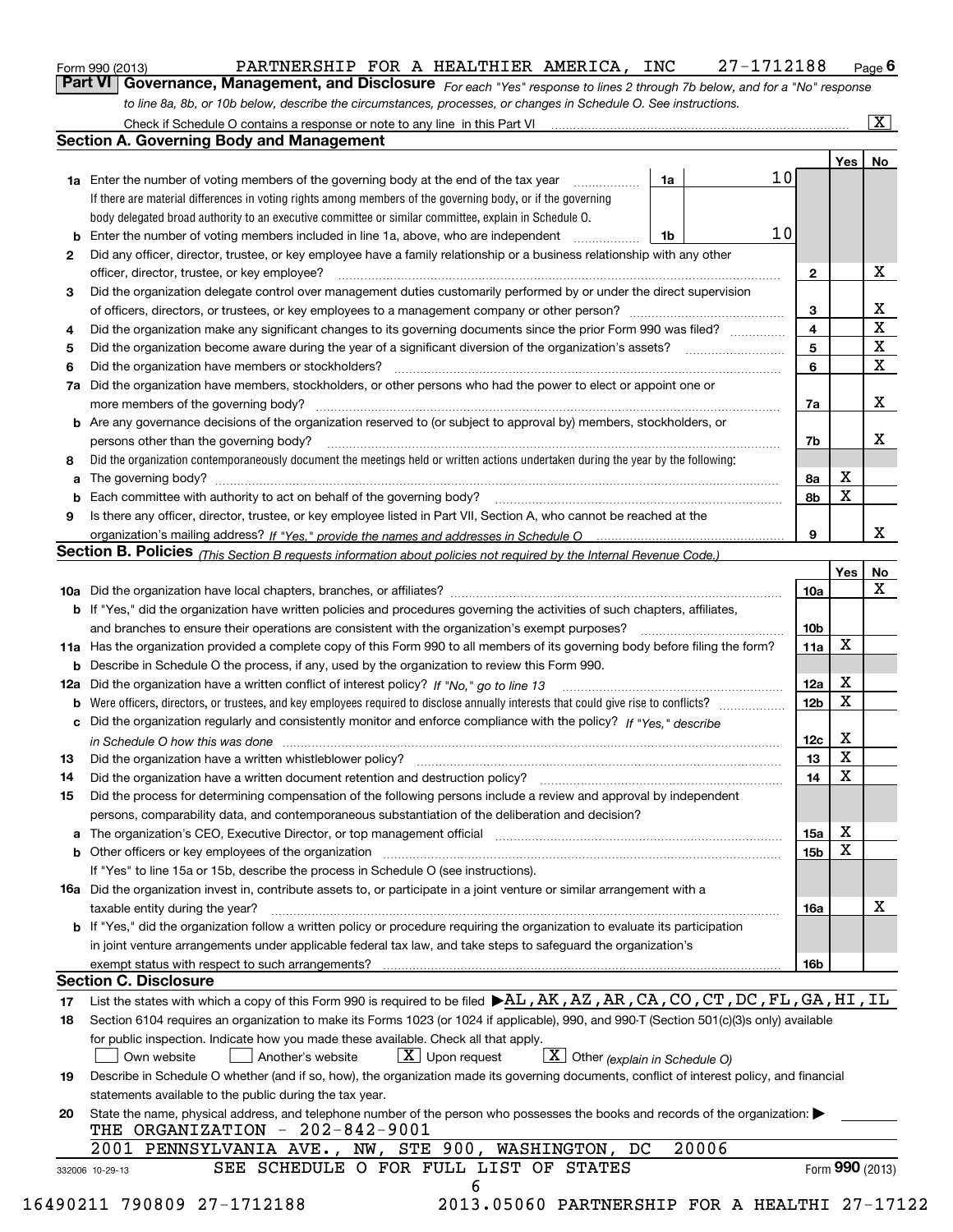### Form 990 (2013) PARTNERSHIP FOR A HEALTHIER AMERICA , INC 27-1712188 Page **7Part VII Compensation of Officers, Directors, Trustees, Key Employees, Highest Compensated**

 $\mathcal{L}^{\text{max}}$ 

**Employees, and Independent Contractors**

Check if Schedule O contains a response or note to any line in this Part VII

**Section A. Officers, Directors, Trustees, Key Employees, and Highest Compensated Employees**

**1a**  Complete this table for all persons required to be listed. Report compensation for the calendar year ending with or within the organization's tax year.

**•** List all of the organization's current officers, directors, trustees (whether individuals or organizations), regardless of amount of compensation. Enter -0- in columns  $(D)$ ,  $(E)$ , and  $(F)$  if no compensation was paid.

● List all of the organization's **current** key employees, if any. See instructions for definition of "key employee."

**•** List the organization's five current highest compensated employees (other than an officer, director, trustee, or key employee) who received reportable compensation (Box 5 of Form W-2 and/or Box 7 of Form 1099-MISC) of more than \$100,000 from the organization and any related organizations.

 $\bullet$  List all of the organization's **former** officers, key employees, and highest compensated employees who received more than \$100,000 of reportable compensation from the organization and any related organizations.

**•** List all of the organization's former directors or trustees that received, in the capacity as a former director or trustee of the organization, more than \$10,000 of reportable compensation from the organization and any related organizations.

List persons in the following order: individual trustees or directors; institutional trustees; officers; key employees; highest compensated employees; and former such persons.

Check this box if neither the organization nor any related organization compensated any current officer, director, or trustee.  $\mathcal{L}^{\text{max}}$ 

| (A)                                  | (B)                      |                                                                          |                                 | (C)     |              |                                   |        | (D)             | (E)             | (F)                         |
|--------------------------------------|--------------------------|--------------------------------------------------------------------------|---------------------------------|---------|--------------|-----------------------------------|--------|-----------------|-----------------|-----------------------------|
| Name and Title                       | Average                  | Position<br>(do not check more than one<br>box, unless person is both an |                                 |         |              |                                   |        | Reportable      | Reportable      | Estimated                   |
|                                      | hours per                |                                                                          |                                 |         |              |                                   |        | compensation    | compensation    | amount of                   |
|                                      | week                     |                                                                          | officer and a director/trustee) |         |              |                                   |        | from            | from related    | other                       |
|                                      | (list any                |                                                                          |                                 |         |              |                                   |        | the             | organizations   | compensation                |
|                                      | hours for                |                                                                          |                                 |         |              |                                   |        | organization    | (W-2/1099-MISC) | from the                    |
|                                      | related<br>organizations |                                                                          | trustee                         |         |              |                                   |        | (W-2/1099-MISC) |                 | organization<br>and related |
|                                      | below                    |                                                                          |                                 |         |              |                                   |        |                 |                 | organizations               |
|                                      | line)                    | Individual trustee or director                                           | Institutional t                 | Officer | Key employee | Highest compensated<br>  employee | Former |                 |                 |                             |
| JAMES R. GAVIN III, MD, PHD          | 5.00                     |                                                                          |                                 |         |              |                                   |        |                 |                 |                             |
| CHAIRMAN                             |                          | $\mathbf X$                                                              |                                 | X       |              |                                   |        | 0.              | $\mathbf 0$ .   | 0.                          |
| DEBORAH L. DEHAAS                    | 3.00                     |                                                                          |                                 |         |              |                                   |        |                 |                 |                             |
| TREASURER                            |                          | $\mathbf X$                                                              |                                 | X       |              |                                   |        | 0.              | $\mathbf 0$ .   | $\mathbf 0$ .               |
| S. LAWRENCE KOCOT, JD                | 3.00                     |                                                                          |                                 |         |              |                                   |        |                 |                 |                             |
| <b>SECRETARY</b>                     |                          | $\mathbf X$                                                              |                                 | X       |              |                                   |        | $\mathbf 0$ .   | 0.              | $\mathbf 0$ .               |
| WILLIAM H. DIETZ                     | 3.00                     |                                                                          |                                 |         |              |                                   |        |                 |                 |                             |
| BOARD MEMBER                         |                          | $\mathbf X$                                                              |                                 |         |              |                                   |        | $\mathbf 0$ .   | $\mathbf 0$ .   | $\mathbf 0$ .               |
| PETER R. DOLAN                       | 3.00                     |                                                                          |                                 |         |              |                                   |        |                 |                 |                             |
| <b>BOARD MEMBER</b>                  |                          | $\mathbf X$                                                              |                                 |         |              |                                   |        | $\mathbf 0$ .   | $\mathbf 0$ .   | $\mathbf 0$ .               |
| RICHARD N. JURGENS                   | 3.00                     |                                                                          |                                 |         |              |                                   |        |                 |                 |                             |
| <b>BOARD MEMBER</b>                  |                          | $\mathbf X$                                                              |                                 |         |              |                                   |        | Ο.              | $\mathbf 0$ .   | $\mathbf 0$ .               |
| JANET MURGUIA, JD                    | 3.00                     |                                                                          |                                 |         |              |                                   |        |                 |                 |                             |
| <b>BOARD MEMBER</b>                  |                          | $\mathbf x$                                                              |                                 |         |              |                                   |        | $\mathbf 0$ .   | $\mathbf 0$ .   | $\mathbf 0$ .               |
| VIVIAN RIEFBERG                      | 3.00                     |                                                                          |                                 |         |              |                                   |        |                 |                 |                             |
| <b>BOARD MEMBER</b>                  |                          | $\mathbf X$                                                              |                                 |         |              |                                   |        | $\mathbf 0$ .   | $\mathbf 0$ .   | $\mathbf 0$ .               |
| SUSAN S. SHER                        | 3.00                     |                                                                          |                                 |         |              |                                   |        |                 |                 |                             |
| <b>BOARD MEMBER</b>                  |                          | $\mathbf X$                                                              |                                 |         |              |                                   |        | $\mathbf 0$ .   | $\mathbf 0$ .   | $\mathbf 0$ .               |
| BRYAN TRAUBERT                       | 3.00                     |                                                                          |                                 |         |              |                                   |        |                 |                 |                             |
| <b>BOARD MEMBER</b>                  |                          | $\mathbf X$                                                              |                                 |         |              |                                   |        | $\mathbf 0$ .   | $\mathbf 0$ .   | 0.                          |
| LAWRENCE SOLER                       | 40.00                    |                                                                          |                                 |         |              |                                   |        |                 |                 |                             |
| PRESIDENT & CEO                      |                          |                                                                          |                                 | X       |              |                                   |        | 374,380.        | 0.              | 24,876.                     |
| ANDREW NANNIS                        | 40.00                    |                                                                          |                                 |         |              |                                   |        |                 |                 |                             |
| CHIEF MARKETING OFFICER              |                          |                                                                          |                                 |         | X            |                                   |        | 169,978.        | $\mathbf 0$ .   | 20,893.                     |
| STACY MOLANDER                       | 40.00                    |                                                                          |                                 |         |              |                                   |        |                 |                 |                             |
| VP OF STRATEGIC INITIATIVES          |                          |                                                                          |                                 |         |              | X                                 |        | 130,695.        | 0.              | 19,907.                     |
| RYAN SHADRICK WILSON                 | 32.00                    |                                                                          |                                 |         |              |                                   |        |                 |                 |                             |
| CHIEF STRATEGY OFFICER & GENERAL COU |                          |                                                                          |                                 |         |              | X                                 |        | 126,501.        | 0.              | 5,899.                      |
| <b>MATTHEW SLATER</b>                | 40.00                    |                                                                          |                                 |         |              |                                   |        |                 |                 |                             |
| VP OF BUSINESS DEVELOPMENT           |                          |                                                                          |                                 |         |              | X                                 |        | 151,237.        | 0.              | 22,100.                     |
| ELIZABETH SPINWEBER BURKE            | 40.00                    |                                                                          |                                 |         |              |                                   |        |                 |                 |                             |
| DIRECTOR, COMMUNICATIONS AND MARKETI |                          |                                                                          |                                 |         |              | X                                 |        | 114,645.        | $\mathbf 0$ .   | 9,358.                      |
| SUSAN ROBERTS                        | 40.00                    |                                                                          |                                 |         |              |                                   |        |                 |                 |                             |
| DIRECTOR, STRATEGIC INITATIVES       |                          |                                                                          |                                 |         |              | X                                 |        | 135,569.        | 0.              | 12,208.                     |
| 332007 10-29-13                      |                          |                                                                          |                                 |         |              |                                   |        |                 |                 | Form 990 (2013)             |

332007 10-29-13

16490211 790809 27-1712188 2013.05060 PARTNERSHIP FOR A HEALTHI 27-17122

7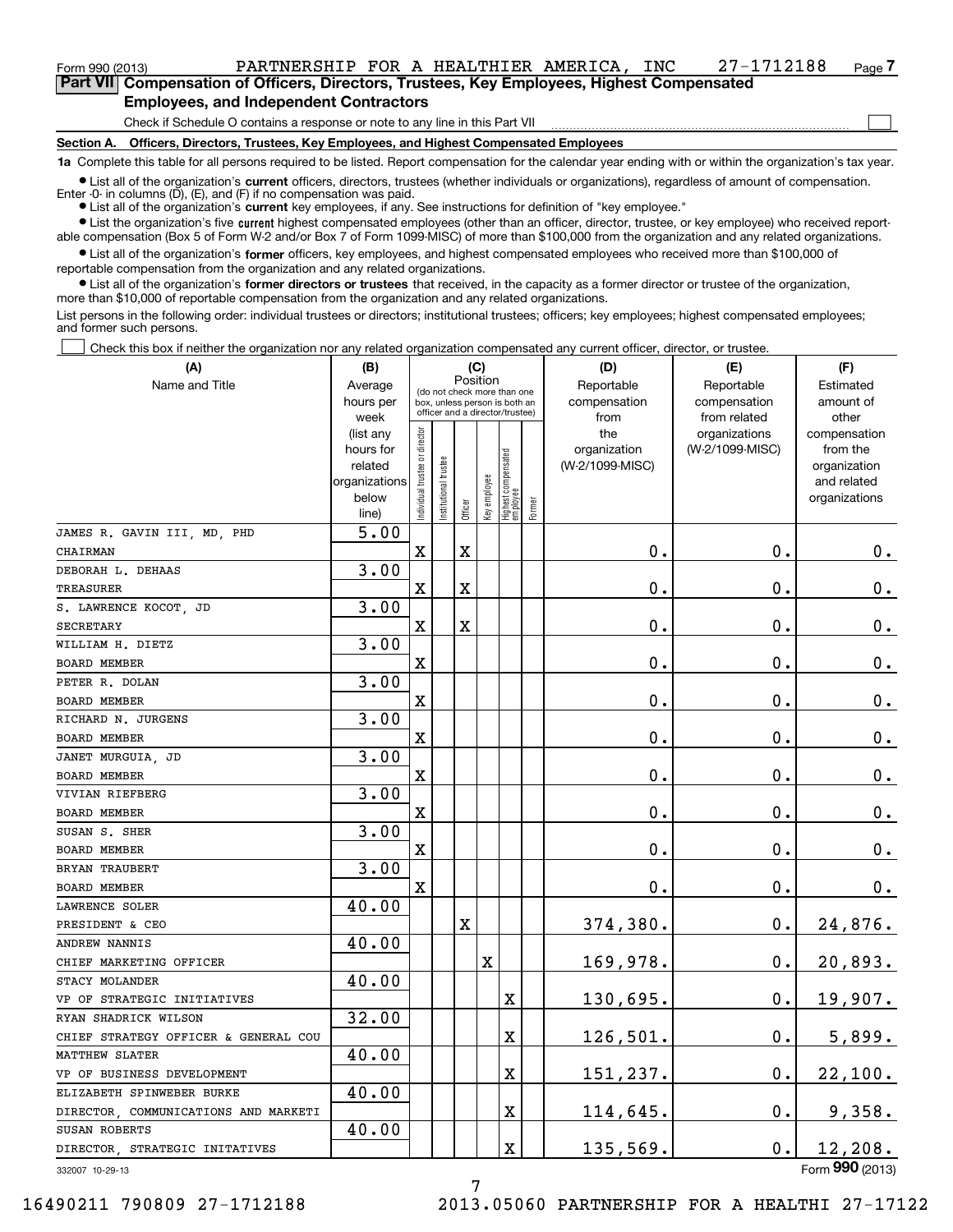|          | Form 990 (2013)                                                                                                                                                                                                                                                         |                                                                      |                                |                            |                 |              |                                                                                                 |        | PARTNERSHIP FOR A HEALTHIER AMERICA, INC  | 27-1712188                                        |                                      |                     |                                                                          | Page 8 |
|----------|-------------------------------------------------------------------------------------------------------------------------------------------------------------------------------------------------------------------------------------------------------------------------|----------------------------------------------------------------------|--------------------------------|----------------------------|-----------------|--------------|-------------------------------------------------------------------------------------------------|--------|-------------------------------------------|---------------------------------------------------|--------------------------------------|---------------------|--------------------------------------------------------------------------|--------|
| Part VII | Section A. Officers, Directors, Trustees, Key Employees, and Highest Compensated Employees (continued)                                                                                                                                                                  |                                                                      |                                |                            |                 |              |                                                                                                 |        |                                           |                                                   |                                      |                     |                                                                          |        |
|          | (A)<br>Name and title                                                                                                                                                                                                                                                   | (B)<br>Average<br>hours per<br>week                                  |                                |                            | (C)<br>Position |              | (do not check more than one<br>box, unless person is both an<br>officer and a director/trustee) |        | (D)<br>Reportable<br>compensation<br>from | (E)<br>Reportable<br>compensation<br>from related |                                      |                     | (F)<br>Estimated<br>amount of<br>other                                   |        |
|          |                                                                                                                                                                                                                                                                         | (list any<br>hours for<br>related<br>organizations<br>below<br>line) | Individual trustee or director | trustee<br>Institutional t | Officer         | Key employee | Highest compensated<br>employee                                                                 | Former | the<br>organization<br>(W-2/1099-MISC)    | organizations<br>(W-2/1099-MISC)                  |                                      |                     | compensation<br>from the<br>organization<br>and related<br>organizations |        |
|          |                                                                                                                                                                                                                                                                         |                                                                      |                                |                            |                 |              |                                                                                                 |        |                                           |                                                   |                                      |                     |                                                                          |        |
|          |                                                                                                                                                                                                                                                                         |                                                                      |                                |                            |                 |              |                                                                                                 |        |                                           |                                                   |                                      |                     |                                                                          |        |
|          |                                                                                                                                                                                                                                                                         |                                                                      |                                |                            |                 |              |                                                                                                 |        |                                           |                                                   |                                      |                     |                                                                          |        |
|          |                                                                                                                                                                                                                                                                         |                                                                      |                                |                            |                 |              |                                                                                                 |        |                                           |                                                   |                                      |                     |                                                                          |        |
|          |                                                                                                                                                                                                                                                                         |                                                                      |                                |                            |                 |              |                                                                                                 |        |                                           |                                                   |                                      |                     |                                                                          |        |
|          |                                                                                                                                                                                                                                                                         |                                                                      |                                |                            |                 |              |                                                                                                 |        |                                           |                                                   |                                      |                     |                                                                          |        |
|          |                                                                                                                                                                                                                                                                         |                                                                      |                                |                            |                 |              |                                                                                                 |        |                                           |                                                   |                                      |                     |                                                                          |        |
|          |                                                                                                                                                                                                                                                                         |                                                                      |                                |                            |                 |              |                                                                                                 |        | 1,203,005.                                |                                                   | 0.1                                  |                     | 115, 241.                                                                |        |
|          | c Total from continuation sheets to Part VII, Section A <b>manual</b> contains the Total from continuum                                                                                                                                                                 |                                                                      |                                |                            |                 |              |                                                                                                 |        | $0$ .<br>1,203,005.                       |                                                   | $\overline{0}$ .<br>$\overline{0}$ . |                     | 115, 241.                                                                | $0$ .  |
| 2        | Total number of individuals (including but not limited to those listed above) who received more than \$100,000 of reportable<br>compensation from the organization $\blacktriangleright$                                                                                |                                                                      |                                |                            |                 |              |                                                                                                 |        |                                           |                                                   |                                      |                     | Yes                                                                      | No     |
| з        | Did the organization list any former officer, director, or trustee, key employee, or highest compensated employee on<br>line 1a? If "Yes," complete Schedule J for such individual manufactured contained and the 1a? If "Yes," complete Schedule J for such individual |                                                                      |                                |                            |                 |              |                                                                                                 |        |                                           |                                                   |                                      | З                   |                                                                          | x      |
| 4        | For any individual listed on line 1a, is the sum of reportable compensation and other compensation from the organization                                                                                                                                                |                                                                      |                                |                            |                 |              |                                                                                                 |        |                                           |                                                   |                                      | 4                   | х                                                                        |        |
| 5        | Did any person listed on line 1a receive or accrue compensation from any unrelated organization or individual for services<br><b>Section B. Independent Contractors</b>                                                                                                 |                                                                      |                                |                            |                 |              |                                                                                                 |        |                                           |                                                   |                                      | 5                   |                                                                          | x      |
| 1        | Complete this table for your five highest compensated independent contractors that received more than \$100,000 of compensation from                                                                                                                                    |                                                                      |                                |                            |                 |              |                                                                                                 |        |                                           |                                                   |                                      |                     |                                                                          |        |
|          | the organization. Report compensation for the calendar year ending with or within the organization's tax year.<br>(A)<br>Name and business address                                                                                                                      |                                                                      |                                | <b>NONE</b>                |                 |              |                                                                                                 |        | (B)<br>Description of services            |                                                   |                                      | (C)<br>Compensation |                                                                          |        |
|          |                                                                                                                                                                                                                                                                         |                                                                      |                                |                            |                 |              |                                                                                                 |        |                                           |                                                   |                                      |                     |                                                                          |        |
|          |                                                                                                                                                                                                                                                                         |                                                                      |                                |                            |                 |              |                                                                                                 |        |                                           |                                                   |                                      |                     |                                                                          |        |
|          |                                                                                                                                                                                                                                                                         |                                                                      |                                |                            |                 |              |                                                                                                 |        |                                           |                                                   |                                      |                     |                                                                          |        |
|          |                                                                                                                                                                                                                                                                         |                                                                      |                                |                            |                 |              |                                                                                                 |        |                                           |                                                   |                                      |                     |                                                                          |        |
| 2        | Total number of independent contractors (including but not limited to those listed above) who received more than                                                                                                                                                        |                                                                      |                                |                            |                 | 0            |                                                                                                 |        |                                           |                                                   |                                      |                     |                                                                          |        |
|          | \$100,000 of compensation from the organization                                                                                                                                                                                                                         |                                                                      |                                |                            |                 |              |                                                                                                 |        |                                           |                                                   |                                      | Form 990 (2013)     |                                                                          |        |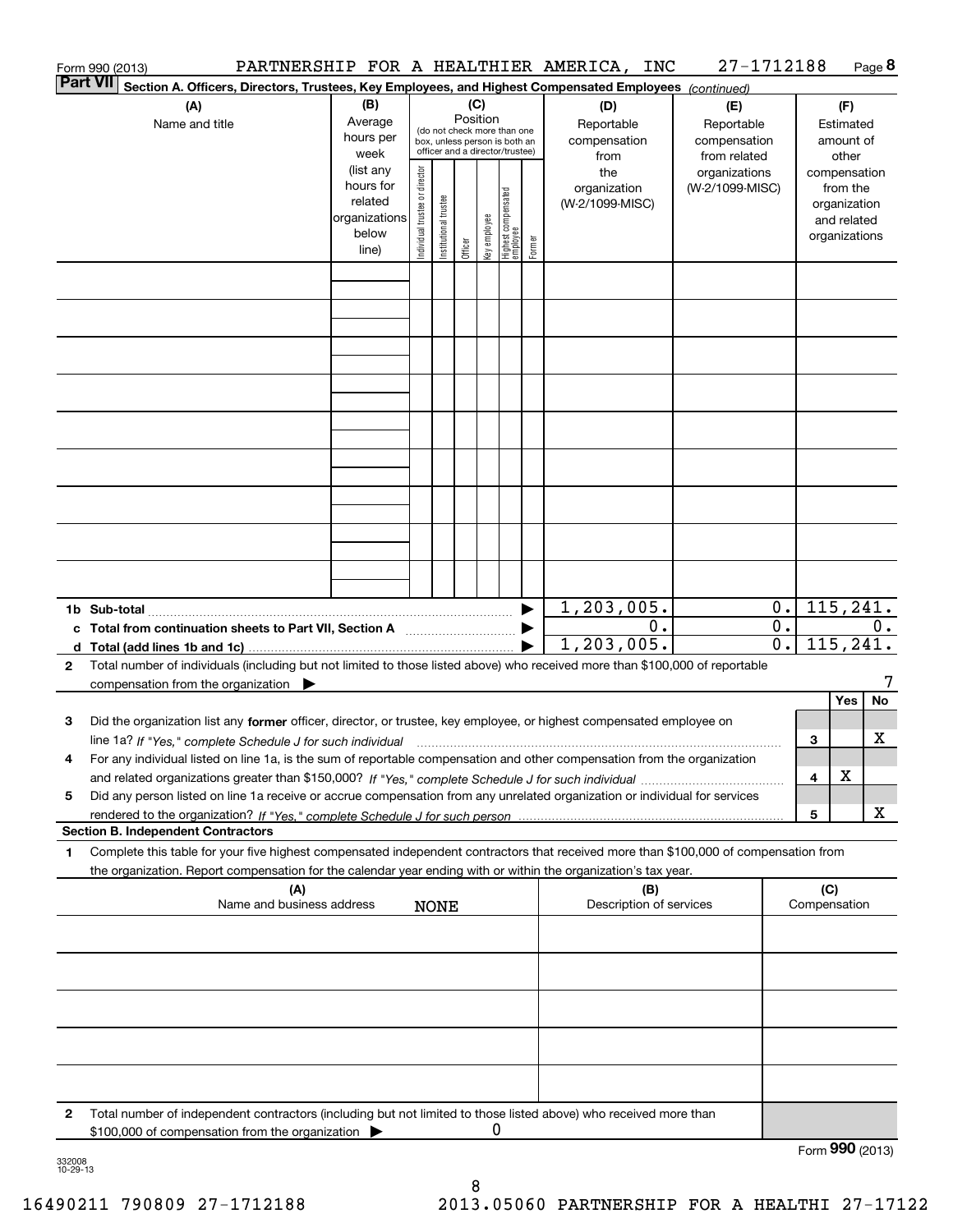| Form 990 (2013)                                           |   |                                                                                                                      |                |                                 | PARTNERSHIP FOR A HEALTHIER AMERICA, INC   |                                                 | 27-1712188                                         | Page 9                                                               |
|-----------------------------------------------------------|---|----------------------------------------------------------------------------------------------------------------------|----------------|---------------------------------|--------------------------------------------|-------------------------------------------------|----------------------------------------------------|----------------------------------------------------------------------|
| <b>Part VIII</b>                                          |   | <b>Statement of Revenue</b>                                                                                          |                |                                 |                                            |                                                 |                                                    |                                                                      |
|                                                           |   | Check if Schedule O contains a response or note to any line in this Part VIII                                        |                |                                 |                                            |                                                 |                                                    |                                                                      |
|                                                           |   |                                                                                                                      |                |                                 | (A)<br>Total revenue                       | (B)<br>Related or<br>exempt function<br>revenue | $\overline{C}$<br>Unrelated<br>business<br>revenue | (D)<br>Revenue excluded<br>from tax under<br>sections<br>$512 - 514$ |
|                                                           |   | 1 a Federated campaigns                                                                                              | 1a             |                                 |                                            |                                                 |                                                    |                                                                      |
| Contributions, Gifts, Grants<br>and Other Similar Amounts |   | <b>b</b> Membership dues                                                                                             | 1b             |                                 |                                            |                                                 |                                                    |                                                                      |
|                                                           |   | c Fundraising events                                                                                                 | 1c             |                                 |                                            |                                                 |                                                    |                                                                      |
|                                                           |   | d Related organizations                                                                                              | 1d             |                                 |                                            |                                                 |                                                    |                                                                      |
|                                                           |   | e Government grants (contributions)                                                                                  | 1e             |                                 |                                            |                                                 |                                                    |                                                                      |
|                                                           |   | f All other contributions, gifts, grants, and                                                                        |                |                                 |                                            |                                                 |                                                    |                                                                      |
|                                                           |   | similar amounts not included above                                                                                   |                | $1$ 1f $\sqrt{7}$ , 894 , 094 . |                                            |                                                 |                                                    |                                                                      |
|                                                           |   | <b>g</b> Noncash contributions included in lines 1a-1f: \$                                                           |                |                                 |                                            |                                                 |                                                    |                                                                      |
|                                                           |   |                                                                                                                      |                | $\blacktriangleright$           | 7,894,094.                                 |                                                 |                                                    |                                                                      |
|                                                           |   |                                                                                                                      |                | <b>Business Code</b>            |                                            |                                                 |                                                    |                                                                      |
|                                                           |   | 2 a SUMMIT                                                                                                           |                |                                 | $900009$ 1,601,908.1,601,908.              |                                                 |                                                    |                                                                      |
| Program Service<br>Revenue                                |   | <b>b COMMITMENT &amp; EVALUATIO</b>                                                                                  |                | 900099                          |                                            | $169,666.$ 169,666.                             |                                                    |                                                                      |
|                                                           | с |                                                                                                                      |                |                                 |                                            |                                                 |                                                    |                                                                      |
|                                                           | d | <u> 1989 - Johann Barn, mars eta bainar eta baina eta baina eta baina eta baina eta baina eta baina eta baina e</u>  |                |                                 |                                            |                                                 |                                                    |                                                                      |
|                                                           | е | <u> 1989 - Johann Stein, marwolaethau a bhann an t-Amhair an t-Amhair an t-Amhair an t-Amhair an t-Amhair an t-A</u> |                |                                 |                                            |                                                 |                                                    |                                                                      |
|                                                           |   | f All other program service revenue                                                                                  |                |                                 |                                            |                                                 |                                                    |                                                                      |
|                                                           |   |                                                                                                                      |                |                                 | $\blacktriangleright$ 1,771,574.           |                                                 |                                                    |                                                                      |
|                                                           | 3 | Investment income (including dividends, interest, and                                                                |                |                                 |                                            |                                                 |                                                    |                                                                      |
|                                                           |   |                                                                                                                      |                |                                 | 4,754.                                     |                                                 |                                                    | 4,754.                                                               |
|                                                           |   |                                                                                                                      |                | ▶                               |                                            |                                                 |                                                    |                                                                      |
|                                                           | 4 | Income from investment of tax-exempt bond proceeds                                                                   |                |                                 |                                            |                                                 |                                                    |                                                                      |
|                                                           | 5 |                                                                                                                      |                |                                 |                                            |                                                 |                                                    |                                                                      |
|                                                           |   |                                                                                                                      | (i) Real       | (ii) Personal                   |                                            |                                                 |                                                    |                                                                      |
|                                                           |   | 6 a Gross rents                                                                                                      |                |                                 |                                            |                                                 |                                                    |                                                                      |
|                                                           |   | <b>b</b> Less: rental expenses                                                                                       |                |                                 |                                            |                                                 |                                                    |                                                                      |
|                                                           |   | c Rental income or (loss)                                                                                            |                |                                 |                                            |                                                 |                                                    |                                                                      |
|                                                           |   |                                                                                                                      |                | ▶                               |                                            |                                                 |                                                    |                                                                      |
|                                                           |   | 7 a Gross amount from sales of                                                                                       | (i) Securities | (ii) Other                      |                                            |                                                 |                                                    |                                                                      |
|                                                           |   | assets other than inventory                                                                                          |                | 24,744.                         |                                            |                                                 |                                                    |                                                                      |
|                                                           |   | <b>b</b> Less: cost or other basis                                                                                   |                |                                 |                                            |                                                 |                                                    |                                                                      |
|                                                           |   | and sales expenses                                                                                                   |                | 44,172.                         |                                            |                                                 |                                                    |                                                                      |
|                                                           |   |                                                                                                                      |                | $-19,428.$                      |                                            |                                                 |                                                    |                                                                      |
|                                                           |   |                                                                                                                      |                |                                 | $-19,428.$                                 |                                                 |                                                    | $-19,428.$                                                           |
|                                                           |   | 8 a Gross income from fundraising events (not                                                                        |                |                                 |                                            |                                                 |                                                    |                                                                      |
|                                                           |   | including \$                                                                                                         |                |                                 |                                            |                                                 |                                                    |                                                                      |
|                                                           |   | contributions reported on line 1c). See                                                                              |                |                                 |                                            |                                                 |                                                    |                                                                      |
|                                                           |   |                                                                                                                      |                |                                 |                                            |                                                 |                                                    |                                                                      |
| <b>Other Revenue</b>                                      |   |                                                                                                                      |                | $\mathbf b$                     |                                            |                                                 |                                                    |                                                                      |
|                                                           |   | c Net income or (loss) from fundraising events                                                                       |                | ▶                               |                                            |                                                 |                                                    |                                                                      |
|                                                           |   | 9 a Gross income from gaming activities. See                                                                         |                |                                 |                                            |                                                 |                                                    |                                                                      |
|                                                           |   |                                                                                                                      |                |                                 |                                            |                                                 |                                                    |                                                                      |
|                                                           |   |                                                                                                                      |                | $\mathbf b$                     |                                            |                                                 |                                                    |                                                                      |
|                                                           |   |                                                                                                                      |                | ▶                               |                                            |                                                 |                                                    |                                                                      |
|                                                           |   | 10 a Gross sales of inventory, less returns                                                                          |                |                                 |                                            |                                                 |                                                    |                                                                      |
|                                                           |   |                                                                                                                      |                |                                 |                                            |                                                 |                                                    |                                                                      |
|                                                           |   |                                                                                                                      |                | $\mathbf b$                     |                                            |                                                 |                                                    |                                                                      |
|                                                           |   |                                                                                                                      |                | ▶                               |                                            |                                                 |                                                    |                                                                      |
|                                                           |   | Miscellaneous Revenue                                                                                                |                | <b>Business Code</b>            |                                            |                                                 |                                                    |                                                                      |
|                                                           |   | 11 a MISCELLANEOUS INCOME                                                                                            |                | 900099                          | 33,279.                                    |                                                 |                                                    | 33,279.                                                              |
|                                                           | b | <u> 1989 - Johann Barbara, martxa alemaniar arg</u>                                                                  |                |                                 |                                            |                                                 |                                                    |                                                                      |
|                                                           | c | the control of the control of the control of the control of the control of the control of                            |                |                                 |                                            |                                                 |                                                    |                                                                      |
|                                                           |   |                                                                                                                      |                |                                 |                                            |                                                 |                                                    |                                                                      |
|                                                           |   |                                                                                                                      |                | $\blacktriangleright$           | 33,279.                                    |                                                 |                                                    |                                                                      |
|                                                           |   |                                                                                                                      |                |                                 |                                            |                                                 |                                                    |                                                                      |
| 12                                                        |   |                                                                                                                      |                |                                 | $\blacktriangleright$ 9,684,273.1,771,574. |                                                 | $0$ .                                              | 18,605.                                                              |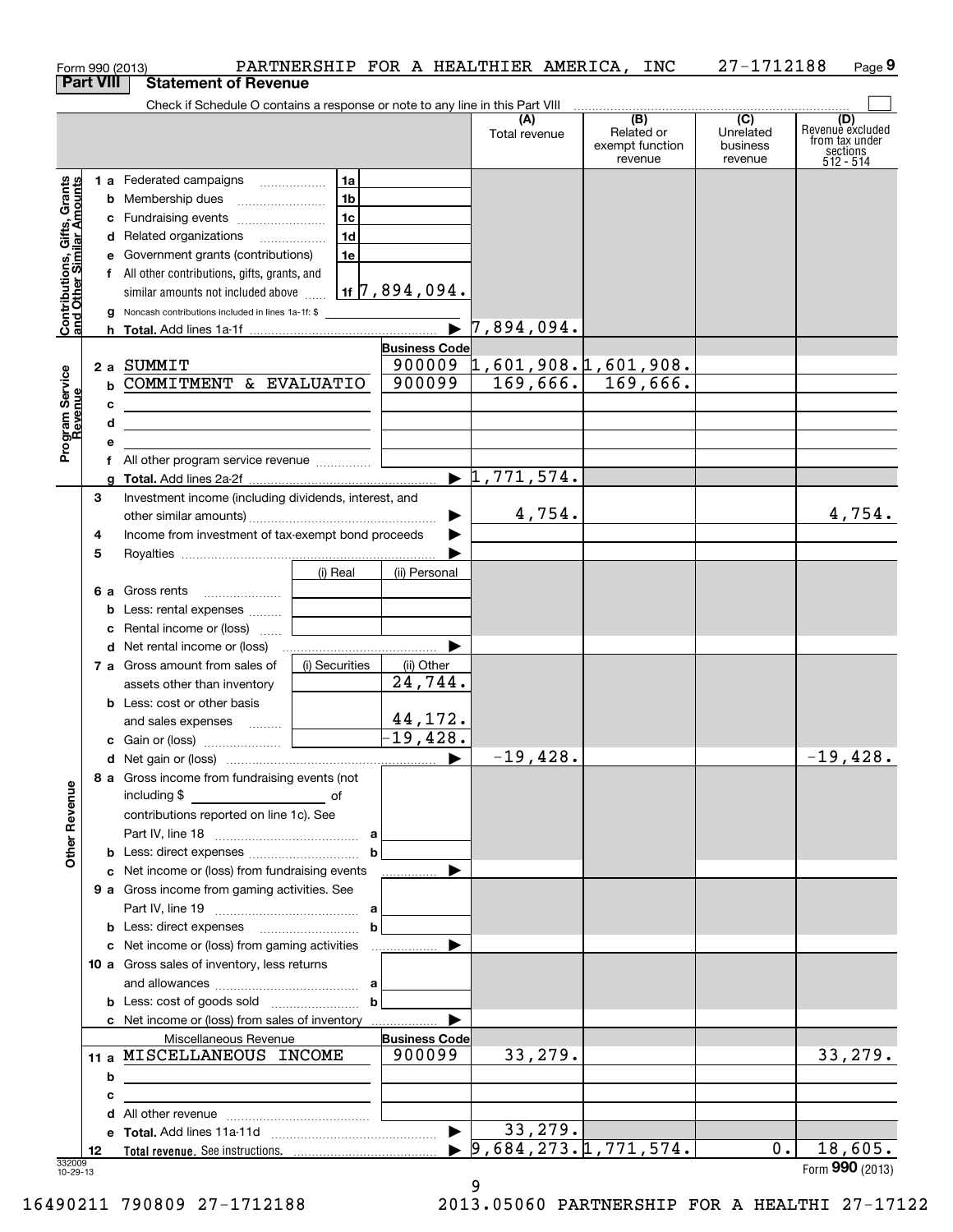### Form 990 (2013) Page PARTNERSHIP FOR A HEALTHIER AMERICA, INC 27-1712188 **10Part IX | Statement of Functional Expenses**

**Total functional expenses.**  Add lines 1 through 24e **Joint costs.** Complete this line only if the organization **(A)**<br>Total expenses **(C)** (C) (C)<br>
penses Program service Management and Fundrai<br>
expenses general expenses expen **123** Grants and other assistance to governments, **4567891011abcdefg12131415161718192021222324abc**LICENSES AND FEES **de** All other expenses **2526***Section 501(c)(3) and 501(c)(4) organizations must complete all columns. All other organizations must complete column (A).* Grants and other assistance to governments and organizations in the United States. See Part IV, line 21 Compensation not included above, to disqualified persons (as defined under section 4958(f)(1)) and persons described in section 4958(c)(3)(B)  $\quad \ldots \ldots \ldots$ Pension plan accruals and contributions (include section 401(k) and 403(b) employer contributions) Professional fundraising services. See Part IV, line 17 Other. (If line 11g amount exceeds 10% of line 25, column (A) amount, list line 11g expenses on Sch O.) Other expenses. Itemize expenses not covered above. (List miscellaneous expenses in line 24e. If line 24e amount exceeds 10% of line 25, column (A) amount, list line 24e expenses on Schedule O.) ~~reported in column (B) joint costs from a combined educational campaign and fundraising solicitation. Check if Schedule O contains a response or note to any line in this Part IX (C) (C) (C) (C) (C) (C) Program service expensesFundraising expenses Grants and other assistance to individuals in the United States. See Part IV, line 22 organizations, and individuals outside the United States. See Part IV, lines 15 and 16 <sup>~</sup> Benefits paid to or for members ...................... Compensation of current officers, directors, trustees, and key employees  $\ldots$   $\ldots$   $\ldots$   $\ldots$   $\ldots$   $\ldots$ Other salaries and wages ~~~~~~~~~~ Other employee benefits ~~~~~~~~~~ Payroll taxes ~~~~~~~~~~~~~~~~ Fees for services (non-employees): Management ~~~~~~~~~~~~~~~~ Legal ~~~~~~~~~~~~~~~~~~~~Accounting ~~~~~~~~~~~~~~~~~ Lobbying ~~~~~~~~~~~~~~~~~~ lnvestment management fees ....................... Advertising and promotion www.communication Office expenses ~~~~~~~~~~~~~~~ Information technology ~~~~~~~~~~~ Royalties ~~~~~~~~~~~~~~~~~~ Occupancy ~~~~~~~~~~~~~~~~~ Travel ……………………………………………… Payments of travel or entertainment expenses for any federal, state, or local public officials Conferences, conventions, and meetings InterestPayments to affiliates ~~~~~~~~~~~~ Depreciation, depletion, and amortization  $\,\,\ldots\,\,$ Insurance~~~~~~~~~~~~~~~~~*Do not include amounts reported on lines 6b, 7b, 8b, 9b, and 10b of Part VIII.*  $\mathcal{L}^{\text{max}}$ 205,432. 802,577. 1,339,086. 29,792. 94,297. 120,512. 75,299. 124,402. 448,648. 1,112,873. 69,987. 33,909. 292,433. 148,305. 967,287. 108,479. 12,825. 18,000. 5,919. 4,263. 6,015,268. 943. 205,432.  $618,991.$  165,631. 17,955. 772,517. 393,973. 172,596.  $15,563.$  9,496. 4,733. 54,398. 28,211. 11,688. 77,757. 31,749. 11,006. 43,691. 31,608. 4,693. 119,111. 598. 943. 353,336. 68,246. 27,066. 1,083,881. 4,443. 24,549. 45,157. 18,438. 6,392.  $21,879.$  8,933. 3,097. 188,684. 77,042. 26,707. 111,502. 21,451. 15,352. 967,287.  $69,993.$  28,579. 9,907. 8,275. 3,379. 1,171. 18,000. 0. 0. 0. 5,919.  $2,751.$  1,123. 389. 4,663,787. 1,018,275. 333,206. BAD DEBT EXPENSE MOVE RELATED EXPENSES

10

332010 10-29-13

Check here  $\blacktriangleright$ 

Check here if following SOP 98-2 (ASC 958-720)

Form (2013) **990**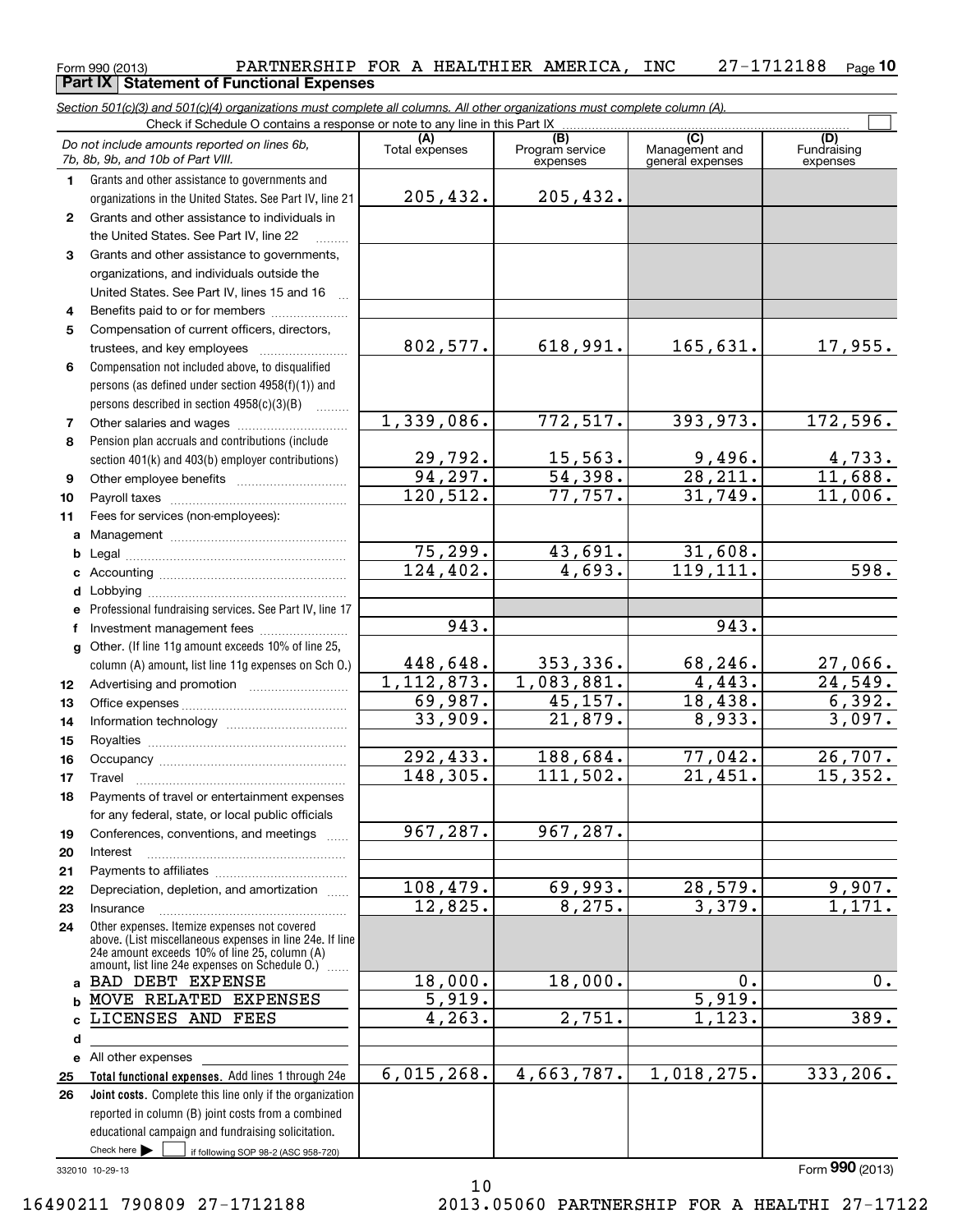|                             | 9  | Prepaid expenses and deferred charges                                                                                        |                 |                             | 193,301.   | 9               | 84,976.                       |
|-----------------------------|----|------------------------------------------------------------------------------------------------------------------------------|-----------------|-----------------------------|------------|-----------------|-------------------------------|
|                             |    | 10a Land, buildings, and equipment: cost or other                                                                            |                 |                             |            |                 |                               |
|                             |    | basis. Complete Part VI of Schedule D                                                                                        | 10a             | $\frac{705,794.}{134,235.}$ |            |                 |                               |
|                             |    | <b>b</b> Less: accumulated depreciation<br>. 1                                                                               | 10 <sub>b</sub> |                             | 127,575.   | 10 <sub>c</sub> | $\frac{571,559.}{265,948.}$   |
|                             | 11 |                                                                                                                              |                 |                             |            | 11              |                               |
|                             | 12 |                                                                                                                              |                 |                             |            | 12              |                               |
|                             | 13 |                                                                                                                              |                 |                             |            | 13              |                               |
|                             | 14 |                                                                                                                              |                 |                             |            | 14              |                               |
|                             | 15 |                                                                                                                              |                 |                             |            | 15              |                               |
|                             | 16 |                                                                                                                              |                 |                             | 5,310,683. | 16              | 9,798,375.                    |
|                             | 17 |                                                                                                                              |                 |                             | 351, 126.  | 17              | 493,724.                      |
|                             | 18 |                                                                                                                              |                 |                             |            | 18              |                               |
|                             | 19 |                                                                                                                              |                 |                             | 12,365.    | 19              | 172, 149.                     |
|                             | 20 |                                                                                                                              |                 |                             |            | 20              |                               |
|                             | 21 | Escrow or custodial account liability. Complete Part IV of Schedule D                                                        |                 |                             |            | 21              |                               |
|                             | 22 | Loans and other payables to current and former officers, directors, trustees,                                                |                 |                             |            |                 |                               |
| Liabilities                 |    | key employees, highest compensated employees, and disqualified persons.                                                      |                 |                             |            |                 |                               |
|                             |    |                                                                                                                              |                 |                             |            | 22              |                               |
|                             | 23 | Secured mortgages and notes payable to unrelated third parties                                                               |                 |                             | 23         |                 |                               |
|                             | 24 |                                                                                                                              |                 | 24                          |            |                 |                               |
|                             | 25 | Other liabilities (including federal income tax, payables to related third                                                   |                 |                             |            |                 |                               |
|                             |    | parties, and other liabilities not included on lines 17-24). Complete Part X of                                              |                 |                             |            |                 |                               |
|                             |    | Schedule D                                                                                                                   |                 |                             | $0$ .      | 25              | $\frac{502,091.}{1,167,964.}$ |
|                             | 26 |                                                                                                                              |                 |                             | 363,491.   | 26              |                               |
|                             |    | Organizations that follow SFAS 117 (ASC 958), check here $\blacktriangleright \begin{array}{c} \boxed{X} \\ \end{array}$ and |                 |                             |            |                 |                               |
|                             |    | complete lines 27 through 29, and lines 33 and 34.                                                                           |                 |                             |            |                 |                               |
|                             | 27 |                                                                                                                              |                 |                             | 4,328,726. | 27              | 3,062,801.                    |
|                             | 28 |                                                                                                                              |                 |                             | 618,466.   | 28              | 5,567,610.                    |
|                             | 29 | Permanently restricted net assets                                                                                            |                 |                             |            | 29              |                               |
|                             |    | Organizations that do not follow SFAS 117 (ASC 958), check here ▶ □                                                          |                 |                             |            |                 |                               |
|                             |    | and complete lines 30 through 34.                                                                                            |                 |                             |            |                 |                               |
|                             | 30 |                                                                                                                              |                 |                             |            | 30              |                               |
|                             | 31 | Paid-in or capital surplus, or land, building, or equipment fund                                                             |                 |                             |            | 31              |                               |
| Net Assets or Fund Balances | 32 | Retained earnings, endowment, accumulated income, or other funds                                                             |                 |                             |            | 32              |                               |
|                             | 33 |                                                                                                                              |                 |                             | 4,947,192. | 33              | 8,630,411.                    |
|                             | 34 |                                                                                                                              |                 |                             | 5,310,683. | 34              | 9,798,375.                    |
|                             |    |                                                                                                                              |                 |                             |            |                 | Form 990 (2013)               |

Check if Schedule O contains a response or note to any line in this Part X **Part X** Balance Sheet

**3** Pledges and grants receivable, net  $\ldots$  **multimes contained and grants receivable**, net **multimes contained and grants receivable**, net **multimes contained and grants receivable** 

Cash - non-interest-bearing ~~~~~~~~~~~~~~~~~~~~~~~~~ Savings and temporary cash investments ~~~~~~~~~~~~~~~~~~

Accounts receivable, net ~~~~~~~~~~~~~~~~~~~~~~~~~~ Loans and other receivables from current and former officers, directors, trustees, key employees, and highest compensated employees. Complete Part II of Schedule L ~~~~~~~~~~~~~~~~~~~~~~~~~~~~

**6**Loans and other receivables from other disqualified persons (as defined under

section 4958(f)(1)), persons described in section 4958(c)(3)(B), and contributing employers and sponsoring organizations of section 501(c)(9) voluntary

employees' beneficiary organizations (see instr). Complete Part II of Sch L ...... Notes and loans receivable, net ~~~~~~~~~~~~~~~~~~~~~~~ Inventories for sale or use ~~~~~~~~~~~~~~~~~~~~~~~~~~

**12**

**45**

**78**

**Assets**

 $\mathcal{L}^{\text{max}}$ 

180.

**(B)**

 $4,364,457.$  1 3,431,538.

 $42,350. | 4 | 194,175.$  $583,000$ .  $3 \mid 5,249,999$ .

Beginning of year  $\begin{vmatrix} 1 & 1 \end{vmatrix}$  End of year

**5**

**678**

**(A)**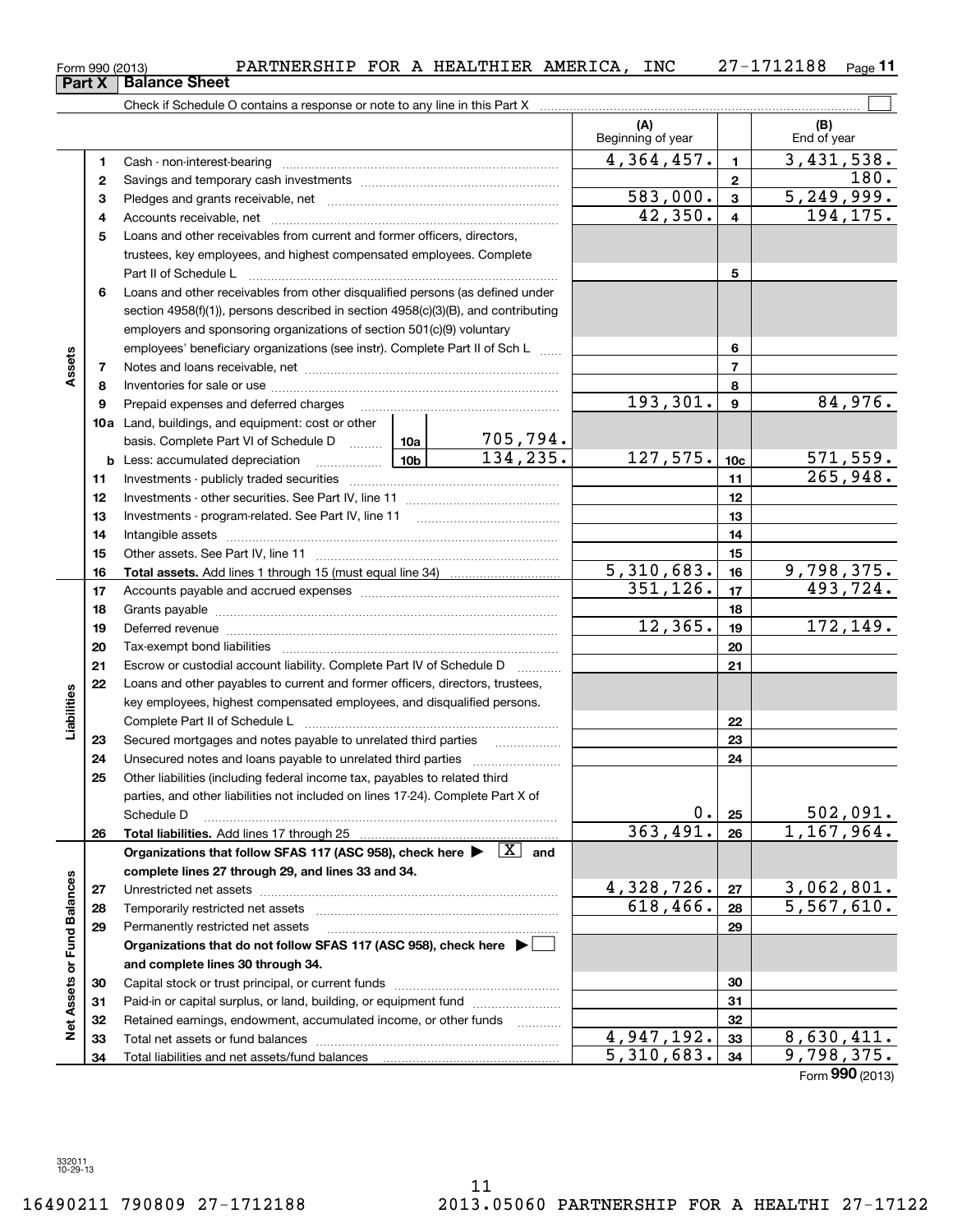|    | PARTNERSHIP FOR A HEALTHIER AMERICA, INC<br>Form 990 (2013)                                                                     |                         | 27-1712188               |            | Page $12$        |
|----|---------------------------------------------------------------------------------------------------------------------------------|-------------------------|--------------------------|------------|------------------|
|    | <b>Reconciliation of Net Assets</b><br><b>Part XI</b>                                                                           |                         |                          |            |                  |
|    | Check if Schedule O contains a response or note to any line in this Part XI                                                     |                         |                          |            |                  |
|    |                                                                                                                                 |                         |                          |            |                  |
| 1  | Total revenue (must equal Part VIII, column (A), line 12)                                                                       | 1.                      | 9,684,273.               |            |                  |
| 2  | Total expenses (must equal Part IX, column (A), line 25)                                                                        | $\mathbf{2}$            | 6,015,268.               |            |                  |
| 3  | Revenue less expenses. Subtract line 2 from line 1                                                                              | 3                       | $\overline{3,669,005}$ . |            |                  |
| 4  |                                                                                                                                 | $\overline{\mathbf{4}}$ | 4,947,192.               |            |                  |
| 5  | Net unrealized gains (losses) on investments                                                                                    | 5                       |                          | 14,214.    |                  |
| 6  | Donated services and use of facilities                                                                                          | 6                       |                          |            |                  |
| 7  | Investment expenses                                                                                                             | $\overline{7}$          |                          |            |                  |
| 8  | Prior period adjustments                                                                                                        | 8                       |                          |            |                  |
| 9  |                                                                                                                                 | 9                       |                          |            | $\overline{0}$ . |
| 10 | Net assets or fund balances at end of year. Combine lines 3 through 9 (must equal Part X, line 33,                              |                         |                          |            |                  |
|    | column (B))                                                                                                                     | 10                      | 8,630,411.               |            |                  |
|    | Part XII Financial Statements and Reporting                                                                                     |                         |                          |            |                  |
|    |                                                                                                                                 |                         |                          |            | $\vert X \vert$  |
|    |                                                                                                                                 |                         |                          | Yes        | <b>No</b>        |
| 1  | $ X $ Accrual<br>Accounting method used to prepare the Form 990: <u>I</u> Cash<br>Other                                         |                         |                          |            |                  |
|    | If the organization changed its method of accounting from a prior year or checked "Other," explain in Schedule O.               |                         |                          |            |                  |
|    | 2a Were the organization's financial statements compiled or reviewed by an independent accountant?                              |                         | 2a                       |            | x                |
|    | If "Yes," check a box below to indicate whether the financial statements for the year were compiled or reviewed on a            |                         |                          |            |                  |
|    | separate basis, consolidated basis, or both:                                                                                    |                         |                          |            |                  |
|    | Separate basis<br>Consolidated basis<br>Both consolidated and separate basis                                                    |                         |                          |            |                  |
|    | <b>b</b> Were the organization's financial statements audited by an independent accountant?                                     |                         | 2 <sub>b</sub>           | х          |                  |
|    | If "Yes," check a box below to indicate whether the financial statements for the year were audited on a separate basis,         |                         |                          |            |                  |
|    | consolidated basis, or both:                                                                                                    |                         |                          |            |                  |
|    | $ \mathbf{X} $ Separate basis<br><b>Consolidated basis</b><br>Both consolidated and separate basis                              |                         |                          |            |                  |
|    | c If "Yes" to line 2a or 2b, does the organization have a committee that assumes responsibility for oversight of the audit,     |                         |                          |            |                  |
|    | review, or compilation of its financial statements and selection of an independent accountant?                                  |                         | 2c                       | x          |                  |
|    | If the organization changed either its oversight process or selection process during the tax year, explain in Schedule O.       |                         |                          |            |                  |
|    | 3a As a result of a federal award, was the organization required to undergo an audit or audits as set forth in the Single Audit |                         |                          |            |                  |
|    |                                                                                                                                 |                         | 3a                       |            | X                |
|    | b If "Yes," did the organization undergo the required audit or audits? If the organization did not undergo the required audit   |                         |                          |            |                  |
|    | or audits, explain why in Schedule O and describe any steps taken to undergo such audits                                        |                         | 3 <sub>b</sub>           | <b>nnn</b> |                  |

Form (2013) **990**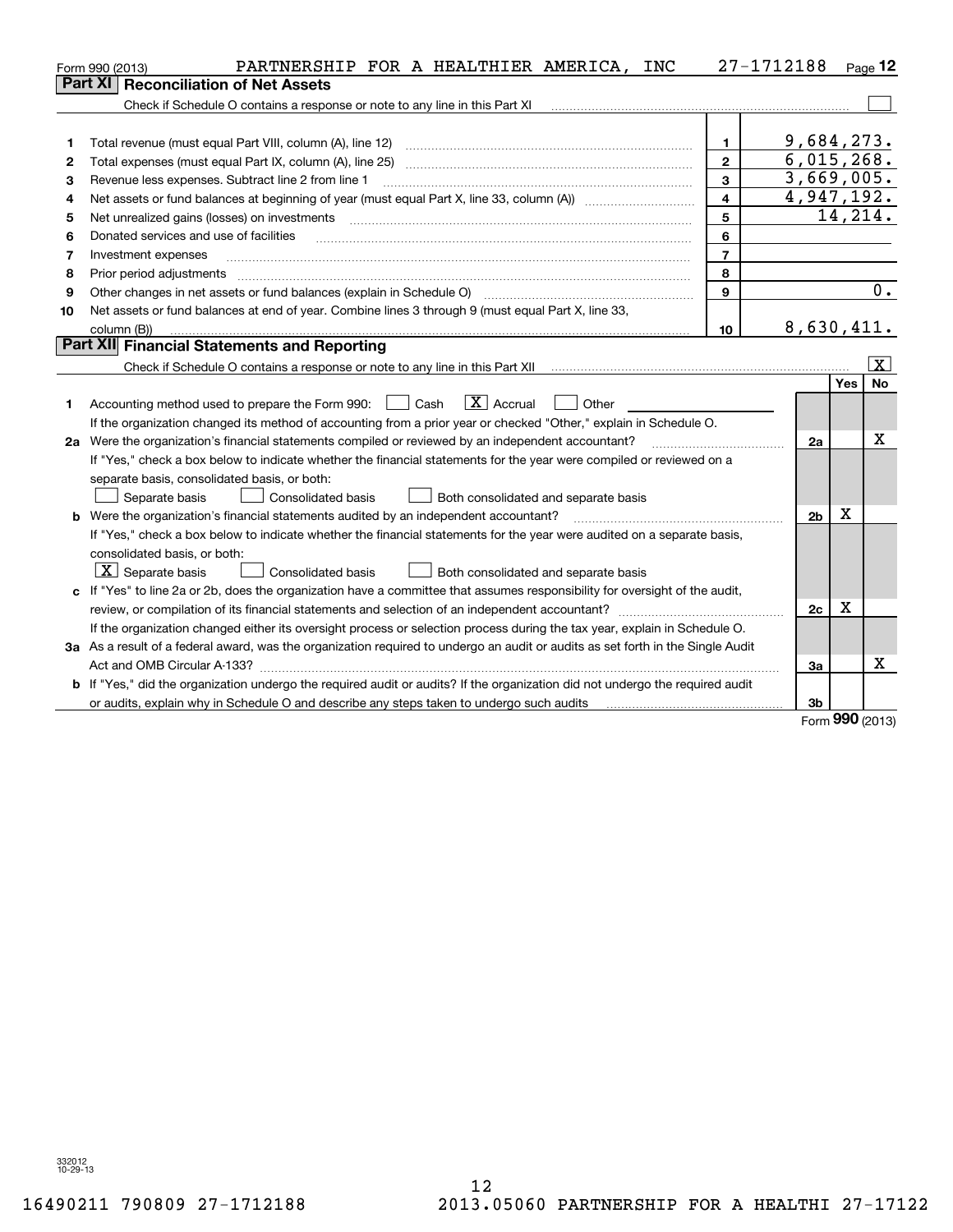|     |                   | <b>SCHEDULE A</b>                     |                                               |                                                                                                                                                                            |                                                        |     |                                        | OMB No. 1545-0047                          |     |    |
|-----|-------------------|---------------------------------------|-----------------------------------------------|----------------------------------------------------------------------------------------------------------------------------------------------------------------------------|--------------------------------------------------------|-----|----------------------------------------|--------------------------------------------|-----|----|
|     |                   | (Form 990 or 990-EZ)                  |                                               | <b>Public Charity Status and Public Support</b><br>Complete if the organization is a section 501(c)(3) organization or a section<br>4947(a)(1) nonexempt charitable trust. |                                                        |     |                                        |                                            |     |    |
|     |                   | Department of the Treasury            |                                               | Attach to Form 990 or Form 990-EZ.                                                                                                                                         |                                                        |     |                                        | <b>Open to Public</b>                      |     |    |
|     |                   | Internal Revenue Service              |                                               | Information about Schedule A (Form 990 or 990-EZ) and its instructions is at www.irs.gov/form990.                                                                          |                                                        |     |                                        | <b>Inspection</b>                          |     |    |
|     |                   | Name of the organization              |                                               |                                                                                                                                                                            |                                                        |     | <b>Employer identification number</b>  |                                            |     |    |
|     |                   |                                       |                                               | PARTNERSHIP FOR A HEALTHIER AMERICA,                                                                                                                                       |                                                        | INC |                                        | 27-1712188                                 |     |    |
|     | Part I            |                                       |                                               | Reason for Public Charity Status (All organizations must complete this part.) See instructions.                                                                            |                                                        |     |                                        |                                            |     |    |
|     |                   |                                       |                                               | The organization is not a private foundation because it is: (For lines 1 through 11, check only one box.)                                                                  |                                                        |     |                                        |                                            |     |    |
| 1   |                   |                                       |                                               | A church, convention of churches, or association of churches described in section 170(b)(1)(A)(i).                                                                         |                                                        |     |                                        |                                            |     |    |
| 2   |                   |                                       |                                               | A school described in section 170(b)(1)(A)(ii). (Attach Schedule E.)                                                                                                       |                                                        |     |                                        |                                            |     |    |
| 3   |                   |                                       |                                               | A hospital or a cooperative hospital service organization described in section 170(b)(1)(A)(iii).                                                                          |                                                        |     |                                        |                                            |     |    |
| 4   |                   |                                       |                                               | A medical research organization operated in conjunction with a hospital described in section 170(b)(1)(A)(iii). Enter the hospital's name,                                 |                                                        |     |                                        |                                            |     |    |
|     |                   | city, and state:                      |                                               |                                                                                                                                                                            |                                                        |     |                                        |                                            |     |    |
| 5   |                   |                                       | section 170(b)(1)(A)(iv). (Complete Part II.) | An organization operated for the benefit of a college or university owned or operated by a governmental unit described in                                                  |                                                        |     |                                        |                                            |     |    |
| 6   |                   |                                       |                                               |                                                                                                                                                                            |                                                        |     |                                        |                                            |     |    |
| 7 I | $\vert$ X $\vert$ |                                       |                                               | A federal, state, or local government or governmental unit described in section 170(b)(1)(A)(v).                                                                           |                                                        |     |                                        |                                            |     |    |
|     |                   |                                       |                                               | An organization that normally receives a substantial part of its support from a governmental unit or from the general public described in                                  |                                                        |     |                                        |                                            |     |    |
| 8   |                   |                                       | section 170(b)(1)(A)(vi). (Complete Part II.) |                                                                                                                                                                            |                                                        |     |                                        |                                            |     |    |
|     |                   |                                       |                                               | A community trust described in section 170(b)(1)(A)(vi). (Complete Part II.)                                                                                               |                                                        |     |                                        |                                            |     |    |
| 9   |                   |                                       |                                               | An organization that normally receives: (1) more than 33 1/3% of its support from contributions, membership fees, and gross receipts from                                  |                                                        |     |                                        |                                            |     |    |
|     |                   |                                       |                                               | activities related to its exempt functions - subject to certain exceptions, and (2) no more than 33 1/3% of its support from gross investment                              |                                                        |     |                                        |                                            |     |    |
|     |                   |                                       |                                               | income and unrelated business taxable income (less section 511 tax) from businesses acquired by the organization after June 30, 1975.                                      |                                                        |     |                                        |                                            |     |    |
|     |                   |                                       | See section 509(a)(2). (Complete Part III.)   |                                                                                                                                                                            |                                                        |     |                                        |                                            |     |    |
| 10  |                   |                                       |                                               | An organization organized and operated exclusively to test for public safety. See section 509(a)(4).                                                                       |                                                        |     |                                        |                                            |     |    |
| 11  |                   |                                       |                                               | An organization organized and operated exclusively for the benefit of, to perform the functions of, or to carry out the purposes of one or                                 |                                                        |     |                                        |                                            |     |    |
|     |                   |                                       |                                               | more publicly supported organizations described in section 509(a)(1) or section 509(a)(2). See section 509(a)(3). Check the box that                                       |                                                        |     |                                        |                                            |     |    |
|     |                   |                                       |                                               | describes the type of supporting organization and complete lines 11e through 11h.                                                                                          |                                                        |     |                                        |                                            |     |    |
|     |                   | $a \bigsqcup$ Type I                  | $\mathbf{b}$ $\Box$ Type II                   |                                                                                                                                                                            | $\mathbf{c}$ $\Box$ Type III - Functionally integrated | d   | Type III - Non-functionally integrated |                                            |     |    |
|     | e l               |                                       |                                               | By checking this box, I certify that the organization is not controlled directly or indirectly by one or more disqualified persons other than                              |                                                        |     |                                        |                                            |     |    |
|     |                   |                                       |                                               | foundation managers and other than one or more publicly supported organizations described in section 509(a)(1) or section 509(a)(2).                                       |                                                        |     |                                        |                                            |     |    |
|     | f                 |                                       |                                               | If the organization received a written determination from the IRS that it is a Type I, Type II, or Type III                                                                |                                                        |     |                                        |                                            |     |    |
|     |                   |                                       | supporting organization, check this box       |                                                                                                                                                                            |                                                        |     |                                        |                                            |     |    |
|     | g                 |                                       |                                               | Since August 17, 2006, has the organization accepted any gift or contribution from any of the following persons?                                                           |                                                        |     |                                        |                                            |     |    |
|     |                   | (i)                                   |                                               | A person who directly or indirectly controls, either alone or together with persons described in (ii) and (iii) below,                                                     |                                                        |     |                                        |                                            | Yes | No |
|     |                   |                                       |                                               | the governing body of the supported organization?                                                                                                                          |                                                        |     |                                        | 11g(i)                                     |     |    |
|     |                   |                                       |                                               |                                                                                                                                                                            |                                                        |     |                                        | 11g(ii)                                    |     |    |
|     |                   |                                       |                                               | (iii) A 35% controlled entity of a person described in (i) or (ii) above? manual content content controlled entity of a person described in (i) or (ii) above?             |                                                        |     |                                        | 11g(iii)                                   |     |    |
|     | h                 |                                       |                                               | Provide the following information about the supported organization(s).                                                                                                     |                                                        |     |                                        |                                            |     |    |
|     |                   |                                       |                                               |                                                                                                                                                                            |                                                        |     | (vi) Is the                            |                                            |     |    |
|     |                   | (i) Name of supported<br>organization | (ii) EIN                                      | (iii) Type of organization $(x)$ is the organization $(y)$ Did you notify the<br>(described on lines 1-9)                                                                  | in col. (i) listed in your organization in col.        |     | organization in col.                   | (vii) Amount of monetary<br><b>CUPPOLE</b> |     |    |

| (i) Name of supported<br>organization | (ii) EIN | (described on lines 1-9<br>above or IRC section | (iii) Type of organization (iv) is the organization (v) Did you notify the<br>in col. (i) listed in your<br>governing document? |    | organization in col.<br>(i) of your support? |    | $\begin{bmatrix} 0 & 0 \\ 0 & 0 \\ 0 & 0 \\ 0 & 0 \\ 0 & 0 \\ 0 & 0 \end{bmatrix}$ or ganized in the |    | (vii) Amount of monetary<br>support |
|---------------------------------------|----------|-------------------------------------------------|---------------------------------------------------------------------------------------------------------------------------------|----|----------------------------------------------|----|------------------------------------------------------------------------------------------------------|----|-------------------------------------|
|                                       |          | (see instructions))                             | Yes                                                                                                                             | No | Yes                                          | No | Yes                                                                                                  | No |                                     |
|                                       |          |                                                 |                                                                                                                                 |    |                                              |    |                                                                                                      |    |                                     |
|                                       |          |                                                 |                                                                                                                                 |    |                                              |    |                                                                                                      |    |                                     |
|                                       |          |                                                 |                                                                                                                                 |    |                                              |    |                                                                                                      |    |                                     |
|                                       |          |                                                 |                                                                                                                                 |    |                                              |    |                                                                                                      |    |                                     |
|                                       |          |                                                 |                                                                                                                                 |    |                                              |    |                                                                                                      |    |                                     |
| Total                                 |          |                                                 |                                                                                                                                 |    |                                              |    |                                                                                                      |    |                                     |

LHA For Paperwork Reduction Act Notice, see the Instructions for **Form 990 or 990-EZ.**

**Schedule A (Form 990 or 990-EZ) 2013**

332021 09-25-13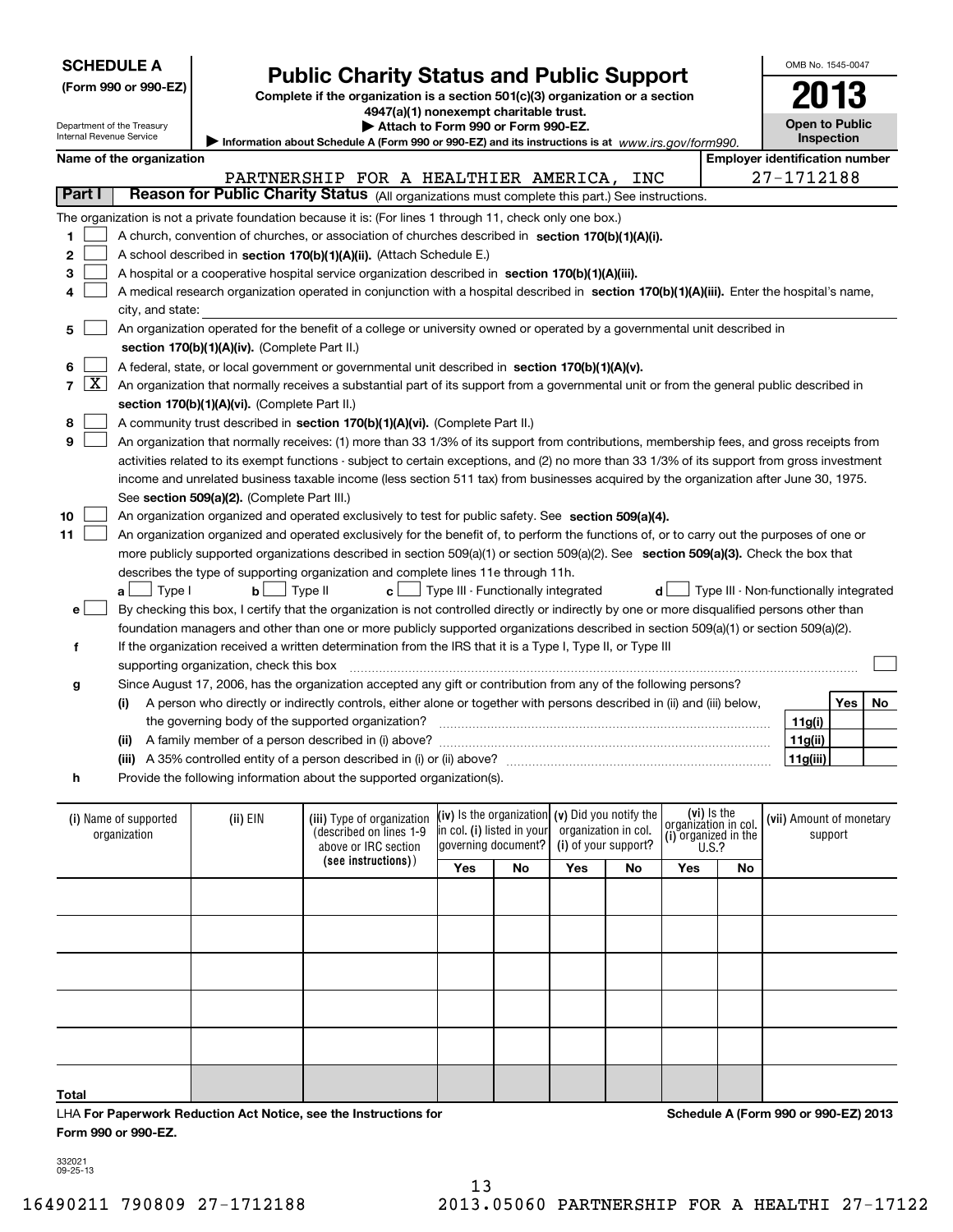### Schedule A (Form 990 or 990-EZ) 2013 PARTNERSHIP FOR A HEALTHIER AMERICA, INC 27-1712188 <sub>Page</sub> 2 **Part II Support Schedule for Organizations Described in Sections 170(b)(1)(A)(iv) and 170(b)(1)(A)(vi)**

(Complete only if you checked the box on line 5, 7, or 8 of Part I or if the organization failed to qualify under Part III. If the organization fails to qualify under the tests listed below, please complete Part III.)

|    | <b>Section A. Public Support</b>                                                                                                                                                                                               |          |          |            |            |          |                                          |
|----|--------------------------------------------------------------------------------------------------------------------------------------------------------------------------------------------------------------------------------|----------|----------|------------|------------|----------|------------------------------------------|
|    | Calendar year (or fiscal year beginning in) $\blacktriangleright$                                                                                                                                                              | (a) 2009 | (b) 2010 | $(c)$ 2011 | $(d)$ 2012 | (e) 2013 | (f) Total                                |
|    | 1 Gifts, grants, contributions, and                                                                                                                                                                                            |          |          |            |            |          |                                          |
|    | membership fees received. (Do not<br>include any "unusual grants.")                                                                                                                                                            | 7482990. | 488,863. | 3154972.   | 1982463.   |          | 7894094.21003382.                        |
|    | 2 Tax revenues levied for the organ-<br>ization's benefit and either paid to<br>or expended on its behalf                                                                                                                      |          |          |            |            |          |                                          |
|    | 3 The value of services or facilities<br>furnished by a governmental unit to                                                                                                                                                   |          |          |            |            |          |                                          |
|    | the organization without charge                                                                                                                                                                                                |          |          |            |            |          |                                          |
|    | 4 Total. Add lines 1 through 3                                                                                                                                                                                                 | 7482990. | 488,863. | 3154972.   | 1982463.   |          | 7894094.21003382.                        |
|    | 5 The portion of total contributions                                                                                                                                                                                           |          |          |            |            |          |                                          |
|    | by each person (other than a                                                                                                                                                                                                   |          |          |            |            |          |                                          |
|    | governmental unit or publicly                                                                                                                                                                                                  |          |          |            |            |          |                                          |
|    | supported organization) included                                                                                                                                                                                               |          |          |            |            |          |                                          |
|    | on line 1 that exceeds 2% of the                                                                                                                                                                                               |          |          |            |            |          |                                          |
|    | amount shown on line 11,                                                                                                                                                                                                       |          |          |            |            |          |                                          |
|    | column (f)                                                                                                                                                                                                                     |          |          |            |            |          | 13992695.                                |
|    | 6 Public support. Subtract line 5 from line 4.                                                                                                                                                                                 |          |          |            |            |          | 7010687.                                 |
|    | <b>Section B. Total Support</b>                                                                                                                                                                                                |          |          |            |            |          |                                          |
|    | Calendar year (or fiscal year beginning in) $\blacktriangleright$                                                                                                                                                              | (a) 2009 | (b) 2010 | $(c)$ 2011 | $(d)$ 2012 | (e) 2013 | (f) Total                                |
|    | <b>7</b> Amounts from line 4                                                                                                                                                                                                   | 7482990. | 488,863. | 3154972.   | 1982463.   |          | 7894094.21003382.                        |
|    | 8 Gross income from interest,                                                                                                                                                                                                  |          |          |            |            |          |                                          |
|    | dividends, payments received on                                                                                                                                                                                                |          |          |            |            |          |                                          |
|    | securities loans, rents, royalties                                                                                                                                                                                             |          |          |            |            |          |                                          |
|    | and income from similar sources                                                                                                                                                                                                | 9,306.   | 8,798.   | 3,495.     | 521.       | 4,754.   | 26,874.                                  |
|    | <b>9</b> Net income from unrelated business                                                                                                                                                                                    |          |          |            |            |          |                                          |
|    | activities, whether or not the                                                                                                                                                                                                 |          |          |            |            |          |                                          |
|    | business is regularly carried on                                                                                                                                                                                               |          |          |            |            |          |                                          |
|    | 10 Other income. Do not include gain                                                                                                                                                                                           |          |          |            |            |          |                                          |
|    | or loss from the sale of capital                                                                                                                                                                                               |          |          |            |            |          |                                          |
|    | assets (Explain in Part IV.)                                                                                                                                                                                                   |          |          |            |            | 33, 279. | 33,279.                                  |
|    | 11 Total support. Add lines 7 through 10                                                                                                                                                                                       |          |          |            |            |          | 21063535.                                |
|    | 12 Gross receipts from related activities, etc. (see instructions)                                                                                                                                                             |          |          |            |            | 12       | 4,063,928.                               |
|    | 13 First five years. If the Form 990 is for the organization's first, second, third, fourth, or fifth tax year as a section 501(c)(3)                                                                                          |          |          |            |            |          |                                          |
|    | organization, check this box and stop here<br><b>Section C. Computation of Public Support Percentage</b>                                                                                                                       |          |          |            |            |          | $\blacktriangleright$ $\boxed{\text{X}}$ |
|    |                                                                                                                                                                                                                                |          |          |            |            | 14       | %                                        |
|    | 15 Public support percentage from 2012 Schedule A, Part II, line 14 [11] [11] manument continuum manument of Public support percentage from 2012 Schedule A, Part II, line 14 [11] manument continuum manument of Public suppo |          |          |            |            | 15       | $\%$                                     |
|    | 16a 33 1/3% support test - 2013. If the organization did not check the box on line 13, and line 14 is 33 1/3% or more, check this box and                                                                                      |          |          |            |            |          |                                          |
|    | stop here. The organization qualifies as a publicly supported organization                                                                                                                                                     |          |          |            |            |          |                                          |
|    | b 33 1/3% support test - 2012. If the organization did not check a box on line 13 or 16a, and line 15 is 33 1/3% or more, check this box                                                                                       |          |          |            |            |          |                                          |
|    | and stop here. The organization qualifies as a publicly supported organization [11] [11] [12] [12] [12] [12] [                                                                                                                 |          |          |            |            |          |                                          |
|    | 17a 10% -facts-and-circumstances test - 2013. If the organization did not check a box on line 13, 16a, or 16b, and line 14 is 10% or more,                                                                                     |          |          |            |            |          |                                          |
|    | and if the organization meets the "facts-and-circumstances" test, check this box and stop here. Explain in Part IV how the organization                                                                                        |          |          |            |            |          |                                          |
|    |                                                                                                                                                                                                                                |          |          |            |            |          |                                          |
|    | <b>b 10% -facts-and-circumstances test - 2012.</b> If the organization did not check a box on line 13, 16a, 16b, or 17a, and line 15 is 10% or                                                                                 |          |          |            |            |          |                                          |
|    | more, and if the organization meets the "facts-and-circumstances" test, check this box and stop here. Explain in Part IV how the                                                                                               |          |          |            |            |          |                                          |
|    | organization meets the "facts-and-circumstances" test. The organization qualifies as a publicly supported organization                                                                                                         |          |          |            |            |          |                                          |
| 18 | Private foundation. If the organization did not check a box on line 13, 16a, 16b, 17a, or 17b, check this box and see instructions                                                                                             |          |          |            |            |          |                                          |
|    |                                                                                                                                                                                                                                |          |          |            |            |          | Schedule A (Form 990 or 990-EZ) 2013     |

332022 09-25-13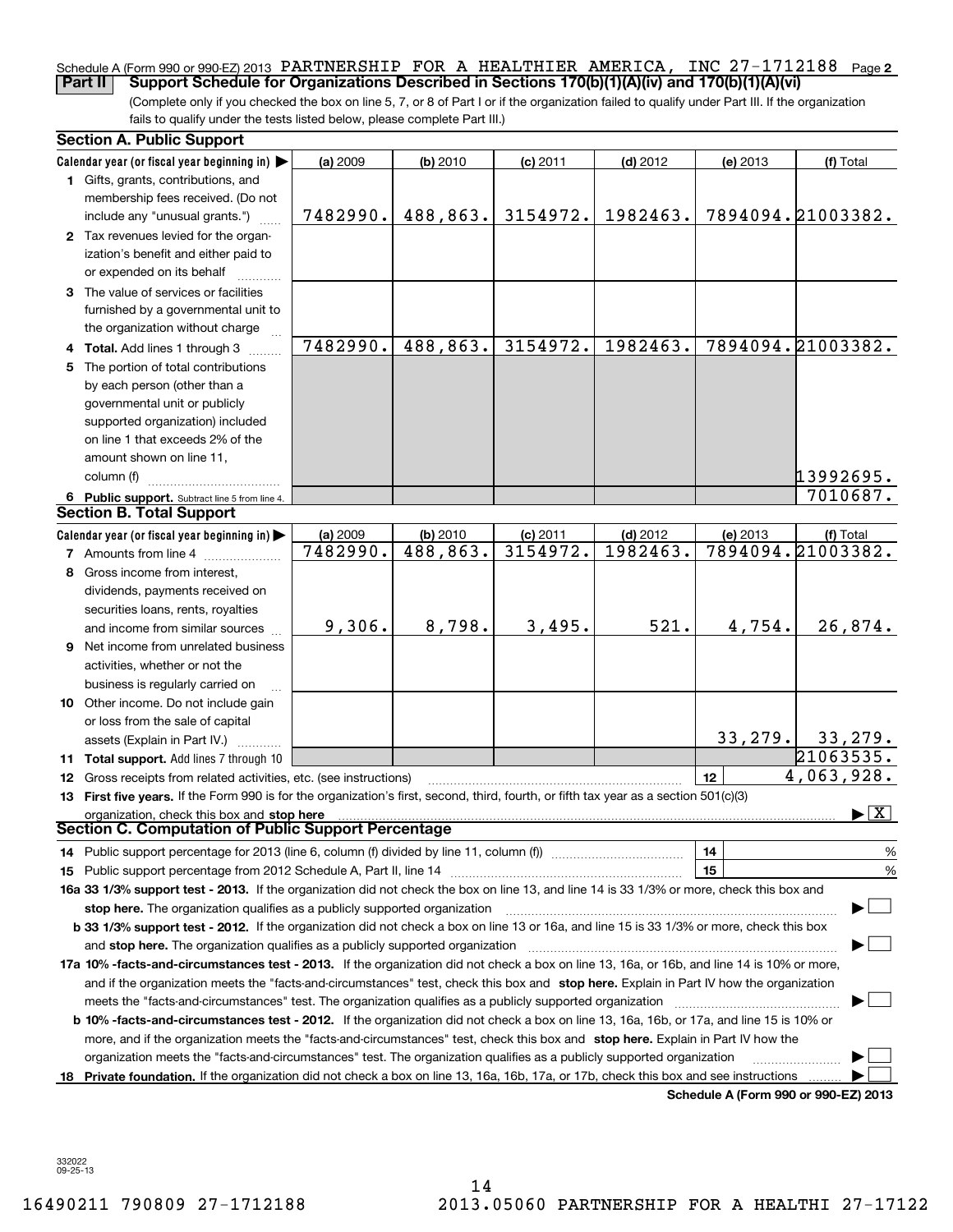### Schedule A (Form 990 or 990-EZ) 2013 PARTNERSHIP FOR A HEALTHIER AMERICA, INC 27-1712188 <sub>Page 3</sub> **Part III Support Schedule for Organizations Described in Section 509(a)(2)**

(Complete only if you checked the box on line 9 of Part I or if the organization failed to qualify under Part II. If the organization fails to qualify under the tests listed below, please complete Part II.)

|                 | <b>Section A. Public Support</b>                                                                                                                                                         |          |          |            |            |          |                                      |
|-----------------|------------------------------------------------------------------------------------------------------------------------------------------------------------------------------------------|----------|----------|------------|------------|----------|--------------------------------------|
|                 | Calendar year (or fiscal year beginning in) $\blacktriangleright$                                                                                                                        | (a) 2009 | (b) 2010 | $(c)$ 2011 | $(d)$ 2012 | (e) 2013 | (f) Total                            |
|                 | 1 Gifts, grants, contributions, and                                                                                                                                                      |          |          |            |            |          |                                      |
|                 | membership fees received. (Do not                                                                                                                                                        |          |          |            |            |          |                                      |
|                 | include any "unusual grants.")                                                                                                                                                           |          |          |            |            |          |                                      |
|                 | 2 Gross receipts from admissions,<br>merchandise sold or services per-<br>formed, or facilities furnished in<br>any activity that is related to the<br>organization's tax-exempt purpose |          |          |            |            |          |                                      |
|                 | 3 Gross receipts from activities that<br>are not an unrelated trade or bus-                                                                                                              |          |          |            |            |          |                                      |
|                 | iness under section 513                                                                                                                                                                  |          |          |            |            |          |                                      |
|                 | 4 Tax revenues levied for the organ-                                                                                                                                                     |          |          |            |            |          |                                      |
|                 | ization's benefit and either paid to<br>or expended on its behalf                                                                                                                        |          |          |            |            |          |                                      |
|                 | .<br>5 The value of services or facilities                                                                                                                                               |          |          |            |            |          |                                      |
|                 | furnished by a governmental unit to                                                                                                                                                      |          |          |            |            |          |                                      |
|                 | the organization without charge                                                                                                                                                          |          |          |            |            |          |                                      |
|                 | <b>6 Total.</b> Add lines 1 through 5                                                                                                                                                    |          |          |            |            |          |                                      |
|                 | 7a Amounts included on lines 1, 2, and<br>3 received from disqualified persons                                                                                                           |          |          |            |            |          |                                      |
|                 | <b>b</b> Amounts included on lines 2 and 3 received<br>from other than disqualified persons that<br>exceed the greater of \$5,000 or 1% of the<br>amount on line 13 for the year         |          |          |            |            |          |                                      |
|                 | c Add lines 7a and 7b                                                                                                                                                                    |          |          |            |            |          |                                      |
|                 | 8 Public support (Subtract line 7c from line 6.)<br><b>Section B. Total Support</b>                                                                                                      |          |          |            |            |          |                                      |
|                 | Calendar year (or fiscal year beginning in) $\blacktriangleright$                                                                                                                        | (a) 2009 | (b) 2010 | $(c)$ 2011 | $(d)$ 2012 | (e) 2013 | (f) Total                            |
|                 | 9 Amounts from line 6                                                                                                                                                                    |          |          |            |            |          |                                      |
|                 | 10a Gross income from interest,<br>dividends, payments received on<br>securities loans, rents, royalties<br>and income from similar sources                                              |          |          |            |            |          |                                      |
|                 | <b>b</b> Unrelated business taxable income<br>(less section 511 taxes) from businesses<br>acquired after June 30, 1975                                                                   |          |          |            |            |          |                                      |
|                 |                                                                                                                                                                                          |          |          |            |            |          |                                      |
|                 | c Add lines 10a and 10b<br>11 Net income from unrelated business<br>activities not included in line 10b,<br>whether or not the business is<br>regularly carried on                       |          |          |            |            |          |                                      |
|                 | <b>12</b> Other income. Do not include gain<br>or loss from the sale of capital<br>assets (Explain in Part IV.)                                                                          |          |          |            |            |          |                                      |
|                 | <b>13</b> Total support. (Add lines 9, 10c, 11, and 12.)                                                                                                                                 |          |          |            |            |          |                                      |
|                 | 14 First five years. If the Form 990 is for the organization's first, second, third, fourth, or fifth tax year as a section 501(c)(3) organization,                                      |          |          |            |            |          |                                      |
|                 | check this box and stop here measurements are constructed as the state of the constraint of the state of the c                                                                           |          |          |            |            |          |                                      |
|                 | <b>Section C. Computation of Public Support Percentage</b>                                                                                                                               |          |          |            |            |          |                                      |
|                 |                                                                                                                                                                                          |          |          |            |            | 15       | %                                    |
|                 | 16 Public support percentage from 2012 Schedule A, Part III, line 15                                                                                                                     |          |          |            |            | 16       | %                                    |
|                 | <b>Section D. Computation of Investment Income Percentage</b>                                                                                                                            |          |          |            |            |          |                                      |
|                 | 17 Investment income percentage for 2013 (line 10c, column (f) divided by line 13, column (f))<br>18 Investment income percentage from 2012 Schedule A, Part III, line 17                |          |          |            |            | 17<br>18 | %<br>%                               |
|                 | 19a 33 1/3% support tests - 2013. If the organization did not check the box on line 14, and line 15 is more than 33 1/3%, and line 17 is not                                             |          |          |            |            |          |                                      |
|                 | more than 33 1/3%, check this box and stop here. The organization qualifies as a publicly supported organization                                                                         |          |          |            |            |          | ▶                                    |
|                 | b 33 1/3% support tests - 2012. If the organization did not check a box on line 14 or line 19a, and line 16 is more than 33 1/3%, and                                                    |          |          |            |            |          |                                      |
|                 | line 18 is not more than 33 1/3%, check this box and stop here. The organization qualifies as a publicly supported organization                                                          |          |          |            |            |          |                                      |
| 20              | Private foundation. If the organization did not check a box on line 14, 19a, or 19b, check this box and see instructions                                                                 |          |          |            |            |          | .                                    |
| 332023 09-25-13 |                                                                                                                                                                                          |          |          |            |            |          | Schedule A (Form 990 or 990-EZ) 2013 |
|                 |                                                                                                                                                                                          |          | 15       |            |            |          |                                      |

16490211 790809 27-1712188 2013.05060 PARTNERSHIP FOR A HEALTHI 27-17122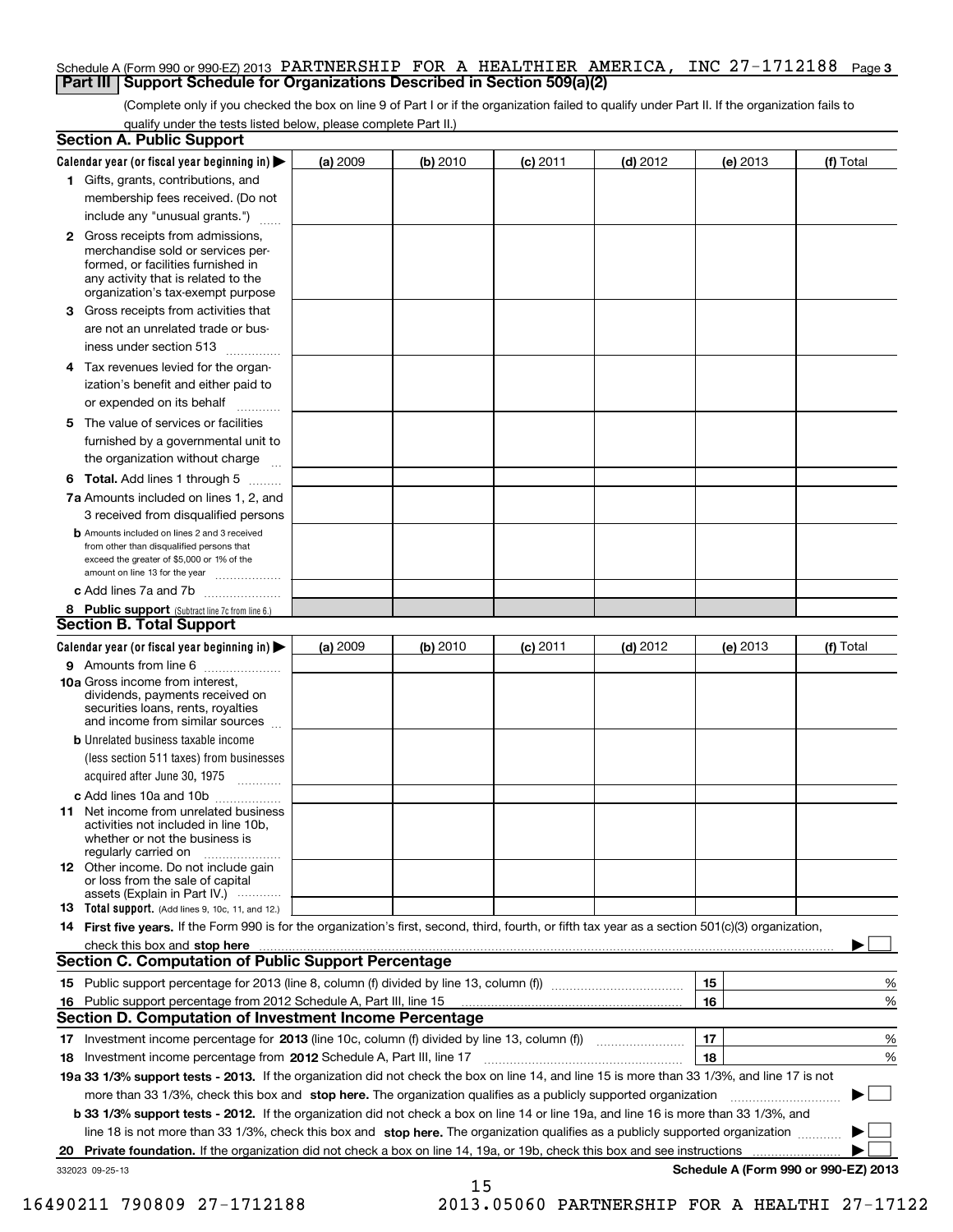Schedule A (Form 990 or 990-EZ) 2013 PARTNERSHIP FOR A HEALTHIER AMERICA, INC 27-1712188 Page 4

Part IV | Supplemental Information. Provide the explanations required by Part II, line 10; Part II, line 17a or 17b; and Part III, line 12. Also complete this part for any additional information. (See instructions).

### SCHEDULE A, PART II, LINE 10, EXPLANATION FOR OTHER INCOME:

### MISCELLANEOUS INCOME

SHORT YEAR

EXPLANATION: THE AMOUNTS IN THE 2012 COLUMN COVER THE SHORT-PERIOD RETURN

FOR JANUARY 1, 2013 TO JUNE 30, 2013. THE SHORT-PERIOD IS DUE TO A CHANGE

IN YEAR-END FROM DECEMBER TO JUNE.

**Schedule A (Form 990 or 990-EZ) 2013**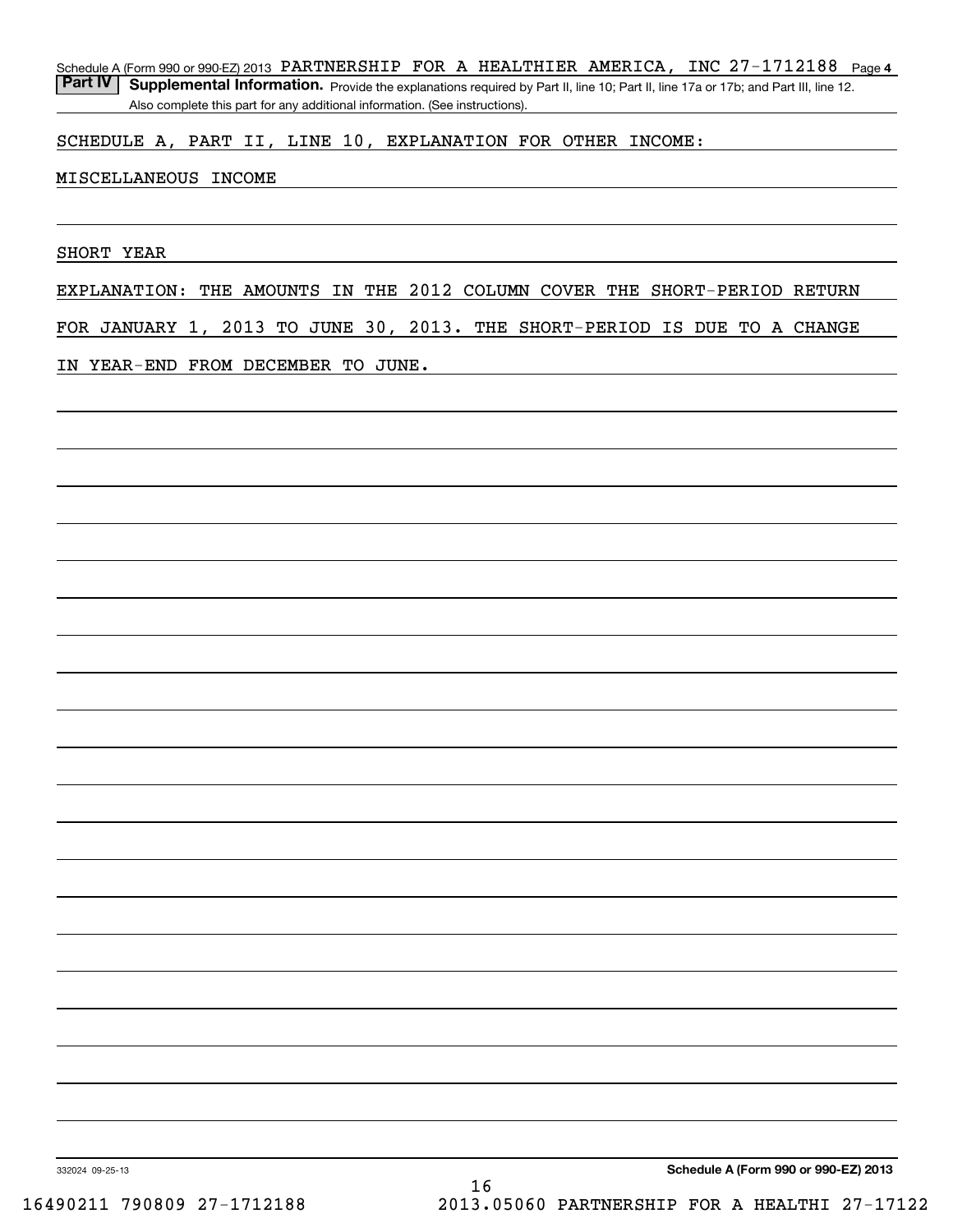Department of the Treasury Internal Revenue Service **(Form 990, 990-EZ, or 990-PF)**

\*\* PUBLIC DISCLOSURE COPY \*\*

## **Schedule B Schedule of Contributors**

**| Attach to Form 990, Form 990-EZ, or Form 990-PF. | Information about Schedule B (Form 990, 990-EZ, or 990-PF) and its instructions is at** www.irs.gov/form990  $\cdot$ 

**Name of the organization Employer identification number**

**2013**

OMB No. 1545-0047

| PARTNERSHIP FOR A HEALTHIER AMERICA. |  |  | INC | 27-1712188 |
|--------------------------------------|--|--|-----|------------|
|                                      |  |  |     |            |

**Organization type** (check one):

| Filers of:         | Section:                                                                  |
|--------------------|---------------------------------------------------------------------------|
| Form 990 or 990-EZ | $ \mathbf{X} $ 501(c)( 3) (enter number) organization                     |
|                    | 4947(a)(1) nonexempt charitable trust not treated as a private foundation |
|                    | 527 political organization                                                |
| Form 990-PF        | 501(c)(3) exempt private foundation                                       |
|                    | 4947(a)(1) nonexempt charitable trust treated as a private foundation     |
|                    | 501(c)(3) taxable private foundation                                      |

Check if your organization is covered by the **General Rule** or a **Special Rule. Note.**  Only a section 501(c)(7), (8), or (10) organization can check boxes for both the General Rule and a Special Rule. See instructions.

### **General Rule**

 $\boxed{\textbf{X}}$  For an organization filing Form 990, 990-EZ, or 990-PF that received, during the year, \$5,000 or more (in money or property) from any one contributor. Complete Parts I and II.

### **Special Rules**

 $\mathcal{L}^{\text{max}}$ 

509(a)(1) and 170(b)(1)(A)(vi) and received from any one contributor, during the year, a contribution of the greater of **(1)** \$5,000 or **(2)** 2% For a section 501(c)(3) organization filing Form 990 or 990-EZ that met the 33 1/3% support test of the regulations under sections of the amount on (i) Form 990, Part VIII, line 1h, or (ii) Form 990-EZ, line 1. Complete Parts I and II.  $\mathcal{L}^{\text{max}}$ 

total contributions of more than \$1,000 for use *exclusively* for religious, charitable, scientific, literary, or educational purposes, or For a section 501(c)(7), (8), or (10) organization filing Form 990 or 990-EZ that received from any one contributor, during the year, the prevention of cruelty to children or animals. Complete Parts I, II, and III.

purpose. Do not complete any of the parts unless the **General Rule** applies to this organization because it received *nonexclusively* contributions for use <sub>exclusively</sub> for religious, charitable, etc., purposes, but these contributions did not total to more than \$1,000. If this box is checked, enter here the total contributions that were received during the year for an exclusively religious, charitable, etc., For a section 501(c)(7), (8), or (10) organization filing Form 990 or 990-EZ that received from any one contributor, during the year, religious, charitable, etc., contributions of \$5,000 or more during the year  $\qquad \qquad \qquad$   $\qquad \qquad$  \$  $\mathcal{L}^{\text{max}}$ 

**Caution.**An organization that is not covered by the General Rule and/or the Special Rules does not file Schedule B (Form 990, 990-EZ, or 990-PF),  **must** but it answer "No" on Part IV, line 2, of its Form 990; or check the box on line H of its Form 990-EZ or on its Form 990-PF, Part I, line 2, to certify that it does not meet the filing requirements of Schedule B (Form 990, 990-EZ, or 990-PF).

LHA For Paperwork Reduction Act Notice, see the Instructions for Form 990, 990-EZ, or 990-PF. Schedule B (Form 990, 990-EZ, or 990-PF) (2013)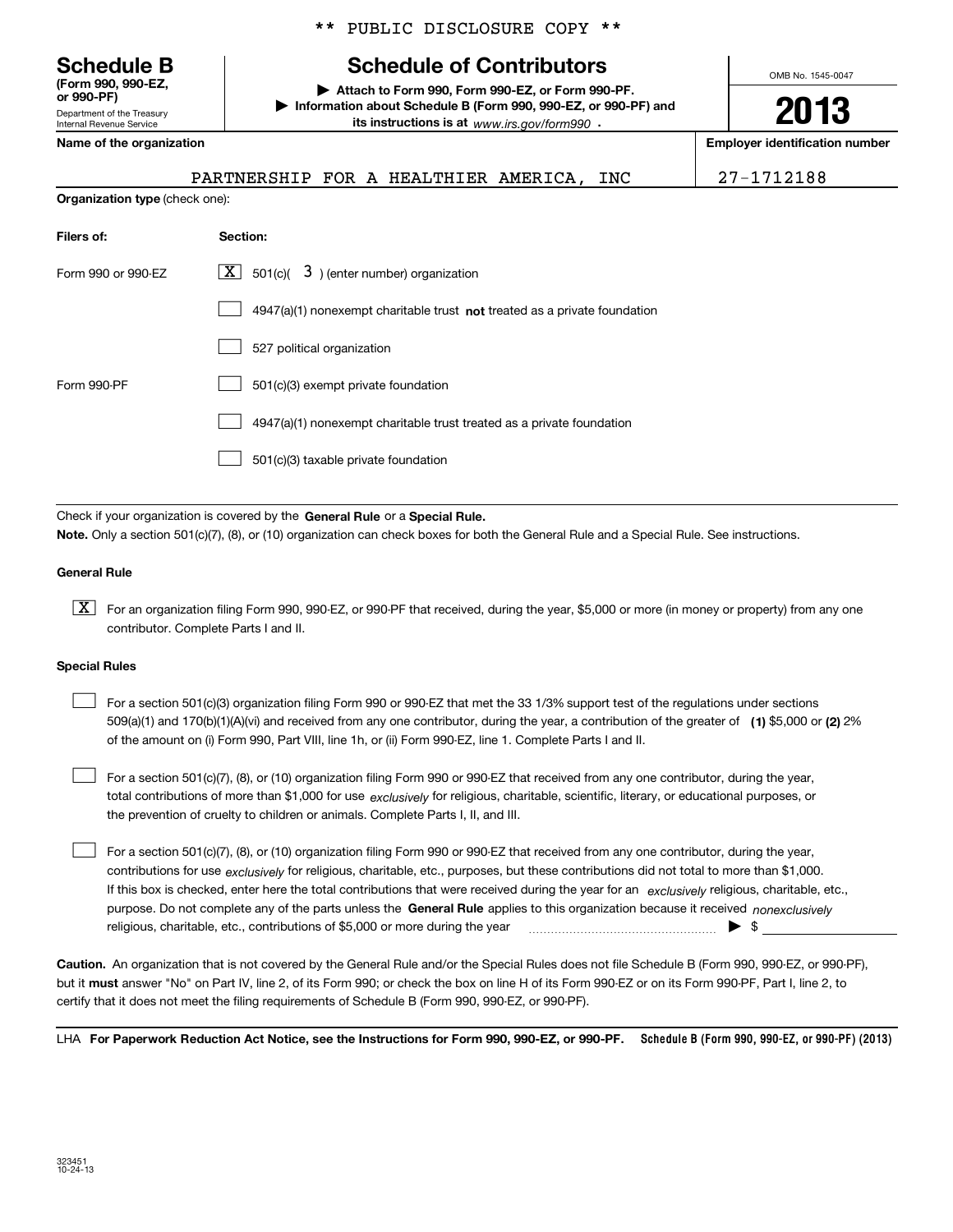Chedule B (Form 990, 990-EZ, or 990-PF) (2013)<br>**2Part I 27–1712188**<br>**PARTNERSHIP FOR A HEALTHIER AMERICA, INC** 27–1712188 PARTNERSHIP FOR A HEALTHIER AMERICA, INC  $\vert$  27-1712188

Contributors (see instructions). Use duplicate copies of Part I if additional space is needed.

**(a)No.(b)Name, address, and ZIP + 4 (c)Total contributions (d)Type of contribution PersonPayrollNoncash (a)No.(b)Name, address, and ZIP + 4 (c)Total contributions (d)Type of contribution PersonPayrollNoncash (a)No.(b)Name, address, and ZIP + 4 (c)Total contributions (d)Type of contribution PersonPayrollNoncash (a) No.(b) Name, address, and ZIP + 4 (c) Total contributions (d) Type of contribution PersonPayrollNoncash (a) No.(b) Name, address, and ZIP + 4 (c) Total contributions (d) Type of contribution PersonPayrollNoncash (a) No.(b)Name, address, and ZIP + 4 (c) Total contributions (d)Type of contribution PersonPayrollNoncash** \$(Complete Part II for noncash contributions.) \$(Complete Part II for noncash contributions.) \$(Complete Part II for noncash contributions.) \$(Complete Part II for noncash contributions.) \$(Complete Part II for noncash contributions.) \$(Complete Part II for noncash contributions.)  $|X|$  $\mathcal{L}^{\text{max}}$  $\mathcal{L}^{\text{max}}$  $\boxed{\text{X}}$  $\mathcal{L}^{\text{max}}$  $\mathcal{L}^{\text{max}}$  $|X|$  $\mathcal{L}^{\text{max}}$  $\mathcal{L}^{\text{max}}$  $\boxed{\text{X}}$  $\mathcal{L}^{\text{max}}$  $\mathcal{L}^{\text{max}}$  $\boxed{\text{X}}$  $\mathcal{L}^{\text{max}}$  $\mathcal{L}^{\text{max}}$  $\boxed{\text{X}}$  $\mathcal{L}^{\text{max}}$  $\mathcal{L}^{\text{max}}$  $\begin{array}{c|c|c|c|c|c} 1 & \hspace{1.5cm} & \hspace{1.5cm} & \hspace{1.5cm} & \hspace{1.5cm} & \hspace{1.5cm} & \hspace{1.5cm} & \hspace{1.5cm} & \hspace{1.5cm} & \hspace{1.5cm} & \hspace{1.5cm} & \hspace{1.5cm} & \hspace{1.5cm} & \hspace{1.5cm} & \hspace{1.5cm} & \hspace{1.5cm} & \hspace{1.5cm} & \hspace{1.5cm} & \hspace{1.5cm} & \hspace{1.5cm} & \hspace{1.5cm} &$ 300,000.  $2$  | Person  $\overline{\text{X}}$ 5,000.  $\overline{3}$  | Person  $\overline{X}$ 100,000.  $4$  | Person  $\overline{\text{X}}$ 25,000.  $\sim$  5 | Person X 15,000.  $\sim$  6 | Person X 10,000.

**Schedule B (Form 990, 990-EZ, or 990-PF) (2013)**

323452 10-24-13

16490211 790809 27-1712188 2013.05060 PARTNERSHIP FOR A HEALTHI 27-17122

19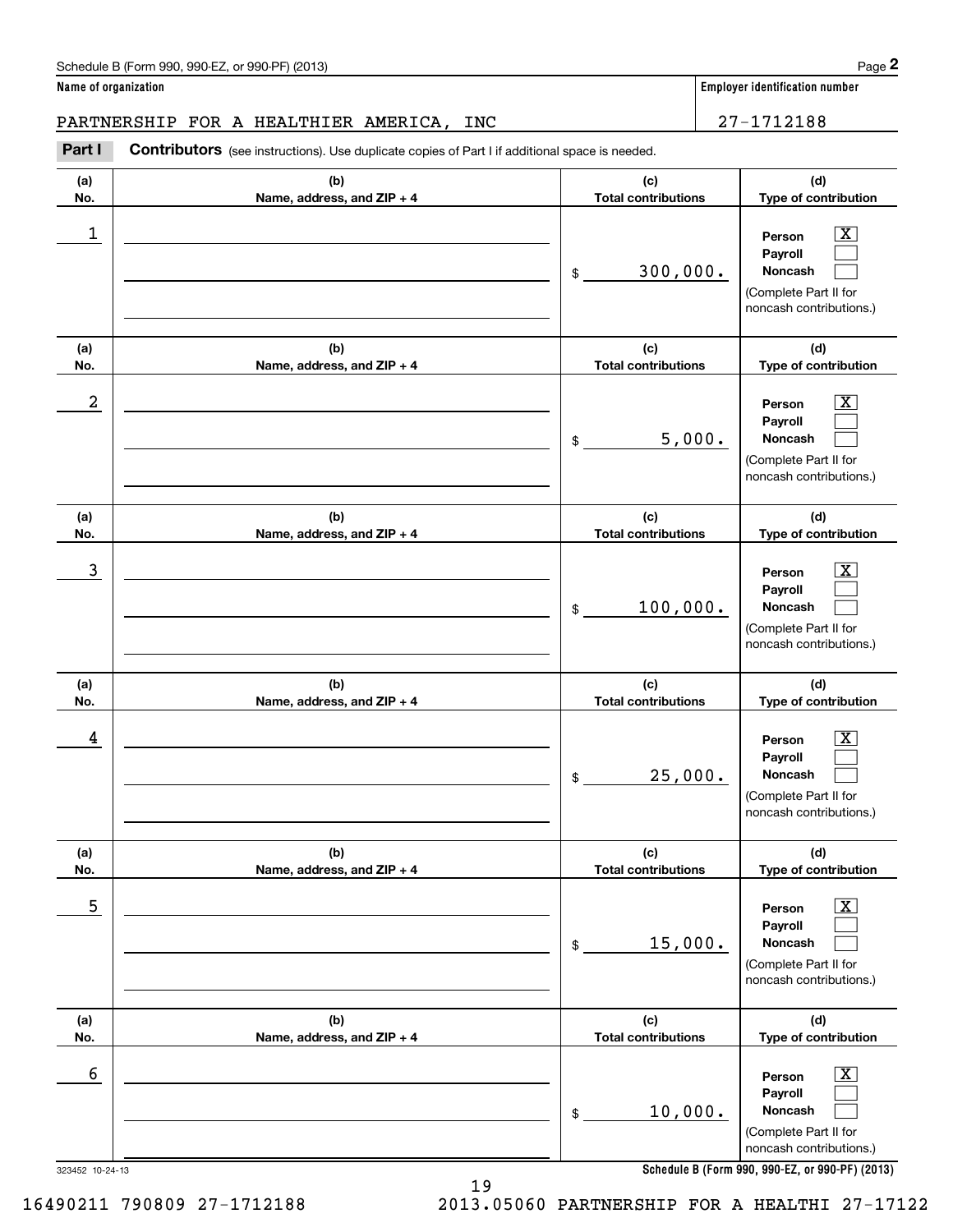noncash contributions.)

|            | Name of organization                                                                           |                                   | Employer identification number                                                                                   |
|------------|------------------------------------------------------------------------------------------------|-----------------------------------|------------------------------------------------------------------------------------------------------------------|
|            | PARTNERSHIP FOR A HEALTHIER AMERICA,<br>INC                                                    |                                   | 27-1712188                                                                                                       |
| Part I     | Contributors (see instructions). Use duplicate copies of Part I if additional space is needed. |                                   |                                                                                                                  |
| (a)<br>No. | (b)<br>Name, address, and ZIP + 4                                                              | (c)<br><b>Total contributions</b> | (d)<br>Type of contribution                                                                                      |
| 7          |                                                                                                | 10,000.<br>\$                     | $\mathbf{X}$<br>Person<br>Payroll<br>Noncash<br>(Complete Part II for<br>noncash contributions.)                 |
| (a)<br>No. | (b)<br>Name, address, and ZIP + 4                                                              | (c)<br><b>Total contributions</b> | (d)<br>Type of contribution                                                                                      |
| 8          |                                                                                                | 700,000.<br>\$                    | $\mathbf{X}$<br>Person<br>Payroll<br>Noncash<br>(Complete Part II for<br>noncash contributions.)                 |
| (a)<br>No. | (b)<br>Name, address, and ZIP + 4                                                              | (c)<br><b>Total contributions</b> | (d)<br>Type of contribution                                                                                      |
| 9          |                                                                                                | 100,000.<br>\$                    | $\mathbf{X}$<br>Person<br>Payroll<br>Noncash<br>(Complete Part II for<br>noncash contributions.)                 |
| (a)<br>No. | (b)<br>Name, address, and ZIP + 4                                                              | (c)<br><b>Total contributions</b> | (d)<br>Type of contribution                                                                                      |
| 10         |                                                                                                | \$                                | $\boxed{\text{X}}$<br>Person<br>Payroll<br>6,118.<br>Noncash<br>(Complete Part II for<br>noncash contributions.) |
| (a)<br>No. | (b)<br>Name, address, and ZIP + 4                                                              | (c)<br><b>Total contributions</b> | (d)<br>Type of contribution                                                                                      |
| 11         |                                                                                                | 50,000.<br>\$                     | $\boxed{\text{X}}$<br>Person<br>Payroll<br><b>Noncash</b><br>(Complete Part II for<br>noncash contributions.)    |
| (a)<br>No. | (b)<br>Name, address, and ZIP + 4                                                              | (c)<br><b>Total contributions</b> | (d)<br>Type of contribution                                                                                      |
| 12         |                                                                                                | 250,000.<br>\$                    | $\boxed{\text{X}}$<br>Person<br>Payroll<br><b>Noncash</b><br>(Complete Part II for                               |

323452 10-24-13

20 16490211 790809 27-1712188 2013.05060 PARTNERSHIP FOR A HEALTHI 27-17122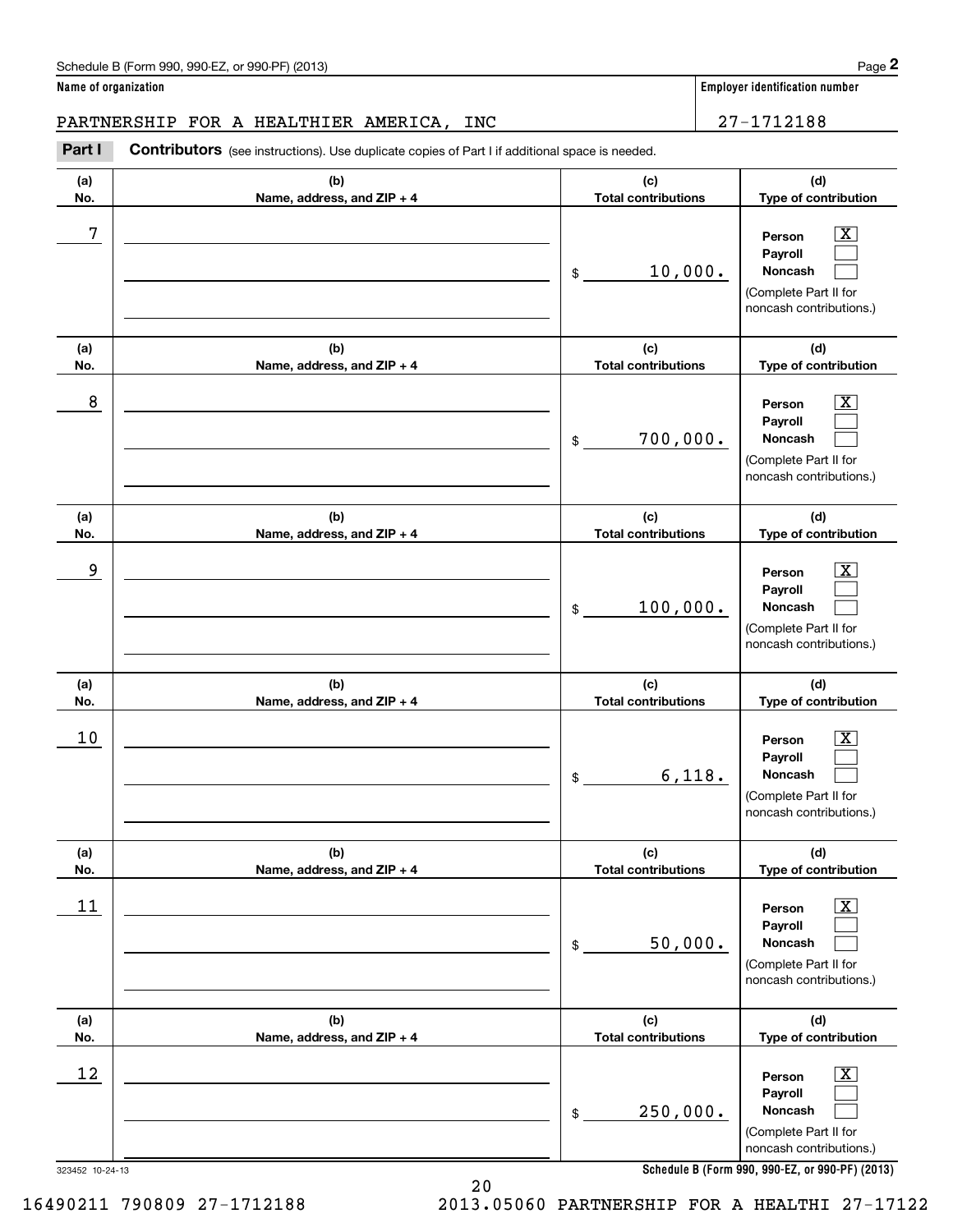### PARTNERSHIP FOR A HEALTHIER AMERICA, INC 27-1712188

Chedule B (Form 990, 990-EZ, or 990-PF) (2013)<br> **2Part I Contributors** (see instructions). Use duplicate copies of Part I if additional space is needed.<br> **2Part I Contributors** (see instructions). Use duplicate copies of P

| (a)             | (b)                          | (c)                        | (d)                                                                                   |
|-----------------|------------------------------|----------------------------|---------------------------------------------------------------------------------------|
| No.             | Name, address, and ZIP + 4   | <b>Total contributions</b> | Type of contribution                                                                  |
| 13              |                              | 10,000.<br>\$              | Person<br>Payroll<br>Noncash<br>(Complete Part II for<br>noncash contributions.)      |
| (a)             | (b)                          | (c)                        | (d)                                                                                   |
| No.             | Name, address, and ZIP + 4   | <b>Total contributions</b> | Type of contribution                                                                  |
| 14              |                              | 5,000.<br>\$               | Person<br>Payroll<br>Noncash<br>(Complete Part II for<br>noncash contributions.)      |
| (a)             | (b)                          | (c)                        | (d)                                                                                   |
| No.             | Name, address, and ZIP + 4   | <b>Total contributions</b> | Type of contribution                                                                  |
| 15              |                              | 2,005,000.<br>$\$$         | Person<br>Payroll<br>Noncash<br>(Complete Part II for<br>noncash contributions.)      |
| (a)             | (b)                          | (c)                        | (d)                                                                                   |
| No.             | Name, address, and ZIP + 4   | <b>Total contributions</b> | Type of contribution                                                                  |
| 16              |                              | 7,000.<br>\$               | Person<br>Payroll<br>Noncash<br>(Complete Part II for<br>noncash contributions.)      |
| (a)             | (b)                          | (c)                        | (d)                                                                                   |
| No.             | Name, address, and $ZIP + 4$ | <b>Total contributions</b> | <b>Type of contribution</b>                                                           |
| 17              |                              | 5,000.<br>\$               | x<br>Person<br>Payroll<br>Noncash<br>(Complete Part II for<br>noncash contributions.) |
| (a)             | (b)                          | (c)                        | (d)                                                                                   |
| No.             | Name, address, and ZIP + 4   | <b>Total contributions</b> | Type of contribution                                                                  |
| 18              |                              | 25,000.<br>\$              | x<br>Person<br>Payroll<br>Noncash<br>(Complete Part II for<br>noncash contributions.) |
| 323452 10-24-13 |                              |                            | Schedule B (Form 990, 990-EZ, or 990-PF) (2013)                                       |

**Schedule B (Form 990, 990-EZ, or 990-PF) (2013)**

21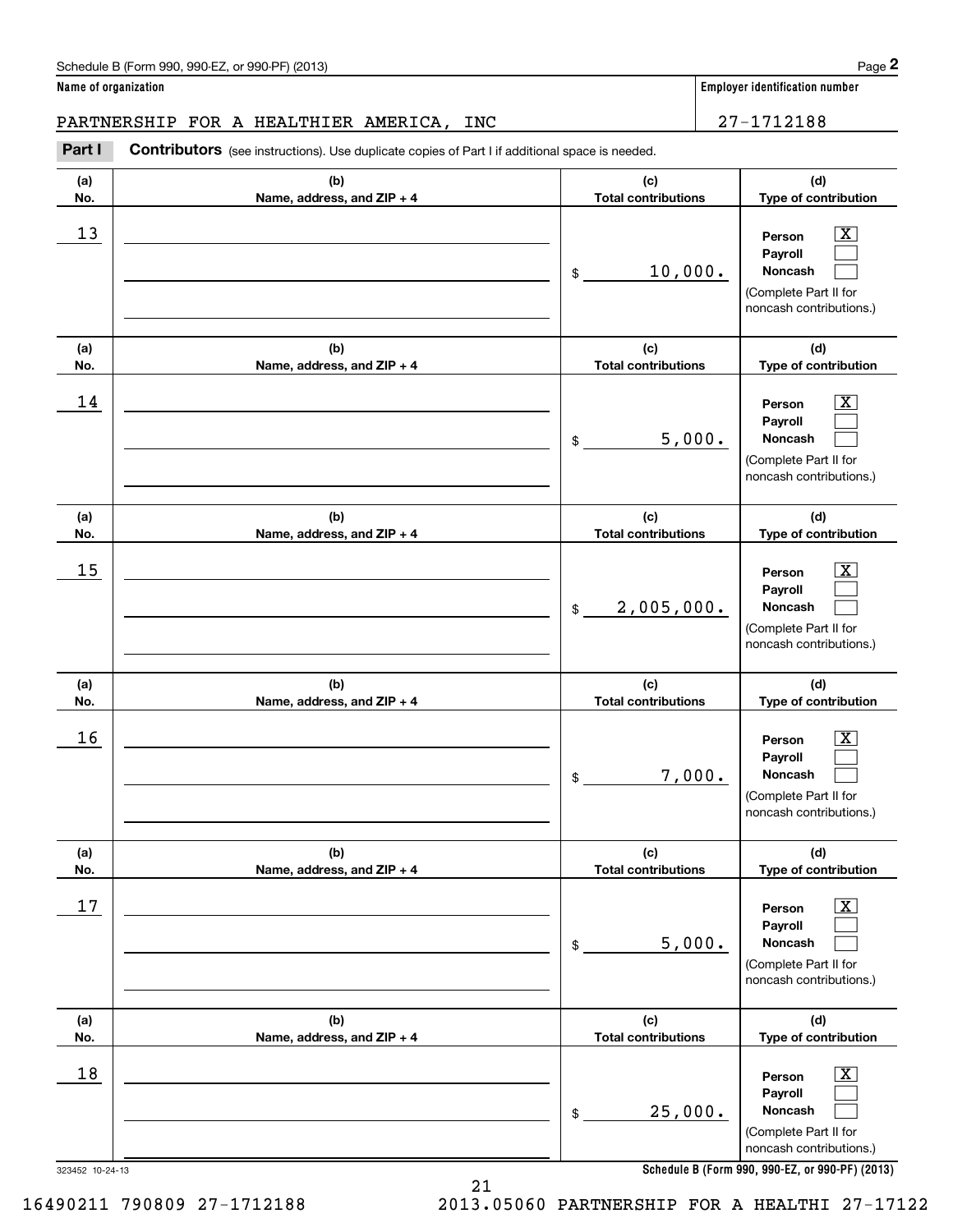### PARTNERSHIP FOR A HEALTHIER AMERICA, INC 27-1712188

Chedule B (Form 990, 990-EZ, or 990-PF) (2013)<br> **2Part I Contributors** (see instructions). Use duplicate copies of Part I if additional space is needed.<br> **2Part I Contributors** (see instructions). Use duplicate copies of P

| (a)        | (b)                                 | (c)                               | (d)                                                                                                         |
|------------|-------------------------------------|-----------------------------------|-------------------------------------------------------------------------------------------------------------|
| No.        | Name, address, and ZIP + 4          | <b>Total contributions</b>        | Type of contribution                                                                                        |
| 19         |                                     | 5,792.<br>$\frac{1}{2}$           | х<br>Person<br>Payroll<br>Noncash<br>(Complete Part II for<br>noncash contributions.)                       |
| (a)        | (b)                                 | (c)                               | (d)                                                                                                         |
| No.        | Name, address, and ZIP + 4          | <b>Total contributions</b>        | Type of contribution                                                                                        |
| 20         |                                     | 10,000.<br>\$                     | x<br>Person<br>Payroll<br>Noncash<br>(Complete Part II for<br>noncash contributions.)                       |
| (a)<br>No. | (b)<br>Name, address, and ZIP + 4   | (c)<br><b>Total contributions</b> | (d)<br>Type of contribution                                                                                 |
| 21         |                                     | 10,000.<br>\$                     | x<br>Person<br>Payroll<br><b>Noncash</b><br>(Complete Part II for<br>noncash contributions.)                |
| (a)<br>No. | (b)<br>Name, address, and ZIP + 4   | (c)<br><b>Total contributions</b> | (d)<br>Type of contribution                                                                                 |
| 22         |                                     | 5,000.<br>\$                      | Person<br>x<br>Payroll<br>Noncash<br>(Complete Part II for<br>noncash contributions.)                       |
| (a)<br>No. | (b)<br>Name, address, and $ZIP + 4$ | (c)<br>Total contributions        | (d)<br>Type of contribution                                                                                 |
| 23         |                                     | 5,000.<br>\$                      | $\overline{\texttt{X}}$<br>Person<br>Payroll<br>Noncash<br>(Complete Part II for<br>noncash contributions.) |
| (a)<br>No. | (b)<br>Name, address, and ZIP + 4   | (c)<br><b>Total contributions</b> | (d)<br>Type of contribution                                                                                 |
| 24         |                                     | 5,551.<br>$$\mathbb{S}$$          | $\overline{\texttt{x}}$<br>Person<br>Payroll<br>Noncash<br>(Complete Part II for<br>noncash contributions.) |

**Schedule B (Form 990, 990-EZ, or 990-PF) (2013)**

323452 10-24-13

22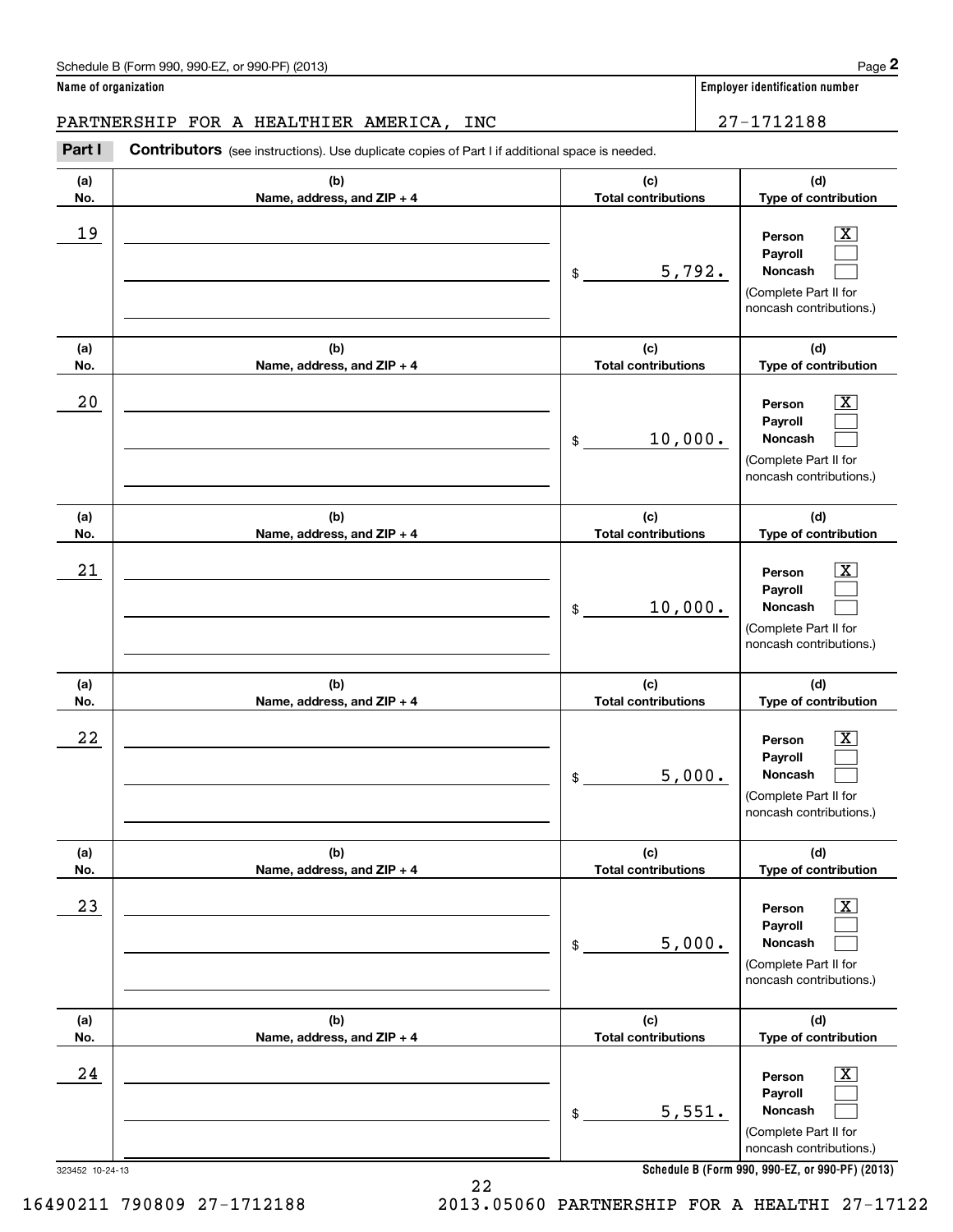### PARTNERSHIP FOR A HEALTHIER AMERICA, INC 27-1712188

Chedule B (Form 990, 990-EZ, or 990-PF) (2013)<br> **2Part I Contributors** (see instructions). Use duplicate copies of Part I if additional space is needed.<br> **2Part I Contributors** (see instructions). Use duplicate copies of P

| (a)  | (b)                        | (c)                           | (d)                                                                                                                                            |
|------|----------------------------|-------------------------------|------------------------------------------------------------------------------------------------------------------------------------------------|
| No.  | Name, address, and ZIP + 4 | <b>Total contributions</b>    | Type of contribution                                                                                                                           |
| 25   |                            | 6,601.<br>\$                  | х<br>Person<br>Payroll<br>Noncash<br>(Complete Part II for<br>noncash contributions.)                                                          |
| (a)  | (b)                        | (c)                           | (d)                                                                                                                                            |
| No.  | Name, address, and ZIP + 4 | <b>Total contributions</b>    | Type of contribution                                                                                                                           |
| 26   |                            | 219,650.<br>\$                | х<br>Person<br>Payroll<br>Noncash<br>(Complete Part II for<br>noncash contributions.)                                                          |
| (a)  | (b)                        | (c)                           | (d)                                                                                                                                            |
| No.  | Name, address, and ZIP + 4 | <b>Total contributions</b>    | Type of contribution                                                                                                                           |
| 27   |                            | 200,000.<br>\$                | X<br>Person<br>Payroll<br>Noncash<br>(Complete Part II for<br>noncash contributions.)                                                          |
| (a)  | (b)                        | (c)                           | (d)                                                                                                                                            |
| No.  | Name, address, and ZIP + 4 | <b>Total contributions</b>    | Type of contribution                                                                                                                           |
| 28   |                            | 1,600,000.<br>\$              | x<br>Person<br>Payroll<br>Noncash<br>(Complete Part II for<br>noncash contributions.)                                                          |
| (a)  | (b)                        | (c)                           | (d)                                                                                                                                            |
| No.  | Name, address, and ZIP + 4 | <b>Total contributions</b>    | Type of contribution                                                                                                                           |
| 29   |                            | 900,000.<br>\$                | $\overline{\mathbf{X}}$<br>Person<br>Payroll<br>Noncash<br>(Complete Part II for<br>noncash contributions.)                                    |
| (a)  | (b)                        | (c)                           | (d)                                                                                                                                            |
| No.  | Name, address, and ZIP + 4 | <b>Total contributions</b>    | Type of contribution                                                                                                                           |
| $30$ |                            | 250,000.<br>\$<br>0.444112000 | $\mathbf{X}$<br>Person<br>Payroll<br>Noncash<br>(Complete Part II for<br>noncash contributions.)<br>$000, 000$ F7 $\rightarrow 000$ BF) (0040) |

23

**Schedule B (Form 990, 990-EZ, or 990-PF) (2013)**

16490211 790809 27-1712188 2013.05060 PARTNERSHIP FOR A HEALTHI 27-17122

323452 10-24-13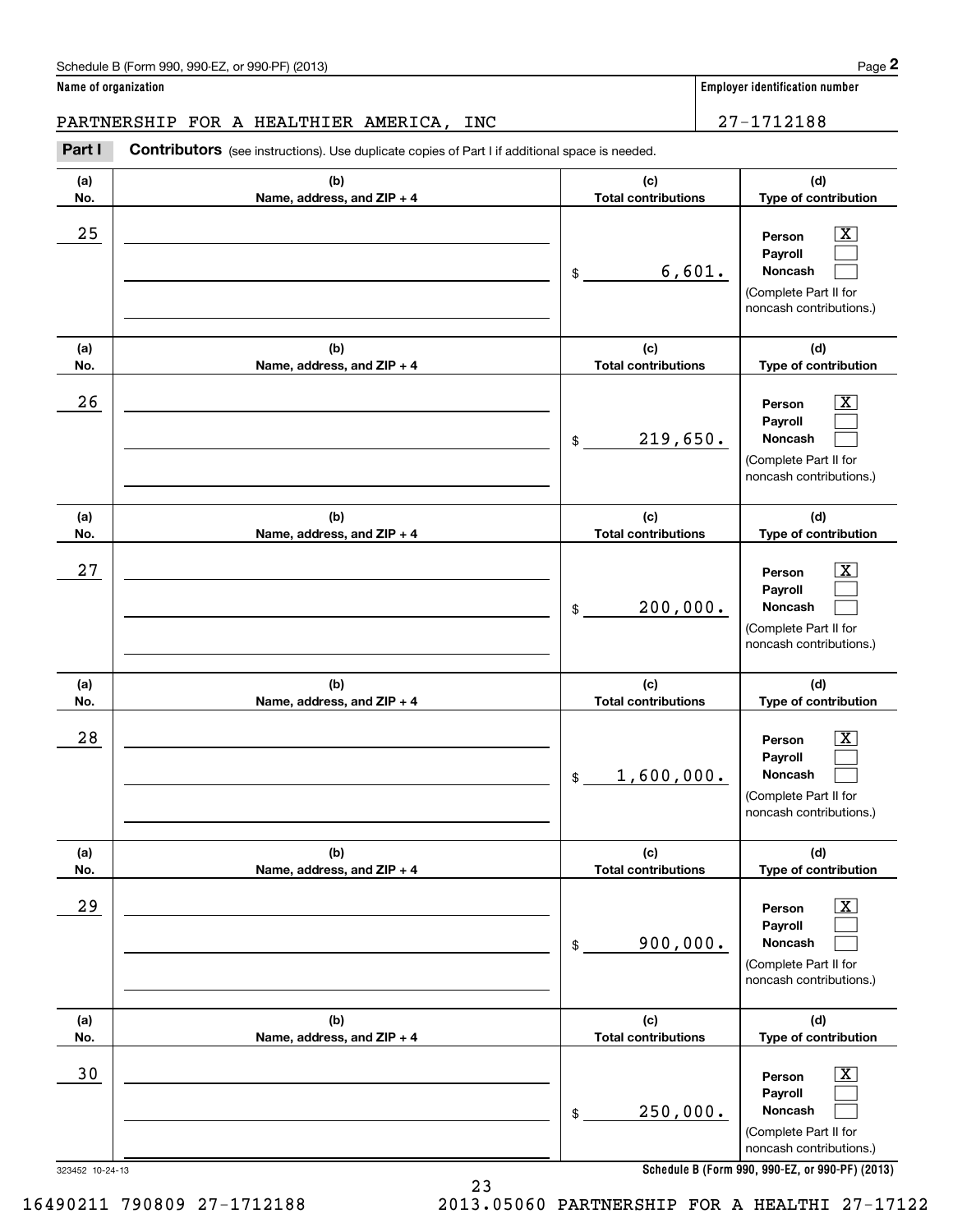PARTNERSHIP FOR A HEALTHIER AMERICA, INC  $\vert$  27-1712188

**(a)No.(b)Name, address, and ZIP + 4 (c)Total contributions (d)Type of contribution PersonPayrollNoncash (a)No.(b)Name, address, and ZIP + 4 (c)Total contributions (d)Type of contribution PersonPayrollNoncash (a)No.(b)Name, address, and ZIP + 4 (c)Total contributions (d)Type of contribution PersonPayrollNoncash (a) No.(b) Name, address, and ZIP + 4 (c) Total contributions (d) Type of contribution PersonPayrollNoncash (a) No.(b) Name, address, and ZIP + 4 (c) Total contributions (d) Type of contribution PersonPayrollNoncash(a) No.(b)Name, address, and ZIP + 4 (c) Total contributions (d)Type of contribution PersonPayrollNoncash** \$(Complete Part II for noncash contributions.) \$(Complete Part II for noncash contributions.) \$(Complete Part II for noncash contributions.) \$(Complete Part II for noncash contributions.) \$(Complete Part II for noncash contributions.) \$(Complete Part II for  $|X|$  $\mathcal{L}^{\text{max}}$  $\mathcal{L}^{\text{max}}$  $\mathcal{L}^{\text{max}}$  $\mathcal{L}^{\text{max}}$  $\mathcal{L}^{\text{max}}$  $\mathcal{L}^{\text{max}}$  $\mathcal{L}^{\text{max}}$  $\mathcal{L}^{\text{max}}$  $\mathcal{L}^{\text{max}}$  $\mathcal{L}^{\text{max}}$  $\mathcal{L}^{\text{max}}$  $\mathcal{L}^{\text{max}}$  $\mathcal{L}^{\text{max}}$  $\mathcal{L}^{\text{max}}$  $\mathcal{L}^{\text{max}}$  $\mathcal{L}^{\text{max}}$  $\mathcal{L}^{\text{max}}$ 31 Person X 1,000,000.

**Schedule B (Form 990, 990-EZ, or 990-PF) (2013)**

noncash contributions.)

Chedule B (Form 990, 990-EZ, or 990-PF) (2013)<br>**2Part I 27–1712188**<br>**PARTNERSHIP FOR A HEALTHIER AMERICA, INC** 27–1712188

Contributors (see instructions). Use duplicate copies of Part I if additional space is needed.

323452 10-24-13

16490211 790809 27-1712188 2013.05060 PARTNERSHIP FOR A HEALTHI 27-17122

24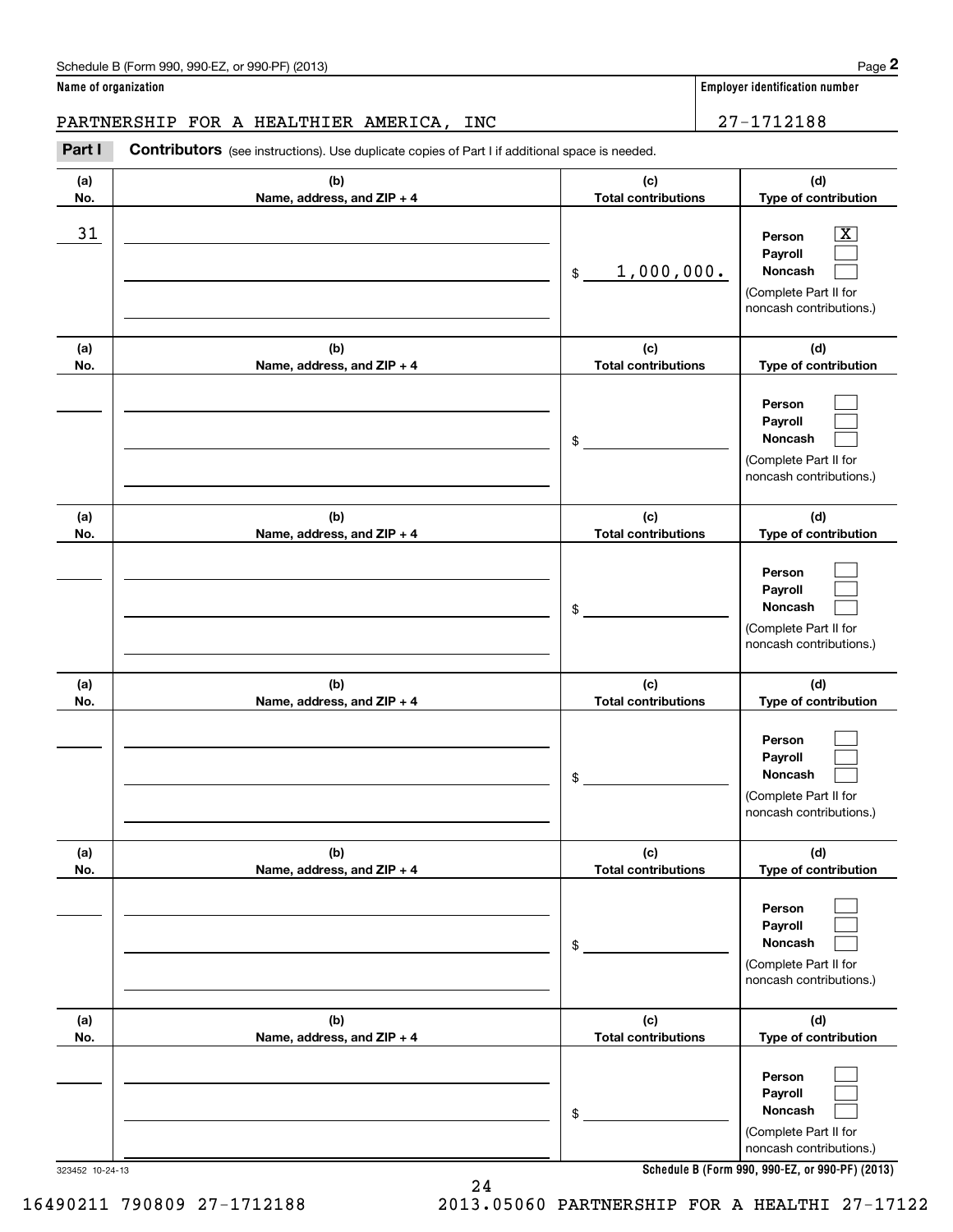**Name of organization Employer identification number**

### PARTNERSHIP FOR A HEALTHIER AMERICA, INC | 27-1712188

Employer identification number<br> **3Part II Noncash Property** (see instructions). Use duplicate copies of Part II if additional space is needed.<br> **Part II Noncash Property** (see instructions). Use duplicate copies of Par

| (a)<br>No.<br>from<br>Part I | (b)<br>Description of noncash property given | (c)<br>FMV (or estimate)<br>(see instructions) | (d)<br>Date received                            |
|------------------------------|----------------------------------------------|------------------------------------------------|-------------------------------------------------|
|                              |                                              |                                                |                                                 |
|                              |                                              | $\frac{1}{2}$                                  |                                                 |
| (a)<br>No.<br>from<br>Part I | (b)<br>Description of noncash property given | (c)<br>FMV (or estimate)<br>(see instructions) | (d)<br>Date received                            |
|                              |                                              | $\frac{1}{2}$                                  |                                                 |
| (a)<br>No.<br>from<br>Part I | (b)<br>Description of noncash property given | (c)<br>FMV (or estimate)<br>(see instructions) | (d)<br>Date received                            |
|                              |                                              | $\frac{1}{2}$                                  |                                                 |
| (a)<br>No.<br>from<br>Part I | (b)<br>Description of noncash property given | (c)<br>FMV (or estimate)<br>(see instructions) | (d)<br>Date received                            |
|                              |                                              | $\frac{1}{2}$                                  |                                                 |
| (a)<br>No.<br>from<br>Part I | (b)<br>Description of noncash property given | (c)<br>FMV (or estimate)<br>(see instructions) | (d)<br>Date received                            |
|                              |                                              | \$                                             |                                                 |
| (a)<br>No.<br>from<br>Part I | (b)<br>Description of noncash property given | (c)<br>FMV (or estimate)<br>(see instructions) | (d)<br>Date received                            |
|                              |                                              |                                                |                                                 |
| 323453 10-24-13              |                                              | \$                                             | Schedule B (Form 990, 990-EZ, or 990-PF) (2013) |

25

323453 10-24-13

16490211 790809 27-1712188 2013.05060 PARTNERSHIP FOR A HEALTHI 27-17122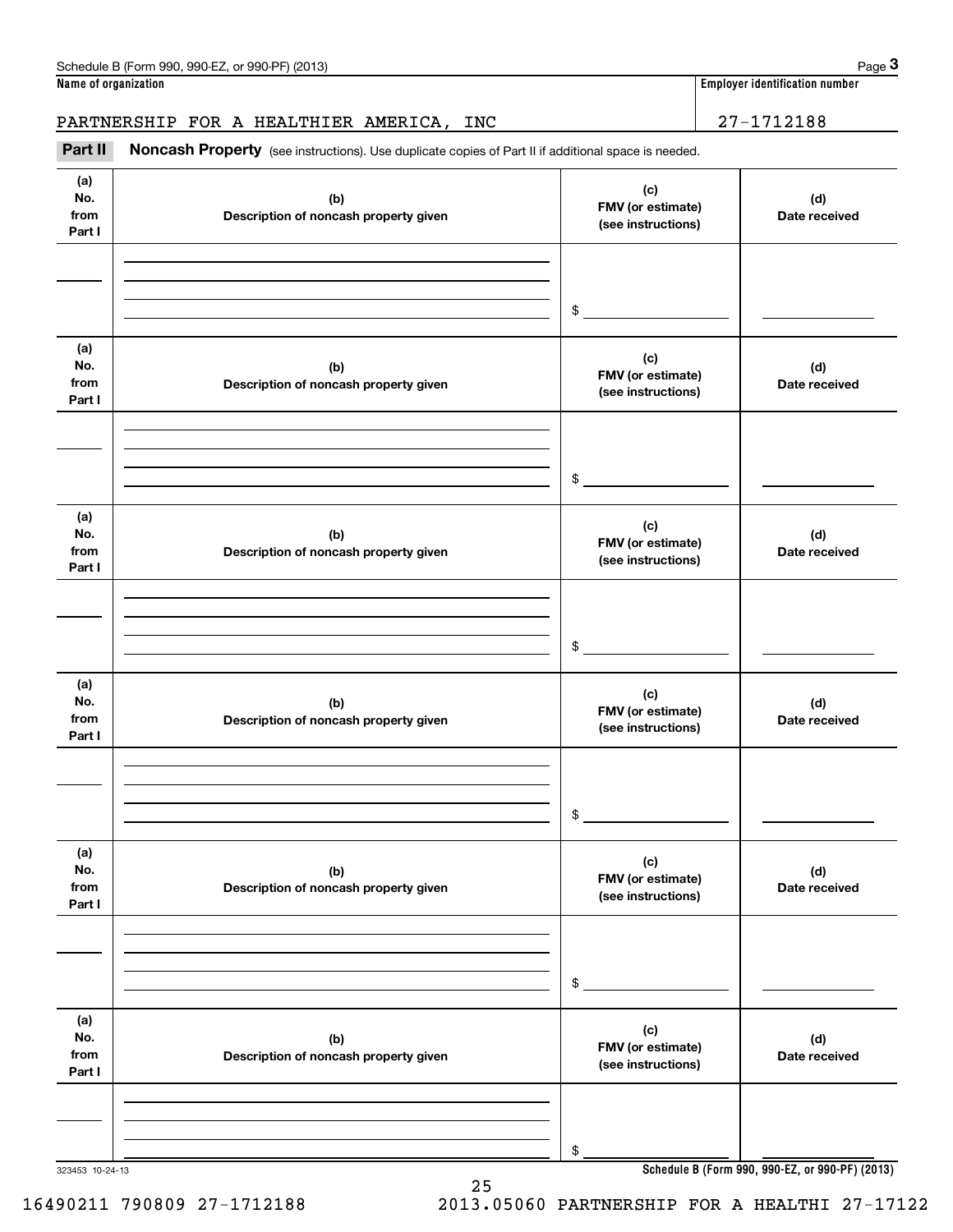| Nama of arganization.                                 | Employer identification number |
|-------------------------------------------------------|--------------------------------|
| Schedule B (Form 990, 990-EZ,<br>(2013)<br>or 990-PF) | Page                           |

|                             | Schedule B (Form 990, 990-EZ, or 990-PF) (2013)                                                                                                                                                                                                                                                                             |                      |  | Page 4                                          |  |
|-----------------------------|-----------------------------------------------------------------------------------------------------------------------------------------------------------------------------------------------------------------------------------------------------------------------------------------------------------------------------|----------------------|--|-------------------------------------------------|--|
| Name of organization        |                                                                                                                                                                                                                                                                                                                             |                      |  | <b>Employer identification number</b>           |  |
| Part III                    | PARTNERSHIP FOR A HEALTHIER AMERICA, INC<br>Exclusively religious, charitable, etc., individual contributions to section $501(c)(7)$ , (8), or (10) organizations that total more than \$1,000 for the<br>year. Complete columns (a) through (e) and the following line entry. For organizations completing Part III, enter |                      |  | 27-1712188                                      |  |
|                             | the total of exclusively religious, charitable, etc., contributions of $$1,000$ or less for the year. (Enter this information once.) $\triangleright$ \$<br>Use duplicate copies of Part III if additional space is needed.                                                                                                 |                      |  |                                                 |  |
| $(a)$ No.<br>from<br>Part I | (b) Purpose of gift<br>(c) Use of gift                                                                                                                                                                                                                                                                                      |                      |  | (d) Description of how gift is held             |  |
|                             |                                                                                                                                                                                                                                                                                                                             |                      |  |                                                 |  |
|                             |                                                                                                                                                                                                                                                                                                                             | (e) Transfer of gift |  |                                                 |  |
|                             | Transferee's name, address, and $ZIP + 4$                                                                                                                                                                                                                                                                                   |                      |  | Relationship of transferor to transferee        |  |
| (a) No.<br>from             | (b) Purpose of gift                                                                                                                                                                                                                                                                                                         | (c) Use of gift      |  | (d) Description of how gift is held             |  |
| Part I                      |                                                                                                                                                                                                                                                                                                                             |                      |  |                                                 |  |
|                             |                                                                                                                                                                                                                                                                                                                             | (e) Transfer of gift |  |                                                 |  |
|                             | Transferee's name, address, and $ZIP + 4$                                                                                                                                                                                                                                                                                   |                      |  | Relationship of transferor to transferee        |  |
| (a) No.                     |                                                                                                                                                                                                                                                                                                                             |                      |  |                                                 |  |
| from<br>Part I              | (b) Purpose of gift                                                                                                                                                                                                                                                                                                         | (c) Use of gift      |  | (d) Description of how gift is held             |  |
|                             |                                                                                                                                                                                                                                                                                                                             | (e) Transfer of gift |  |                                                 |  |
|                             | Transferee's name, address, and $ZIP + 4$                                                                                                                                                                                                                                                                                   |                      |  | Relationship of transferor to transferee        |  |
|                             |                                                                                                                                                                                                                                                                                                                             |                      |  |                                                 |  |
| (a) No.<br>from<br>Part I   | (b) Purpose of gift                                                                                                                                                                                                                                                                                                         | (c) Use of gift      |  | (d) Description of how gift is held             |  |
|                             |                                                                                                                                                                                                                                                                                                                             |                      |  |                                                 |  |
|                             | (e) Transfer of gift                                                                                                                                                                                                                                                                                                        |                      |  |                                                 |  |
|                             | Transferee's name, address, and $ZIP + 4$                                                                                                                                                                                                                                                                                   |                      |  | Relationship of transferor to transferee        |  |
|                             |                                                                                                                                                                                                                                                                                                                             |                      |  | Schedule B (Form 990, 990-EZ, or 990-PF) (2013) |  |
| 323454 10-24-13             |                                                                                                                                                                                                                                                                                                                             |                      |  |                                                 |  |

26

16490211 790809 27-1712188 2013.05060 PARTNERSHIP FOR A HEALTHI 27-17122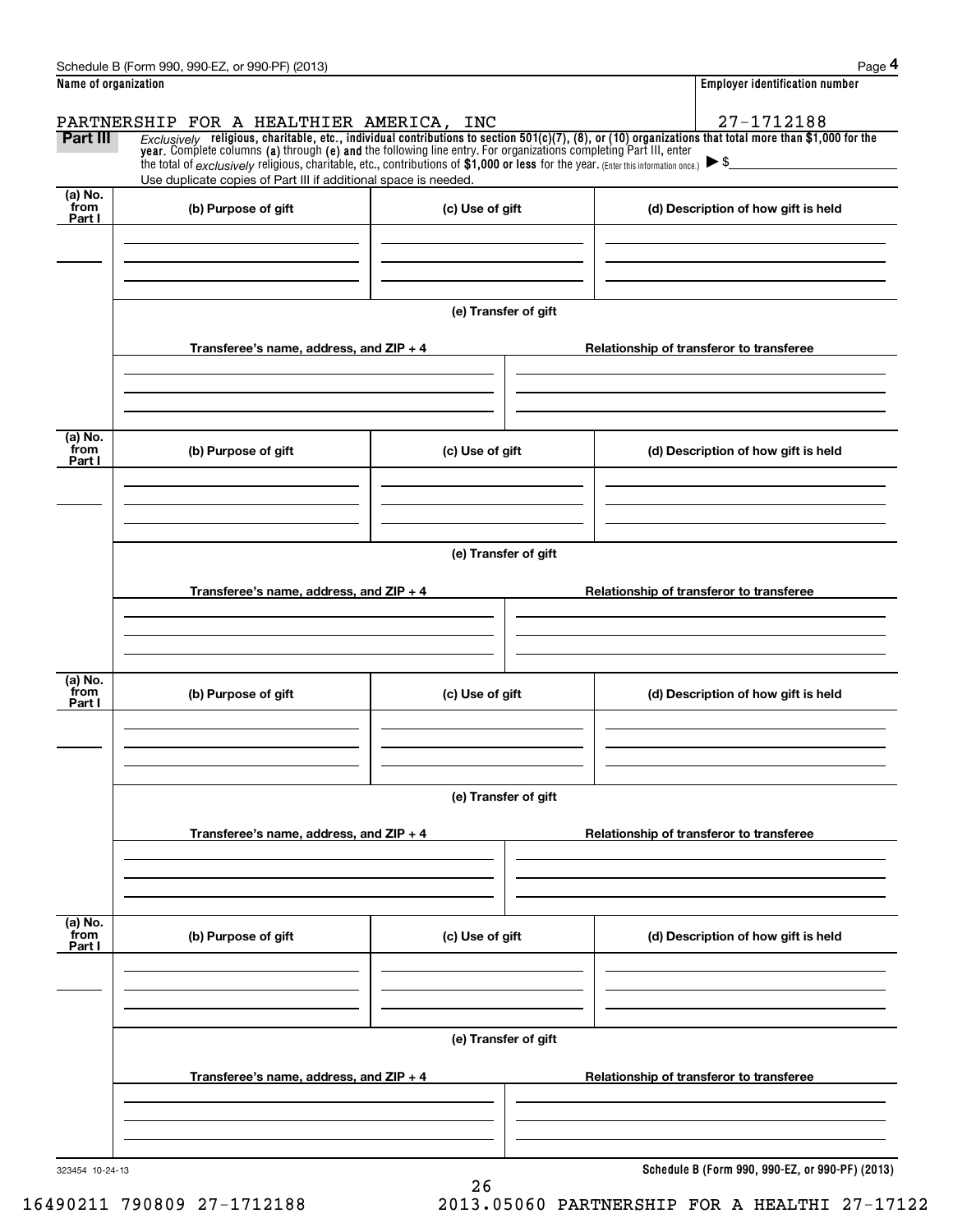Department of the Treasury Internal Revenue Service

## **SCHEDULE D Supplemental Financial Statements**

(Form 990)<br>
Pepartment of the Treasury<br>
Department of the Treasury<br>
Department of the Treasury<br>
Information about Schedule D (Form 990) and its instructions is at www.irs.gov/form990.



| Name of the organization |  |
|--------------------------|--|
|--------------------------|--|

|         | Name of the organization                                                                                                                                                                                                       | PARTNERSHIP FOR A HEALTHIER AMERICA, INC | <b>Employer identification number</b><br>27-1712188 |
|---------|--------------------------------------------------------------------------------------------------------------------------------------------------------------------------------------------------------------------------------|------------------------------------------|-----------------------------------------------------|
| Part I  | Organizations Maintaining Donor Advised Funds or Other Similar Funds or Accounts. Complete if the                                                                                                                              |                                          |                                                     |
|         | organization answered "Yes" to Form 990, Part IV, line 6.                                                                                                                                                                      |                                          |                                                     |
|         |                                                                                                                                                                                                                                | (a) Donor advised funds                  | (b) Funds and other accounts                        |
| 1.      |                                                                                                                                                                                                                                |                                          |                                                     |
| 2       |                                                                                                                                                                                                                                |                                          |                                                     |
| з       |                                                                                                                                                                                                                                |                                          |                                                     |
| 4       |                                                                                                                                                                                                                                |                                          |                                                     |
| 5       | Did the organization inform all donors and donor advisors in writing that the assets held in donor advised funds                                                                                                               |                                          |                                                     |
|         |                                                                                                                                                                                                                                |                                          | Yes<br>No                                           |
| 6       | Did the organization inform all grantees, donors, and donor advisors in writing that grant funds can be used only                                                                                                              |                                          |                                                     |
|         | for charitable purposes and not for the benefit of the donor or donor advisor, or for any other purpose conferring                                                                                                             |                                          |                                                     |
|         |                                                                                                                                                                                                                                |                                          | Yes<br>No                                           |
| Part II | Conservation Easements. Complete if the organization answered "Yes" to Form 990, Part IV, line 7.                                                                                                                              |                                          |                                                     |
| 1.      | Purpose(s) of conservation easements held by the organization (check all that apply).                                                                                                                                          |                                          |                                                     |
|         | Preservation of land for public use (e.g., recreation or education)                                                                                                                                                            |                                          | Preservation of an historically important land area |
|         | Protection of natural habitat                                                                                                                                                                                                  |                                          | Preservation of a certified historic structure      |
|         | Preservation of open space                                                                                                                                                                                                     |                                          |                                                     |
| 2       | Complete lines 2a through 2d if the organization held a qualified conservation contribution in the form of a conservation easement on the last                                                                                 |                                          |                                                     |
|         | day of the tax year.                                                                                                                                                                                                           |                                          |                                                     |
|         |                                                                                                                                                                                                                                |                                          | Held at the End of the Tax Year                     |
|         | a Total number of conservation easements [[11] non-minimum materials in the state of conservation easements [[11] non-minimum materials in the state of conservation easements [[11] non-minimum materials in the state of con |                                          | 2a                                                  |
|         | <b>b</b> Total acreage restricted by conservation easements                                                                                                                                                                    |                                          | 2 <sub>b</sub>                                      |
|         |                                                                                                                                                                                                                                |                                          | 2c                                                  |
|         | d Number of conservation easements included in (c) acquired after 8/17/06, and not on a historic structure                                                                                                                     |                                          |                                                     |
|         |                                                                                                                                                                                                                                |                                          | 2d                                                  |
| 3       | Number of conservation easements modified, transferred, released, extinguished, or terminated by the organization during the tax                                                                                               |                                          |                                                     |
|         | $year \blacktriangleright$                                                                                                                                                                                                     |                                          |                                                     |
| 4       | Number of states where property subject to conservation easement is located >                                                                                                                                                  |                                          |                                                     |
| 5       | Does the organization have a written policy regarding the periodic monitoring, inspection, handling of                                                                                                                         |                                          |                                                     |
|         | violations, and enforcement of the conservation easements it holds?                                                                                                                                                            |                                          | No                                                  |
| 6       | Staff and volunteer hours devoted to monitoring, inspecting, and enforcing conservation easements during the year                                                                                                              |                                          |                                                     |
| 7       | Amount of expenses incurred in monitoring, inspecting, and enforcing conservation easements during the year $\blacktriangleright$ \$                                                                                           |                                          |                                                     |
| 8       | Does each conservation easement reported on line 2(d) above satisfy the requirements of section 170(h)(4)(B)(i)                                                                                                                |                                          |                                                     |
|         | and section $170(h)(4)(B)(ii)?$                                                                                                                                                                                                |                                          | Yes<br>No                                           |
| 9       | In Part XIII, describe how the organization reports conservation easements in its revenue and expense statement, and balance sheet, and                                                                                        |                                          |                                                     |
|         | include, if applicable, the text of the footnote to the organization's financial statements that describes the organization's accounting for                                                                                   |                                          |                                                     |
|         | conservation easements.                                                                                                                                                                                                        |                                          |                                                     |
|         | Organizations Maintaining Collections of Art, Historical Treasures, or Other Similar Assets.<br>Part III                                                                                                                       |                                          |                                                     |
|         | Complete if the organization answered "Yes" to Form 990, Part IV, line 8.                                                                                                                                                      |                                          |                                                     |
|         | 1a If the organization elected, as permitted under SFAS 116 (ASC 958), not to report in its revenue statement and balance sheet works of art,                                                                                  |                                          |                                                     |
|         | historical treasures, or other similar assets held for public exhibition, education, or research in furtherance of public service, provide, in Part XIII,                                                                      |                                          |                                                     |
|         | the text of the footnote to its financial statements that describes these items.                                                                                                                                               |                                          |                                                     |
|         | <b>b</b> If the organization elected, as permitted under SFAS 116 (ASC 958), to report in its revenue statement and balance sheet works of art, historical                                                                     |                                          |                                                     |
|         | treasures, or other similar assets held for public exhibition, education, or research in furtherance of public service, provide the following amounts                                                                          |                                          |                                                     |
|         | relating to these items:                                                                                                                                                                                                       |                                          |                                                     |
|         | (i) Revenues included in Form 990, Part VIII, line 1 [1] [1] [1] [1] [1] [1] Revenues included in Form 990, Part VIII, line 1                                                                                                  |                                          | $\frac{1}{2}$<br>▶                                  |
|         | (ii) Assets included in Form 990, Part X                                                                                                                                                                                       |                                          |                                                     |
| 2       | If the organization received or held works of art, historical treasures, or other similar assets for financial gain, provide                                                                                                   |                                          |                                                     |
|         | the following amounts required to be reported under SFAS 116 (ASC 958) relating to these items:                                                                                                                                |                                          |                                                     |
| а       |                                                                                                                                                                                                                                |                                          |                                                     |
|         | <b>b</b> Assets included in Form 990, Part X                                                                                                                                                                                   |                                          | $\blacktriangleright$ \$                            |

332051 09-25-13**For Paperwork Reduction Act Notice, see the Instructions for Form 990. Schedule D (Form 990) 2013** LHA

27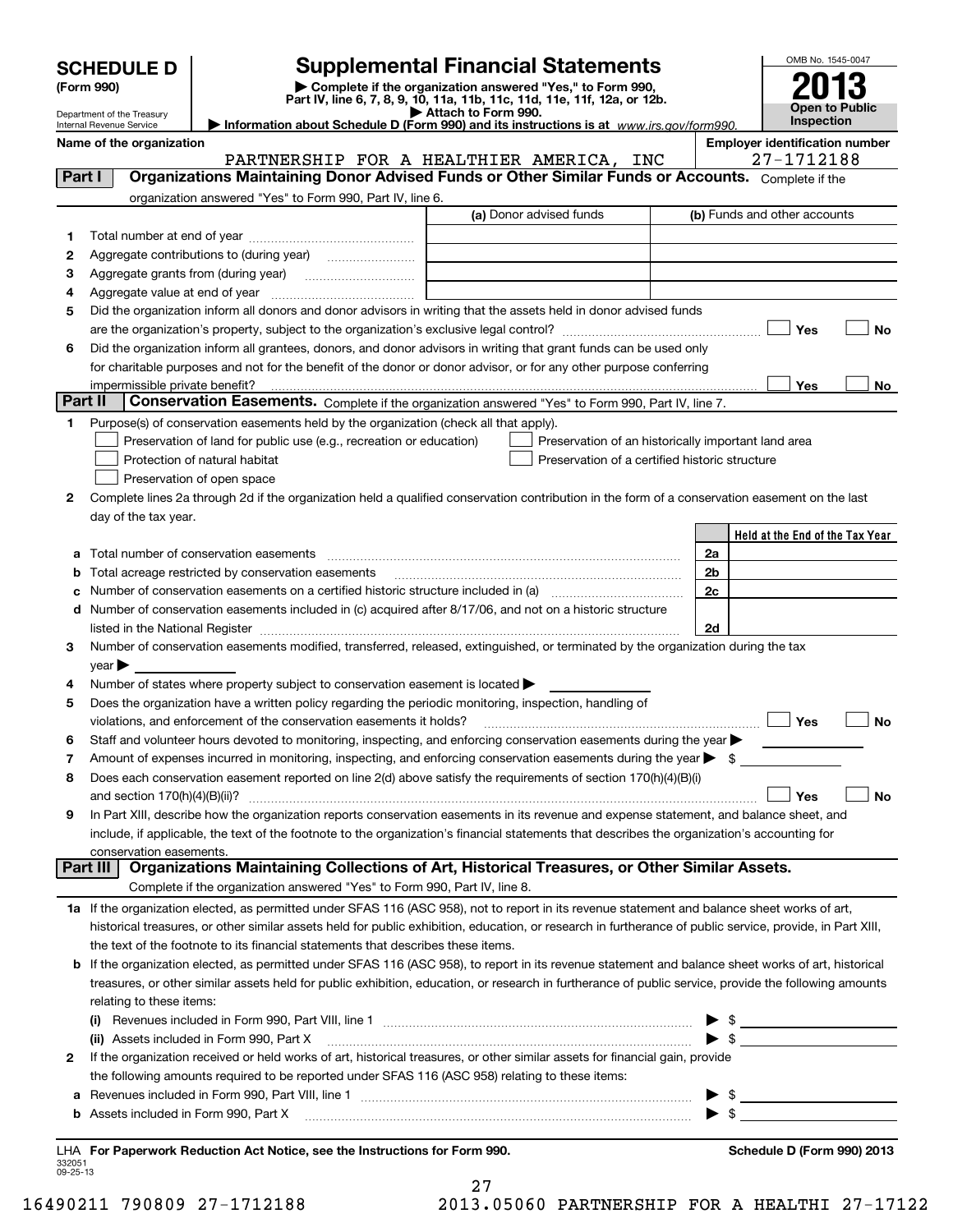|               | Schedule D (Form 990) 2013                                                                                                                                                                                                            | PARTNERSHIP FOR A HEALTHIER AMERICA, INC |                |                                                                                                                                                                                                                                |                                 | 27-1712188 |                | Page 2    |
|---------------|---------------------------------------------------------------------------------------------------------------------------------------------------------------------------------------------------------------------------------------|------------------------------------------|----------------|--------------------------------------------------------------------------------------------------------------------------------------------------------------------------------------------------------------------------------|---------------------------------|------------|----------------|-----------|
|               | Part III<br>Organizations Maintaining Collections of Art, Historical Treasures, or Other Similar Assets (continued)                                                                                                                   |                                          |                |                                                                                                                                                                                                                                |                                 |            |                |           |
| 3             | Using the organization's acquisition, accession, and other records, check any of the following that are a significant use of its collection items                                                                                     |                                          |                |                                                                                                                                                                                                                                |                                 |            |                |           |
|               | (check all that apply):                                                                                                                                                                                                               |                                          |                |                                                                                                                                                                                                                                |                                 |            |                |           |
| а             | Public exhibition                                                                                                                                                                                                                     | d                                        |                | Loan or exchange programs                                                                                                                                                                                                      |                                 |            |                |           |
| b             | Scholarly research                                                                                                                                                                                                                    | e                                        |                | Other the contract of the contract of the contract of the contract of the contract of the contract of the contract of the contract of the contract of the contract of the contract of the contract of the contract of the cont |                                 |            |                |           |
| c             | Preservation for future generations                                                                                                                                                                                                   |                                          |                |                                                                                                                                                                                                                                |                                 |            |                |           |
| 4             | Provide a description of the organization's collections and explain how they further the organization's exempt purpose in Part XIII.                                                                                                  |                                          |                |                                                                                                                                                                                                                                |                                 |            |                |           |
| 5             | During the year, did the organization solicit or receive donations of art, historical treasures, or other similar assets                                                                                                              |                                          |                |                                                                                                                                                                                                                                |                                 |            |                |           |
|               |                                                                                                                                                                                                                                       |                                          |                |                                                                                                                                                                                                                                |                                 |            | Yes            | No        |
|               | Part IV<br>Escrow and Custodial Arrangements. Complete if the organization answered "Yes" to Form 990, Part IV, line 9, or                                                                                                            |                                          |                |                                                                                                                                                                                                                                |                                 |            |                |           |
|               | reported an amount on Form 990, Part X, line 21.                                                                                                                                                                                      |                                          |                |                                                                                                                                                                                                                                |                                 |            |                |           |
|               | 1a Is the organization an agent, trustee, custodian or other intermediary for contributions or other assets not included                                                                                                              |                                          |                |                                                                                                                                                                                                                                |                                 |            |                |           |
|               |                                                                                                                                                                                                                                       |                                          |                |                                                                                                                                                                                                                                |                                 |            | Yes            | No        |
|               | b If "Yes," explain the arrangement in Part XIII and complete the following table:                                                                                                                                                    |                                          |                |                                                                                                                                                                                                                                |                                 |            |                |           |
|               |                                                                                                                                                                                                                                       |                                          |                |                                                                                                                                                                                                                                |                                 |            | Amount         |           |
| c             | Beginning balance <b>contract to the contract of the contract of the contract of the contract of the contract of t</b>                                                                                                                |                                          |                |                                                                                                                                                                                                                                | 1c                              |            |                |           |
|               |                                                                                                                                                                                                                                       |                                          |                |                                                                                                                                                                                                                                | 1d                              |            |                |           |
|               | Distributions during the year manufactured and an account of the state of the state of the state of the state o                                                                                                                       |                                          |                |                                                                                                                                                                                                                                | 1e<br>1f                        |            |                |           |
| Ť.            |                                                                                                                                                                                                                                       |                                          |                |                                                                                                                                                                                                                                |                                 |            | Yes            | No        |
|               | <b>b</b> If "Yes," explain the arrangement in Part XIII. Check here if the explanation has been provided in Part XIII                                                                                                                 |                                          |                |                                                                                                                                                                                                                                |                                 |            |                |           |
| <b>Part V</b> | Endowment Funds. Complete if the organization answered "Yes" to Form 990, Part IV, line 10.                                                                                                                                           |                                          |                |                                                                                                                                                                                                                                |                                 |            |                |           |
|               |                                                                                                                                                                                                                                       | (a) Current year                         | (b) Prior year | (c) Two years back $\vert$ (d) Three years back $\vert$ (e) Four years back                                                                                                                                                    |                                 |            |                |           |
|               | 1a Beginning of year balance                                                                                                                                                                                                          |                                          |                |                                                                                                                                                                                                                                |                                 |            |                |           |
| b             |                                                                                                                                                                                                                                       |                                          |                |                                                                                                                                                                                                                                |                                 |            |                |           |
|               | Net investment earnings, gains, and losses                                                                                                                                                                                            |                                          |                |                                                                                                                                                                                                                                |                                 |            |                |           |
| d             |                                                                                                                                                                                                                                       |                                          |                |                                                                                                                                                                                                                                |                                 |            |                |           |
|               | <b>e</b> Other expenditures for facilities                                                                                                                                                                                            |                                          |                |                                                                                                                                                                                                                                |                                 |            |                |           |
|               | and programs                                                                                                                                                                                                                          |                                          |                |                                                                                                                                                                                                                                |                                 |            |                |           |
| Ť.            |                                                                                                                                                                                                                                       |                                          |                |                                                                                                                                                                                                                                |                                 |            |                |           |
| g             | End of year balance                                                                                                                                                                                                                   |                                          |                |                                                                                                                                                                                                                                |                                 |            |                |           |
| 2             | Provide the estimated percentage of the current year end balance (line 1g, column (a)) held as:                                                                                                                                       |                                          |                |                                                                                                                                                                                                                                |                                 |            |                |           |
| а             | Board designated or quasi-endowment > _____                                                                                                                                                                                           |                                          |                |                                                                                                                                                                                                                                |                                 |            |                |           |
| b             | Permanent endowment                                                                                                                                                                                                                   | %                                        |                |                                                                                                                                                                                                                                |                                 |            |                |           |
| с             | Temporarily restricted endowment                                                                                                                                                                                                      | %                                        |                |                                                                                                                                                                                                                                |                                 |            |                |           |
|               | The percentages in lines 2a, 2b, and 2c should equal 100%.                                                                                                                                                                            |                                          |                |                                                                                                                                                                                                                                |                                 |            |                |           |
|               | 3a Are there endowment funds not in the possession of the organization that are held and administered for the organization                                                                                                            |                                          |                |                                                                                                                                                                                                                                |                                 |            |                |           |
|               | by:                                                                                                                                                                                                                                   |                                          |                |                                                                                                                                                                                                                                |                                 |            |                | Yes<br>No |
|               | (i)<br>unrelated organizations [11] material contracts and contracts are the contract of the contracts and contracts are the contracts of the contracts of the contracts are contracted and contracts are contracted and contracts ar |                                          |                |                                                                                                                                                                                                                                |                                 |            | 3a(i)          |           |
|               |                                                                                                                                                                                                                                       |                                          |                |                                                                                                                                                                                                                                |                                 |            | 3a(ii)         |           |
|               | <b>b</b> If "Yes" to 3a(ii), are the related organizations listed as required on Schedule R?                                                                                                                                          |                                          |                |                                                                                                                                                                                                                                |                                 |            | 3b             |           |
| 4             | Describe in Part XIII the intended uses of the organization's endowment funds.                                                                                                                                                        |                                          |                |                                                                                                                                                                                                                                |                                 |            |                |           |
|               | Land, Buildings, and Equipment.<br><b>Part VI</b>                                                                                                                                                                                     |                                          |                |                                                                                                                                                                                                                                |                                 |            |                |           |
|               | Complete if the organization answered "Yes" to Form 990, Part IV, line 11a. See Form 990, Part X, line 10.                                                                                                                            |                                          |                |                                                                                                                                                                                                                                |                                 |            |                |           |
|               | Description of property                                                                                                                                                                                                               | (a) Cost or other<br>basis (investment)  |                | (b) Cost or other<br>basis (other)                                                                                                                                                                                             | (c) Accumulated<br>depreciation |            | (d) Book value |           |
|               |                                                                                                                                                                                                                                       |                                          |                |                                                                                                                                                                                                                                |                                 |            |                |           |
|               |                                                                                                                                                                                                                                       |                                          |                |                                                                                                                                                                                                                                |                                 |            |                |           |
| c             |                                                                                                                                                                                                                                       |                                          |                | 481,448.                                                                                                                                                                                                                       | 91,567.                         |            |                | 389,881.  |
|               |                                                                                                                                                                                                                                       |                                          |                | 224, 346.                                                                                                                                                                                                                      | 42,668.                         |            |                | 181,678.  |
|               |                                                                                                                                                                                                                                       |                                          |                |                                                                                                                                                                                                                                |                                 |            |                |           |
|               |                                                                                                                                                                                                                                       |                                          |                |                                                                                                                                                                                                                                |                                 | ▶          |                | 571, 559. |

**Schedule D (Form 990) 2013**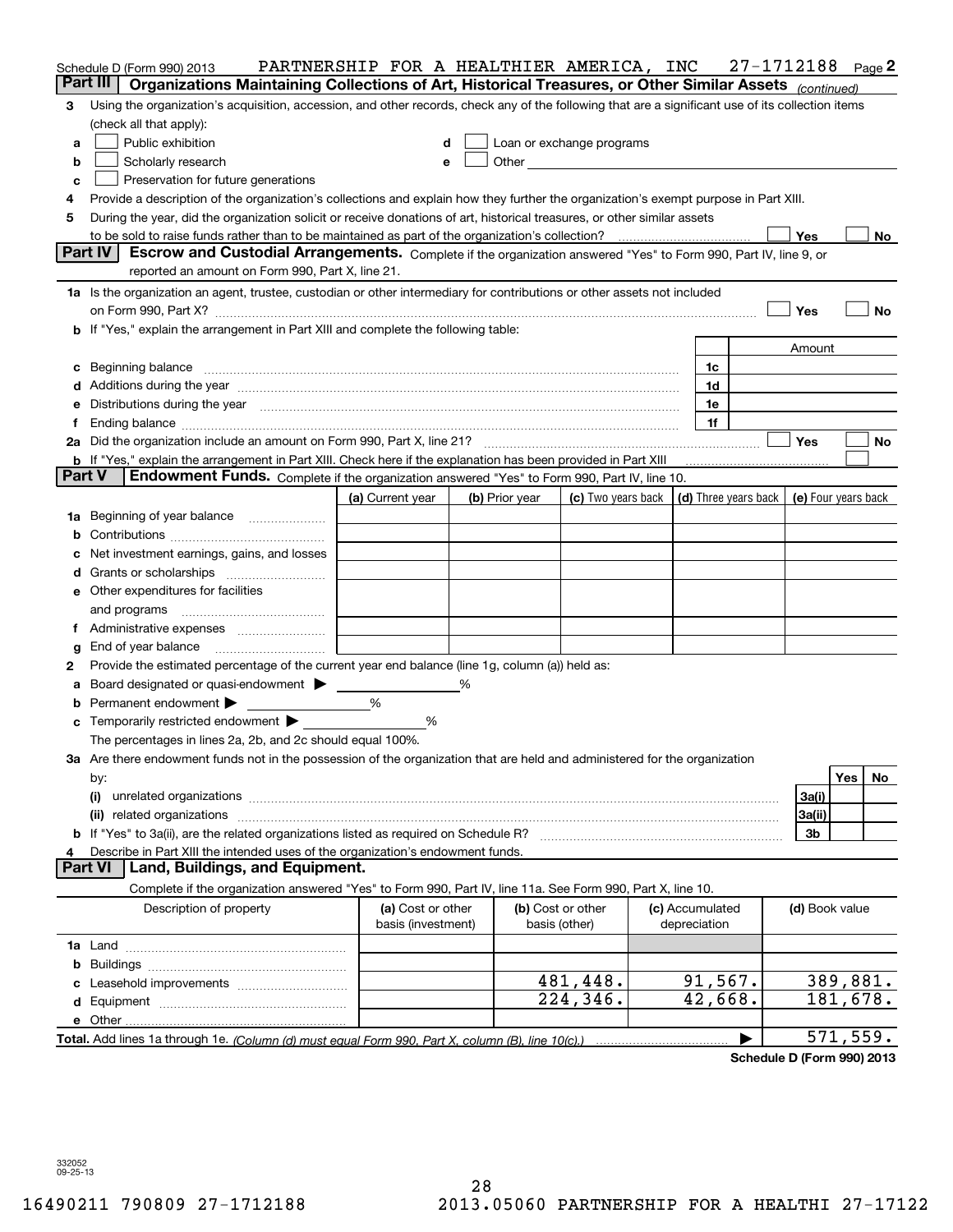### Schedule D (Form 990) 2013 PARTNERSHIP FOR A HEALTHIER AMERICA,INC 27-1712188 <sub>Page</sub> 3<br>| **Part VII** | Investments - Other Securities. 27-1712188 Page 3

Complete if the organization answered "Yes" to Form 990, Part IV, line 11b. See Form 990, Part X, line 12.

| (a) Description of security or category (including name of security)                   | (b) Book value | (c) Method of valuation: Cost or end-of-year market value |
|----------------------------------------------------------------------------------------|----------------|-----------------------------------------------------------|
| (1) Financial derivatives                                                              |                |                                                           |
| (2) Closely-held equity interests<br>                                                  |                |                                                           |
| (3) Other                                                                              |                |                                                           |
| (A)                                                                                    |                |                                                           |
| (B)                                                                                    |                |                                                           |
| (C)                                                                                    |                |                                                           |
| (D)                                                                                    |                |                                                           |
| (E)                                                                                    |                |                                                           |
| (F)                                                                                    |                |                                                           |
| (G)                                                                                    |                |                                                           |
| (H)                                                                                    |                |                                                           |
| Total. (Col. (b) must equal Form 990, Part X, col. (B) line 12.) $\blacktriangleright$ |                |                                                           |

### **Part VIII Investments - Program Related.**

Complete if the organization answered "Yes" to Form 990, Part IV, line 11c. See Form 990, Part X, line 13.

| (a) Description of investment                                       | (b) Book value | (c) Method of valuation: Cost or end-of-year market value |
|---------------------------------------------------------------------|----------------|-----------------------------------------------------------|
| (1)                                                                 |                |                                                           |
| (2)                                                                 |                |                                                           |
| (3)                                                                 |                |                                                           |
| (4)                                                                 |                |                                                           |
| (5)                                                                 |                |                                                           |
| (6)                                                                 |                |                                                           |
| (7)                                                                 |                |                                                           |
| (8)                                                                 |                |                                                           |
| (9)                                                                 |                |                                                           |
| Total. (Col. (b) must equal Form 990, Part X, col. (B) line $13.$ ) |                |                                                           |

### **Part IX Other Assets.**

Complete if the organization answered "Yes" to Form 990, Part IV, line 11d. See Form 990, Part X, line 15.

| (a) Description | (b) Book value |
|-----------------|----------------|
| (1)             |                |
| (2)             |                |
| (3)             |                |
| (4)             |                |
| (5)             |                |
| (6)             |                |
| (7)             |                |
| (8)             |                |
| (9)             |                |
|                 |                |

<u>Total. *(Co*<br>Dart X</u> *(Column (b) must equal Form 990, Part X, col. (B) line 15.)* **Part Cher Liabilities.** 

Complete if the organization answered "Yes" to Form 990, Part IV, line 11e or 11f. See Form 990, Part X, line 25.

| 1.  | (a) Description of liability                                       | (b) Book value |
|-----|--------------------------------------------------------------------|----------------|
|     | Federal income taxes                                               |                |
| (2) | DEFERRED RENT & LEASE INCENTIVES                                   | 502,091.       |
| (3) |                                                                    |                |
| (4) |                                                                    |                |
| (5) |                                                                    |                |
| (6) |                                                                    |                |
| (7) |                                                                    |                |
| (8) |                                                                    |                |
| (9) |                                                                    |                |
|     | Total. (Column (b) must equal Form 990, Part X, col. (B) line 25.) | 502,091.       |

**2.** Liability for uncertain tax positions. In Part XIII, provide the text of the footnote to the organization's financial statements that reports the

organization's liability for uncertain tax positions under FIN 48 (ASC 740). Check here if the text of the footnote has been provided in Part XIII  $~\boxed{\rm X}$ 

**Schedule D (Form 990) 2013**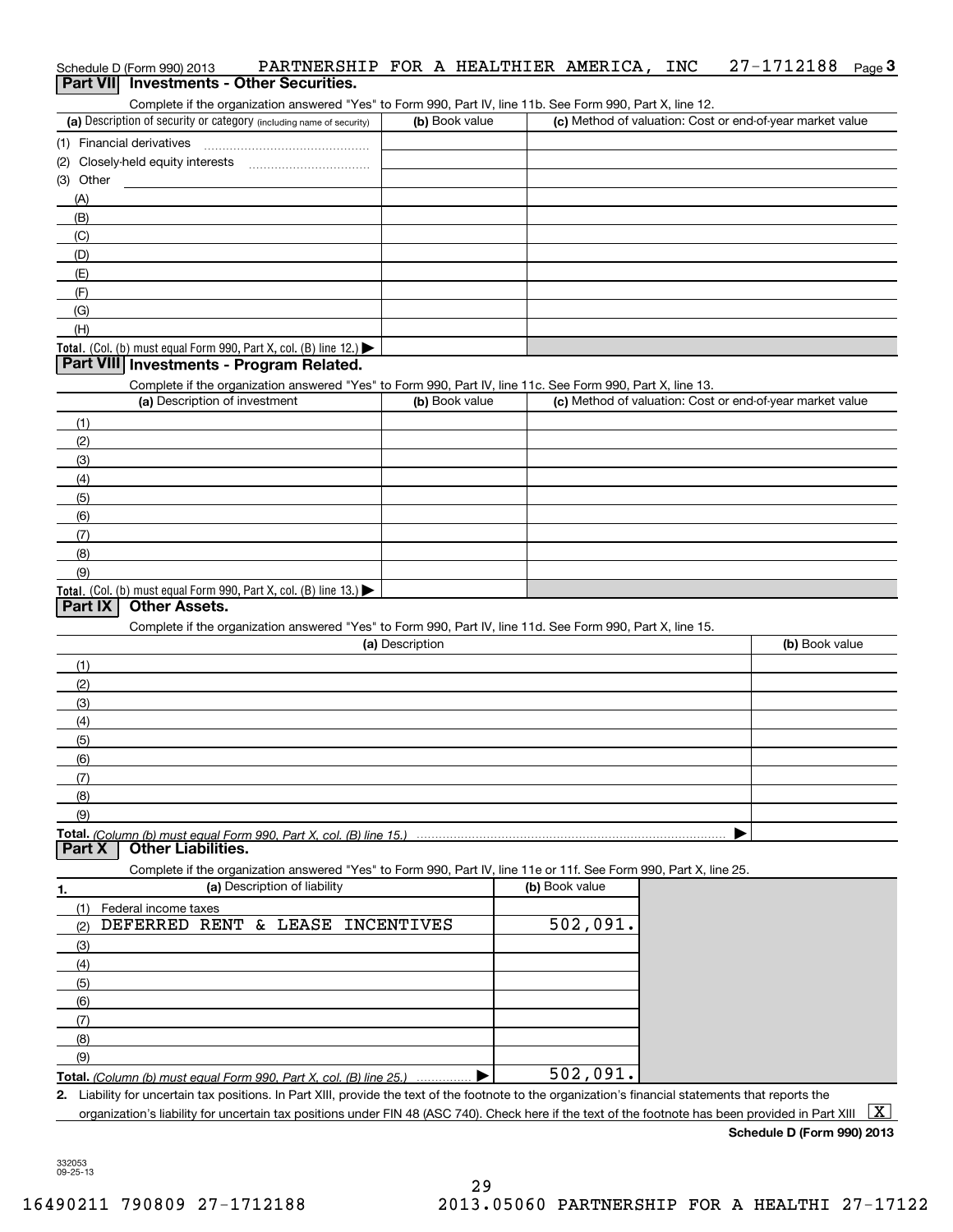|    | PARTNERSHIP FOR A HEALTHIER AMERICA, INC<br>Schedule D (Form 990) 2013                                                                                         |                |                            |                | 27-1712188<br>Page 4 |  |
|----|----------------------------------------------------------------------------------------------------------------------------------------------------------------|----------------|----------------------------|----------------|----------------------|--|
|    | Part XI<br>Reconciliation of Revenue per Audited Financial Statements With Revenue per Return.                                                                 |                |                            |                |                      |  |
|    | Complete if the organization answered "Yes" to Form 990, Part IV, line 12a.                                                                                    |                |                            |                |                      |  |
| 1  | Total revenue, gains, and other support per audited financial statements                                                                                       |                |                            | $\blacksquare$ | 10, 125, 576.        |  |
| 2  | Amounts included on line 1 but not on Form 990, Part VIII, line 12:                                                                                            |                |                            |                |                      |  |
| a  | Net unrealized gains on investments                                                                                                                            | 2a             | $\frac{14,214}{407,661}$ . |                |                      |  |
| b  |                                                                                                                                                                | 2 <sub>b</sub> |                            |                |                      |  |
| с  |                                                                                                                                                                | 2c             |                            |                |                      |  |
| d  | Other (Describe in Part XIII.)                                                                                                                                 | 2d             | 19,428.                    |                |                      |  |
| e  | Add lines 2a through 2d                                                                                                                                        |                |                            | 2e             | 441,303.             |  |
| 3  |                                                                                                                                                                |                |                            | 3              | 9,684,273.           |  |
| 4  | Amounts included on Form 990, Part VIII, line 12, but not on line 1:                                                                                           |                |                            |                |                      |  |
| а  | Investment expenses not included on Form 990, Part VIII, line 7b                                                                                               | 4a             |                            |                |                      |  |
| b  |                                                                                                                                                                | 4b             |                            |                |                      |  |
| c  | Add lines 4a and 4b                                                                                                                                            |                |                            | 4с             |                      |  |
| 5  |                                                                                                                                                                |                |                            | 5              | 9,684,273            |  |
|    | Part XII   Reconciliation of Expenses per Audited Financial Statements With Expenses per Return.                                                               |                |                            |                |                      |  |
|    | Complete if the organization answered "Yes" to Form 990, Part IV, line 12a.                                                                                    |                |                            |                |                      |  |
| 1  | Total expenses and losses per audited financial statements                                                                                                     |                |                            | $\blacksquare$ | 6,442,357.           |  |
| 2  | Amounts included on line 1 but not on Form 990, Part IX, line 25:                                                                                              |                |                            |                |                      |  |
| a  |                                                                                                                                                                | 2a             | 407,661.                   |                |                      |  |
| b  |                                                                                                                                                                | 2 <sub>b</sub> |                            |                |                      |  |
| c  |                                                                                                                                                                | 2c             |                            |                |                      |  |
| d  |                                                                                                                                                                | 2d             | 19,428.                    |                |                      |  |
| е  | Add lines 2a through 2d                                                                                                                                        |                |                            | <b>2e</b>      | 427,089.             |  |
| 3  |                                                                                                                                                                |                |                            | 3              | 6,015,268.           |  |
| 4  | Amounts included on Form 990, Part IX, line 25, but not on line 1:                                                                                             |                |                            |                |                      |  |
| a  | Investment expenses not included on Form 990, Part VIII, line 7b                                                                                               | 4a             |                            |                |                      |  |
| b  | Other (Describe in Part XIII.) [100] [100] [100] [100] [100] [100] [100] [100] [100] [100] [100] [100] [100] [                                                 | 4b             |                            |                |                      |  |
| c  | Add lines 4a and 4b                                                                                                                                            |                |                            | 4c             | υ.                   |  |
| 5. |                                                                                                                                                                |                |                            | 5              | 6,015,268.           |  |
|    | Part XIII Supplemental Information.                                                                                                                            |                |                            |                |                      |  |
|    | Provide the descriptions required for Part II, lines 3, 5, and 9; Part III, lines 1a and 4; Part IV, lines 1b and 2b; Part V, line 4; Part X, line 2; Part XI, |                |                            |                |                      |  |
|    | lines 2d and 4b; and Part XII, lines 2d and 4b. Also complete this part to provide any additional information.                                                 |                |                            |                |                      |  |
|    |                                                                                                                                                                |                |                            |                |                      |  |
|    |                                                                                                                                                                |                |                            |                |                      |  |
|    | PART X, LINE 2:                                                                                                                                                |                |                            |                |                      |  |
|    |                                                                                                                                                                |                |                            |                |                      |  |
|    | EXPLANATION: PHA BELIEVES THAT IT HAS APPROPRIATE SUPPORT FOR INCOME TAX                                                                                       |                |                            |                |                      |  |
|    | POSITIONS TAKEN.<br>THEREFORE,<br>MANAGEMENT HAS NOT IDENTIFIED ANY UNCERTAIN                                                                                  |                |                            |                |                      |  |

INCOME TAX POSITIONS. GENERALLY, INCOME TAX RETURNS RELATED TO THE CURRENT

AND THREE PRIOR FILING PERIODS REMAIN OPEN FOR EXAMINATION BY TAXING

AUTHORITIES.

PART XI, LINE 2D - OTHER ADJUSTMENTS:

LOSS ON DISPOSAL REPORTED ON PART VIII 19,428.

### PART XII, LINE 2D - OTHER ADJUSTMENTS:

| LOSS                     | ON. | DISPOSAL | REPORTED | ON | PART | VIII | 428.<br>Q                  |
|--------------------------|-----|----------|----------|----|------|------|----------------------------|
| 332054<br>$09 - 25 - 13$ |     |          |          |    |      |      | Schedule D (Form 990) 2013 |
|                          |     |          |          |    |      | J U  |                            |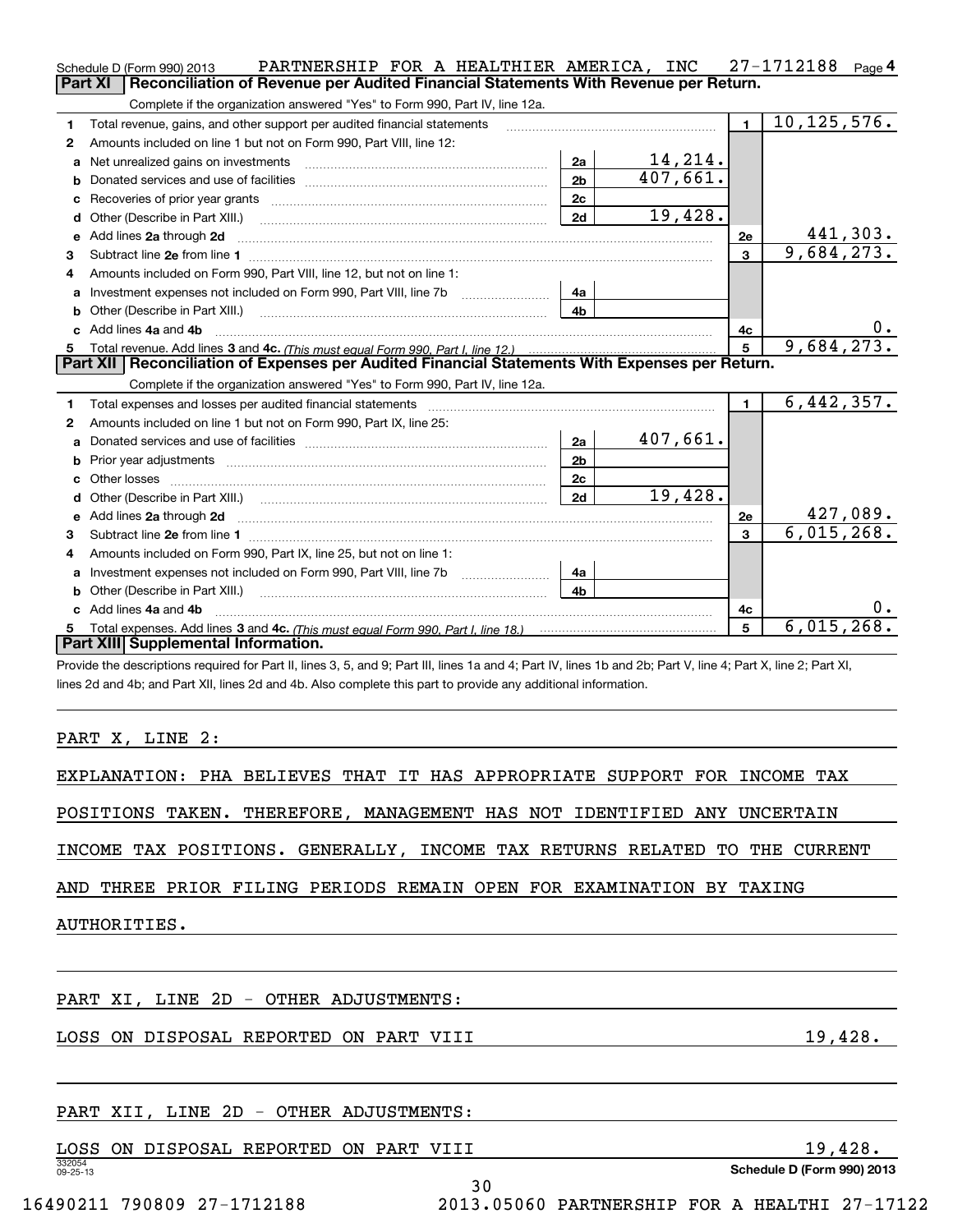|                                                                                          |  |  | PARTNERSHIP FOR A HEALTHIER AMERICA, INC 27-1712188 Page 5 |  |
|------------------------------------------------------------------------------------------|--|--|------------------------------------------------------------|--|
| Schedule D (Form 990) 2013 PARTNERSHII<br>Part XIII Supplemental Information (continued) |  |  |                                                            |  |
|                                                                                          |  |  |                                                            |  |
|                                                                                          |  |  |                                                            |  |
|                                                                                          |  |  |                                                            |  |
|                                                                                          |  |  |                                                            |  |
|                                                                                          |  |  |                                                            |  |
|                                                                                          |  |  |                                                            |  |
|                                                                                          |  |  |                                                            |  |
|                                                                                          |  |  |                                                            |  |
|                                                                                          |  |  |                                                            |  |
|                                                                                          |  |  |                                                            |  |
|                                                                                          |  |  |                                                            |  |
|                                                                                          |  |  |                                                            |  |
|                                                                                          |  |  |                                                            |  |
|                                                                                          |  |  |                                                            |  |
|                                                                                          |  |  |                                                            |  |
|                                                                                          |  |  |                                                            |  |
|                                                                                          |  |  |                                                            |  |
|                                                                                          |  |  |                                                            |  |
|                                                                                          |  |  |                                                            |  |
|                                                                                          |  |  |                                                            |  |
|                                                                                          |  |  |                                                            |  |
|                                                                                          |  |  |                                                            |  |
|                                                                                          |  |  |                                                            |  |
|                                                                                          |  |  |                                                            |  |
|                                                                                          |  |  |                                                            |  |
|                                                                                          |  |  |                                                            |  |
|                                                                                          |  |  |                                                            |  |
|                                                                                          |  |  |                                                            |  |
|                                                                                          |  |  |                                                            |  |
|                                                                                          |  |  |                                                            |  |
|                                                                                          |  |  |                                                            |  |
|                                                                                          |  |  |                                                            |  |
|                                                                                          |  |  |                                                            |  |
|                                                                                          |  |  |                                                            |  |
|                                                                                          |  |  |                                                            |  |
|                                                                                          |  |  |                                                            |  |
|                                                                                          |  |  |                                                            |  |
|                                                                                          |  |  |                                                            |  |
|                                                                                          |  |  |                                                            |  |
|                                                                                          |  |  |                                                            |  |
|                                                                                          |  |  |                                                            |  |
|                                                                                          |  |  |                                                            |  |
|                                                                                          |  |  |                                                            |  |
|                                                                                          |  |  | Schedule D (Form 990) 2013                                 |  |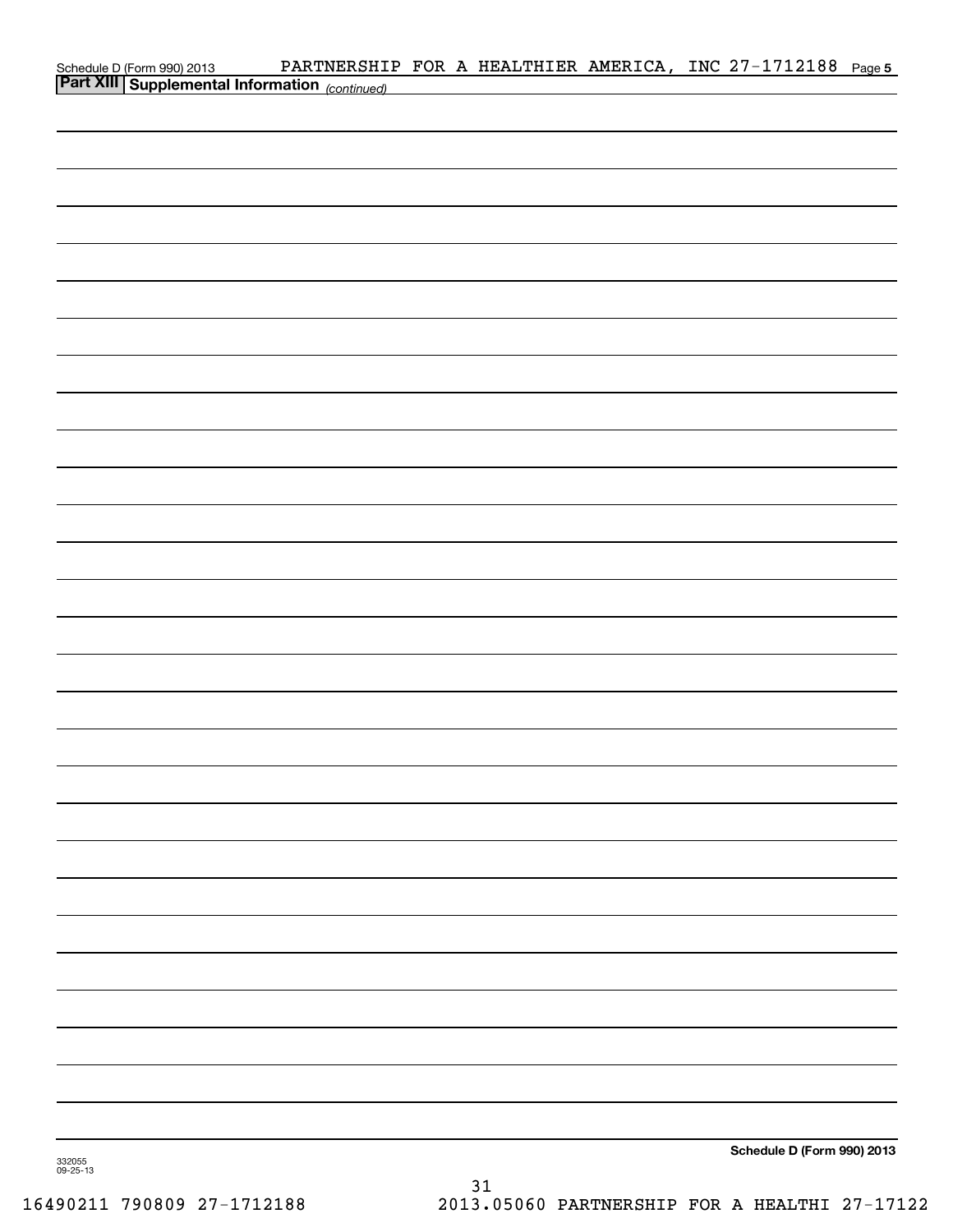| OMB No. 1545-0047<br><b>SCHEDULE I</b><br><b>Grants and Other Assistance to Organizations,</b> |                                                                                                                                                                                                                                                                                        |                                                                                                                                       |                             |                                         |                                                                |                                           |                                                     |  |  |  |  |
|------------------------------------------------------------------------------------------------|----------------------------------------------------------------------------------------------------------------------------------------------------------------------------------------------------------------------------------------------------------------------------------------|---------------------------------------------------------------------------------------------------------------------------------------|-----------------------------|-----------------------------------------|----------------------------------------------------------------|-------------------------------------------|-----------------------------------------------------|--|--|--|--|
| (Form 990)                                                                                     |                                                                                                                                                                                                                                                                                        | Governments, and Individuals in the United States<br>Complete if the organization answered "Yes" to Form 990, Part IV, line 21 or 22. |                             |                                         |                                                                |                                           | 2013                                                |  |  |  |  |
| Department of the Treasury<br>Internal Revenue Service                                         |                                                                                                                                                                                                                                                                                        | Information about Schedule I (Form 990) and its instructions is at www.irs.gov/form990.                                               | Attach to Form 990.         |                                         |                                                                |                                           | <b>Open to Public</b><br>Inspection                 |  |  |  |  |
| Name of the organization                                                                       | PARTNERSHIP FOR A HEALTHIER AMERICA, INC                                                                                                                                                                                                                                               |                                                                                                                                       |                             |                                         |                                                                |                                           | <b>Employer identification number</b><br>27-1712188 |  |  |  |  |
| Part I<br><b>General Information on Grants and Assistance</b>                                  |                                                                                                                                                                                                                                                                                        |                                                                                                                                       |                             |                                         |                                                                |                                           |                                                     |  |  |  |  |
| $\mathbf 1$                                                                                    | Does the organization maintain records to substantiate the amount of the grants or assistance, the grantees' eligibility for the grants or assistance, and the selection                                                                                                               |                                                                                                                                       |                             |                                         |                                                                |                                           | $\boxed{\text{X}}$ Yes<br>l No                      |  |  |  |  |
| $\mathbf{2}$<br>Part II                                                                        | Describe in Part IV the organization's procedures for monitoring the use of grant funds in the United States.<br>Grants and Other Assistance to Governments and Organizations in the United States. Complete if the organization answered "Yes" to Form 990, Part IV, line 21, for any |                                                                                                                                       |                             |                                         |                                                                |                                           |                                                     |  |  |  |  |
|                                                                                                | recipient that received more than \$5,000. Part II can be duplicated if additional space is needed.                                                                                                                                                                                    |                                                                                                                                       |                             |                                         |                                                                |                                           |                                                     |  |  |  |  |
| 1 (a) Name and address of organization<br>or government                                        | $(b)$ EIN                                                                                                                                                                                                                                                                              | (c) IRC section<br>if applicable                                                                                                      | (d) Amount of<br>cash grant | (e) Amount of<br>non-cash<br>assistance | (f) Method of<br>valuation (book,<br>FMV, appraisal,<br>other) | (g) Description of<br>non-cash assistance | (h) Purpose of grant<br>or assistance               |  |  |  |  |
| AUTONOMOUS MUNICIPALITY OF CAGUAS<br>P.O. BOX 907<br>CAGUAS, PR 00726                          | 66-0433568                                                                                                                                                                                                                                                                             |                                                                                                                                       | 24,994.                     | $\mathbf{0}$ .                          |                                                                |                                           | PLAYSTREET PROGRAM                                  |  |  |  |  |
| CITY OF DURHAM, NC<br>101 CITY HALL PLAZA<br>DURHAM, NC 27701                                  | 56-6000225                                                                                                                                                                                                                                                                             |                                                                                                                                       | 25,000.                     | 0.                                      |                                                                |                                           | PLAYSTREET PROGRAM                                  |  |  |  |  |
| CITY OF MINNEAPOLIS, MN<br>350 S. 5TH STREET<br>MINNEAPOLIS, MN 55415                          | $41 - 6005375$                                                                                                                                                                                                                                                                         |                                                                                                                                       | 25,000,                     | 0.                                      |                                                                |                                           | PLAYSTREET PROGRAM                                  |  |  |  |  |
| CITY OF NEW ORLEANS, LA<br>1300 PERDIDO STREET SUITE 8E18<br>NEW ORLEANS, LA 70112             | 72-6000969                                                                                                                                                                                                                                                                             |                                                                                                                                       | 15,259.                     | 0.                                      |                                                                |                                           | PLAYSTREET PROGRAM                                  |  |  |  |  |
| CITY OF OMAHA, NE<br>1819 FARNAM STREET, SUITE 300<br><b>OMAHA, NE 68183</b>                   | $47 - 6006304$                                                                                                                                                                                                                                                                         |                                                                                                                                       | 23,658.                     | 0.                                      |                                                                |                                           | PLAYSTREET PROGRAM                                  |  |  |  |  |
| CITY OF SAVANNAH, GA<br>P.O. BOX 1027<br>SAVANNAH, GA 31402                                    | 58-6000660                                                                                                                                                                                                                                                                             |                                                                                                                                       | 25,000.                     | 0.                                      |                                                                |                                           | PLAYSTREET PROGRAM                                  |  |  |  |  |
| 2<br>3                                                                                         | Enter total number of section $501(c)(3)$ and government organizations listed in the line 1 table<br>Enter total number of other organizations listed in the line 1 table                                                                                                              |                                                                                                                                       |                             |                                         |                                                                |                                           | 7.<br>$\overline{1}$ .                              |  |  |  |  |

**For Paperwork Reduction Act Notice, see the Instructions for Form 990. Schedule I (Form 990) (2013)** LHA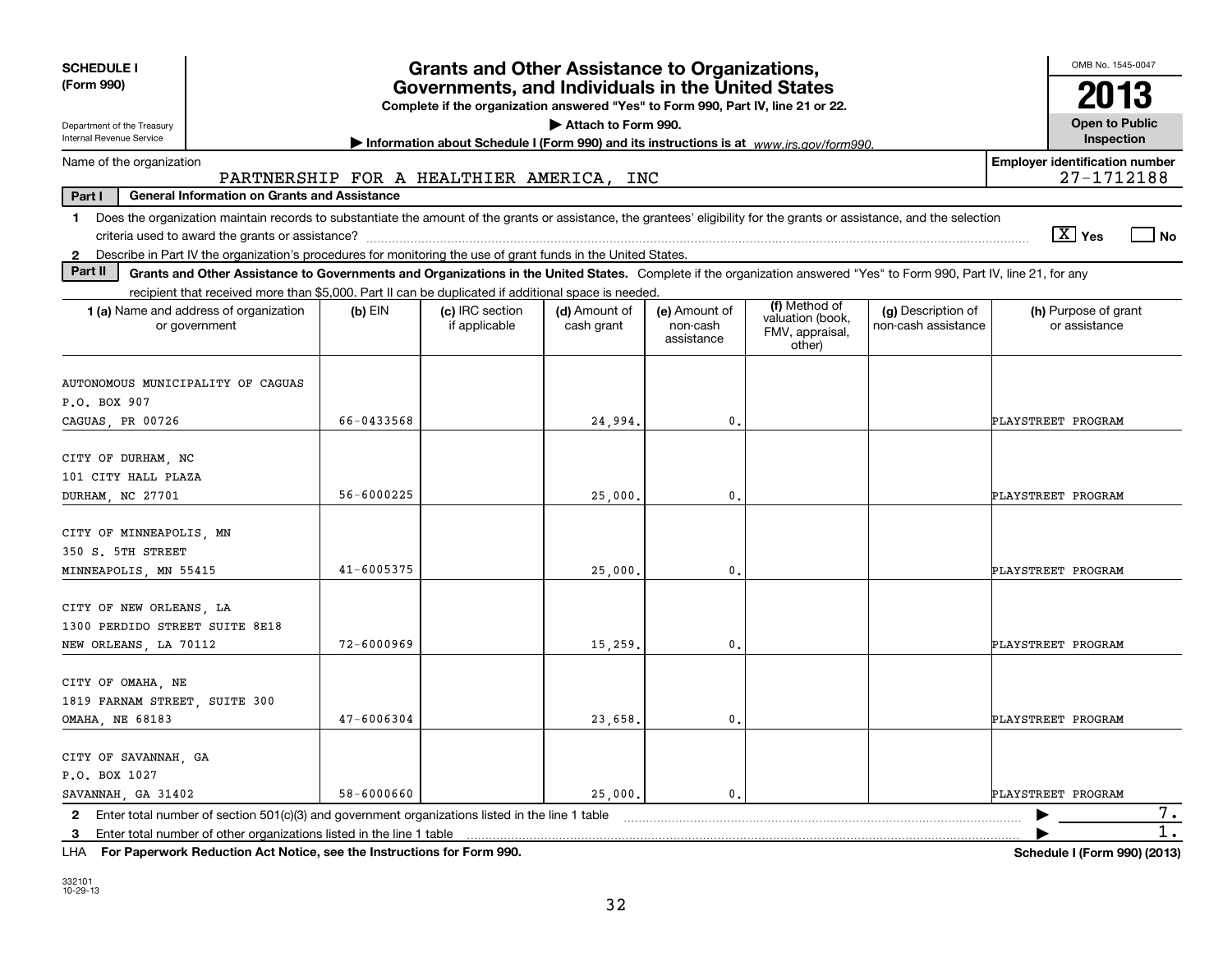# **Part II Continuation of Grants and Other Assistance to Governments and Organizations in the United States**  (Schedule I (Form 990), Part II.) **(a) (b) (c) (d) (e) (f) (g) (h)** Name and address of organization or government  $(b)$  EIN  $(c)$  IRC section if applicable (d) Amount of cash grant (e) Amount of non-cash assistance(f) Method of valuation (book, FMV, appraisal, other) (g) Description of non-cash assistance (h) Purpose of grant or assistance CITY OF YORK, PA 101 S. GEORGE STREET YORK, PA 17401 23 25-6001908 23-6001908 25,000. 25,000. 25,000. BLUE CROSS BLUE SHIELD OF WESTERN NY - 257 WEST GENESSE STREET - BUFFALO, NY 14202 16-1105741 16-1105741 16,521. 0.

Schedule I (Form 990) PARTNERSHIP FOR A HEALTHIER AMERICA, INC Page 1

**Schedule I (Form 990)**

27-1712188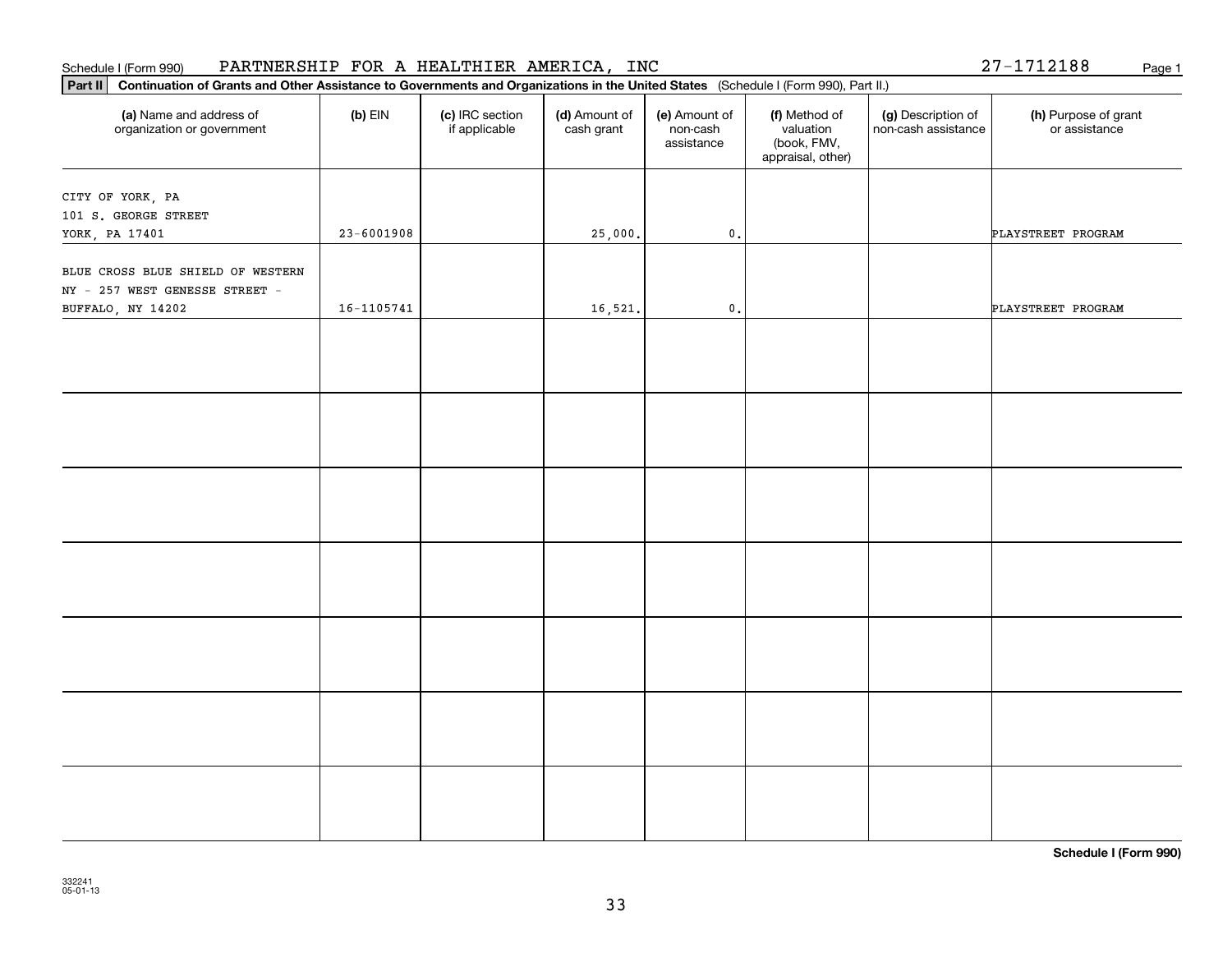### Schedule I (Form 990) (2013) PARTNERSHIP FOR A HEALTHIER AMERICA, INC 27-1712188 Page

**2**

**Part III** | Grants and Other Assistance to Individuals in the United States. Complete if the organization answered "Yes" to Form 990, Part IV, line 22. Part III can be duplicated if additional space is needed.

| (a) Type of grant or assistance | (b) Number of<br>recipients | (c) Amount of<br>cash grant | (d) Amount of non-<br>cash assistance | (e) Method of valuation<br>(book, FMV, appraisal, other) | (f) Description of non-cash assistance |
|---------------------------------|-----------------------------|-----------------------------|---------------------------------------|----------------------------------------------------------|----------------------------------------|
|                                 |                             |                             |                                       |                                                          |                                        |
|                                 |                             |                             |                                       |                                                          |                                        |
|                                 |                             |                             |                                       |                                                          |                                        |
|                                 |                             |                             |                                       |                                                          |                                        |
|                                 |                             |                             |                                       |                                                          |                                        |
|                                 |                             |                             |                                       |                                                          |                                        |
|                                 |                             |                             |                                       |                                                          |                                        |
|                                 |                             |                             |                                       |                                                          |                                        |
|                                 |                             |                             |                                       |                                                          |                                        |
|                                 |                             |                             |                                       |                                                          |                                        |

Part IV | Supplemental Information. Provide the information required in Part I, line 2, Part III, column (b), and any other additional information.

PART I, LINE 2:

EXPLANATION: AS PART OF THEIR AGREEMENT TO PARTICIPATE IN THE PLAY STREETS

PROGRAM, ALL PARTICIPATING CITIES ARE REQUIRED TO COMPLETE A POST-EVENT

ONLINE SURVEY AFTER EACH EVENT. IN ADDITION, AT THE CONCLUSION OF THE

PROGRAM EACH CITY MUST DELIVER A BUDGET RECONCILIATION THAT DETAILS HOW

### FUNDS HAVE BEEN ALLOCATED.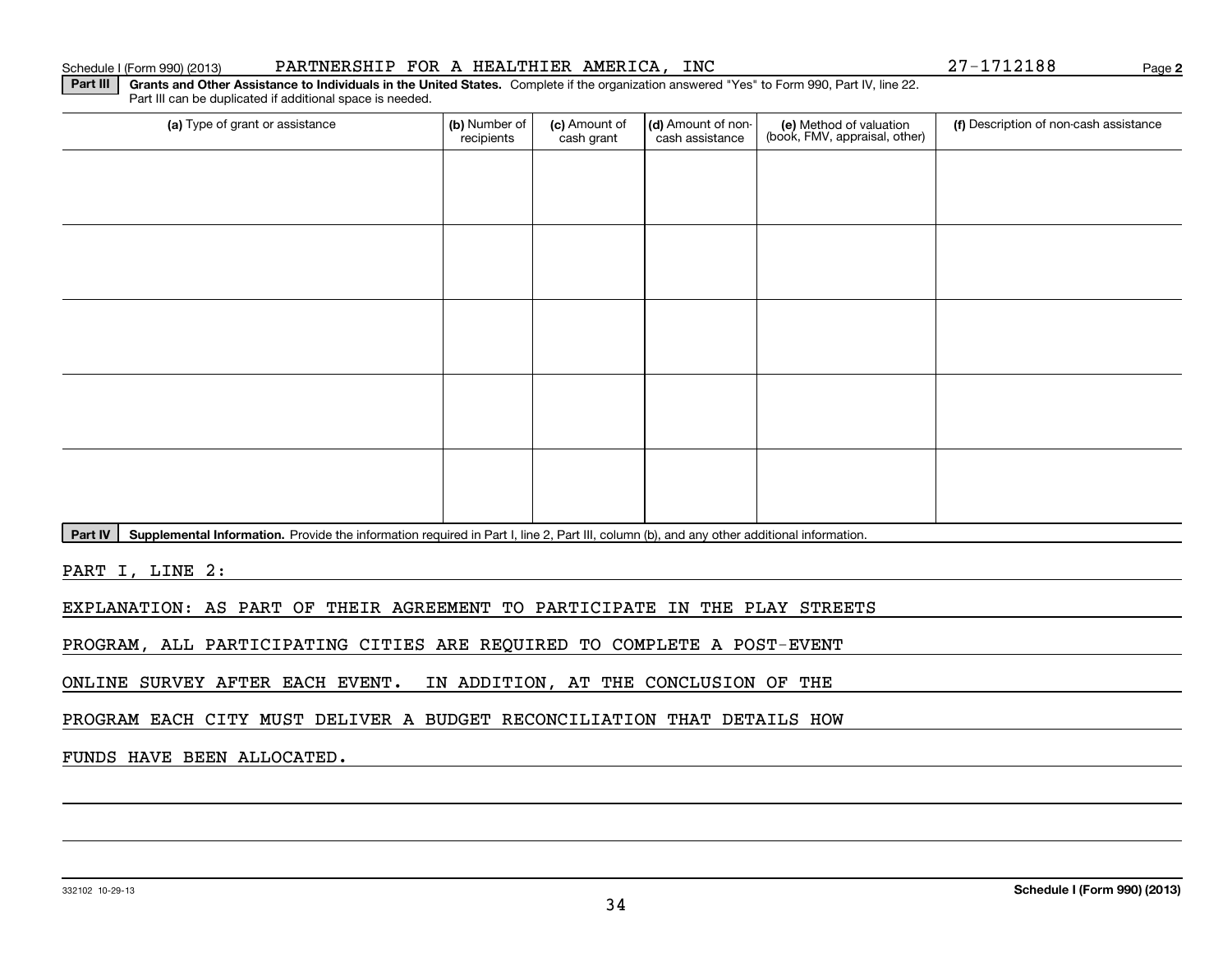| (Form 990)<br>For certain Officers, Directors, Trustees, Key Employees, and Highest<br>2013<br><b>Compensated Employees</b><br>Complete if the organization answered "Yes" on Form 990, Part IV, line 23.<br><b>Open to Public</b><br>Attach to Form 990. See separate instructions.<br>Department of the Treasury<br><b>Inspection</b><br>Information about Schedule J (Form 990) and its instructions is at www.irs.gov/form990.<br>Internal Revenue Service<br><b>Employer identification number</b><br>Name of the organization<br>27-1712188<br>PARTNERSHIP FOR A HEALTHIER AMERICA,<br>INC<br><b>Questions Regarding Compensation</b><br>Part I<br>Yes<br>No<br>Check the appropriate box(es) if the organization provided any of the following to or for a person listed in Form 990,<br>Part VII, Section A, line 1a. Complete Part III to provide any relevant information regarding these items.<br>First-class or charter travel<br>Housing allowance or residence for personal use<br>Travel for companions<br>Payments for business use of personal residence<br>Tax indemnification and gross-up payments<br>Health or social club dues or initiation fees<br>Discretionary spending account<br>Personal services (e.g., maid, chauffeur, chef)<br><b>b</b> If any of the boxes on line 1a are checked, did the organization follow a written policy regarding payment or<br>1b<br>Did the organization require substantiation prior to reimbursing or allowing expenses incurred by all directors,<br>2<br>$\mathbf{2}$<br>Indicate which, if any, of the following the filing organization used to establish the compensation of the organization's<br>з<br>CEO/Executive Director. Check all that apply. Do not check any boxes for methods used by a related organization to<br>establish compensation of the CEO/Executive Director, but explain in Part III.<br>$ \mathbf{X} $ Compensation committee<br>$X$ Written employment contract<br>  X<br>Independent compensation consultant<br>Compensation survey or study<br>$\boxed{\textbf{X}}$ Approval by the board or compensation committee<br>Form 990 of other organizations<br>During the year, did any person listed in Form 990, Part VII, Section A, line 1a, with respect to the filing<br>4<br>organization or a related organization:<br>х<br>Receive a severance payment or change-of-control payment?<br>4a<br>а<br>Χ<br>4b<br>$\mathbf x$<br>4c<br>If "Yes" to any of lines 4a-c, list the persons and provide the applicable amounts for each item in Part III.<br>Only section 501(c)(3) and 501(c)(4) organizations must complete lines 5-9.<br>For persons listed in Form 990, Part VII, Section A, line 1a, did the organization pay or accrue any compensation<br>5<br>contingent on the revenues of:<br>х<br>5a<br>a<br>$\mathbf x$<br>5b<br>If "Yes" to line 5a or 5b, describe in Part III.<br>For persons listed in Form 990, Part VII, Section A, line 1a, did the organization pay or accrue any compensation<br>6.<br>contingent on the net earnings of:<br>х<br>6a<br>a<br>$\mathbf X$<br>6b<br>If "Yes" to line 6a or 6b, describe in Part III.<br>7 For persons listed in Form 990, Part VII, Section A, line 1a, did the organization provide any non-fixed payments<br>х<br>7<br>Were any amounts reported in Form 990, Part VII, paid or accrued pursuant to a contract that was subject to the<br>8<br>х<br>initial contract exception described in Regulations section 53.4958-4(a)(3)? If "Yes," describe in Part III<br>8 |   | <b>SCHEDULE J</b> | <b>Compensation Information</b> | OMB No. 1545-0047 |  |  |  |
|-------------------------------------------------------------------------------------------------------------------------------------------------------------------------------------------------------------------------------------------------------------------------------------------------------------------------------------------------------------------------------------------------------------------------------------------------------------------------------------------------------------------------------------------------------------------------------------------------------------------------------------------------------------------------------------------------------------------------------------------------------------------------------------------------------------------------------------------------------------------------------------------------------------------------------------------------------------------------------------------------------------------------------------------------------------------------------------------------------------------------------------------------------------------------------------------------------------------------------------------------------------------------------------------------------------------------------------------------------------------------------------------------------------------------------------------------------------------------------------------------------------------------------------------------------------------------------------------------------------------------------------------------------------------------------------------------------------------------------------------------------------------------------------------------------------------------------------------------------------------------------------------------------------------------------------------------------------------------------------------------------------------------------------------------------------------------------------------------------------------------------------------------------------------------------------------------------------------------------------------------------------------------------------------------------------------------------------------------------------------------------------------------------------------------------------------------------------------------------------------------------------------------------------------------------------------------------------------------------------------------------------------------------------------------------------------------------------------------------------------------------------------------------------------------------------------------------------------------------------------------------------------------------------------------------------------------------------------------------------------------------------------------------------------------------------------------------------------------------------------------------------------------------------------------------------------------------------------------------------------------------------------------------------------------------------------------------------------------------------------------------------------------------------------------------------------------------------------------------------------------------------------------------------|---|-------------------|---------------------------------|-------------------|--|--|--|
|                                                                                                                                                                                                                                                                                                                                                                                                                                                                                                                                                                                                                                                                                                                                                                                                                                                                                                                                                                                                                                                                                                                                                                                                                                                                                                                                                                                                                                                                                                                                                                                                                                                                                                                                                                                                                                                                                                                                                                                                                                                                                                                                                                                                                                                                                                                                                                                                                                                                                                                                                                                                                                                                                                                                                                                                                                                                                                                                                                                                                                                                                                                                                                                                                                                                                                                                                                                                                                                                                                                                     |   |                   |                                 |                   |  |  |  |
|                                                                                                                                                                                                                                                                                                                                                                                                                                                                                                                                                                                                                                                                                                                                                                                                                                                                                                                                                                                                                                                                                                                                                                                                                                                                                                                                                                                                                                                                                                                                                                                                                                                                                                                                                                                                                                                                                                                                                                                                                                                                                                                                                                                                                                                                                                                                                                                                                                                                                                                                                                                                                                                                                                                                                                                                                                                                                                                                                                                                                                                                                                                                                                                                                                                                                                                                                                                                                                                                                                                                     |   |                   |                                 |                   |  |  |  |
|                                                                                                                                                                                                                                                                                                                                                                                                                                                                                                                                                                                                                                                                                                                                                                                                                                                                                                                                                                                                                                                                                                                                                                                                                                                                                                                                                                                                                                                                                                                                                                                                                                                                                                                                                                                                                                                                                                                                                                                                                                                                                                                                                                                                                                                                                                                                                                                                                                                                                                                                                                                                                                                                                                                                                                                                                                                                                                                                                                                                                                                                                                                                                                                                                                                                                                                                                                                                                                                                                                                                     |   |                   |                                 |                   |  |  |  |
|                                                                                                                                                                                                                                                                                                                                                                                                                                                                                                                                                                                                                                                                                                                                                                                                                                                                                                                                                                                                                                                                                                                                                                                                                                                                                                                                                                                                                                                                                                                                                                                                                                                                                                                                                                                                                                                                                                                                                                                                                                                                                                                                                                                                                                                                                                                                                                                                                                                                                                                                                                                                                                                                                                                                                                                                                                                                                                                                                                                                                                                                                                                                                                                                                                                                                                                                                                                                                                                                                                                                     |   |                   |                                 |                   |  |  |  |
|                                                                                                                                                                                                                                                                                                                                                                                                                                                                                                                                                                                                                                                                                                                                                                                                                                                                                                                                                                                                                                                                                                                                                                                                                                                                                                                                                                                                                                                                                                                                                                                                                                                                                                                                                                                                                                                                                                                                                                                                                                                                                                                                                                                                                                                                                                                                                                                                                                                                                                                                                                                                                                                                                                                                                                                                                                                                                                                                                                                                                                                                                                                                                                                                                                                                                                                                                                                                                                                                                                                                     |   |                   |                                 |                   |  |  |  |
|                                                                                                                                                                                                                                                                                                                                                                                                                                                                                                                                                                                                                                                                                                                                                                                                                                                                                                                                                                                                                                                                                                                                                                                                                                                                                                                                                                                                                                                                                                                                                                                                                                                                                                                                                                                                                                                                                                                                                                                                                                                                                                                                                                                                                                                                                                                                                                                                                                                                                                                                                                                                                                                                                                                                                                                                                                                                                                                                                                                                                                                                                                                                                                                                                                                                                                                                                                                                                                                                                                                                     |   |                   |                                 |                   |  |  |  |
|                                                                                                                                                                                                                                                                                                                                                                                                                                                                                                                                                                                                                                                                                                                                                                                                                                                                                                                                                                                                                                                                                                                                                                                                                                                                                                                                                                                                                                                                                                                                                                                                                                                                                                                                                                                                                                                                                                                                                                                                                                                                                                                                                                                                                                                                                                                                                                                                                                                                                                                                                                                                                                                                                                                                                                                                                                                                                                                                                                                                                                                                                                                                                                                                                                                                                                                                                                                                                                                                                                                                     |   |                   |                                 |                   |  |  |  |
|                                                                                                                                                                                                                                                                                                                                                                                                                                                                                                                                                                                                                                                                                                                                                                                                                                                                                                                                                                                                                                                                                                                                                                                                                                                                                                                                                                                                                                                                                                                                                                                                                                                                                                                                                                                                                                                                                                                                                                                                                                                                                                                                                                                                                                                                                                                                                                                                                                                                                                                                                                                                                                                                                                                                                                                                                                                                                                                                                                                                                                                                                                                                                                                                                                                                                                                                                                                                                                                                                                                                     |   |                   |                                 |                   |  |  |  |
|                                                                                                                                                                                                                                                                                                                                                                                                                                                                                                                                                                                                                                                                                                                                                                                                                                                                                                                                                                                                                                                                                                                                                                                                                                                                                                                                                                                                                                                                                                                                                                                                                                                                                                                                                                                                                                                                                                                                                                                                                                                                                                                                                                                                                                                                                                                                                                                                                                                                                                                                                                                                                                                                                                                                                                                                                                                                                                                                                                                                                                                                                                                                                                                                                                                                                                                                                                                                                                                                                                                                     |   |                   |                                 |                   |  |  |  |
|                                                                                                                                                                                                                                                                                                                                                                                                                                                                                                                                                                                                                                                                                                                                                                                                                                                                                                                                                                                                                                                                                                                                                                                                                                                                                                                                                                                                                                                                                                                                                                                                                                                                                                                                                                                                                                                                                                                                                                                                                                                                                                                                                                                                                                                                                                                                                                                                                                                                                                                                                                                                                                                                                                                                                                                                                                                                                                                                                                                                                                                                                                                                                                                                                                                                                                                                                                                                                                                                                                                                     |   |                   |                                 |                   |  |  |  |
|                                                                                                                                                                                                                                                                                                                                                                                                                                                                                                                                                                                                                                                                                                                                                                                                                                                                                                                                                                                                                                                                                                                                                                                                                                                                                                                                                                                                                                                                                                                                                                                                                                                                                                                                                                                                                                                                                                                                                                                                                                                                                                                                                                                                                                                                                                                                                                                                                                                                                                                                                                                                                                                                                                                                                                                                                                                                                                                                                                                                                                                                                                                                                                                                                                                                                                                                                                                                                                                                                                                                     |   |                   |                                 |                   |  |  |  |
|                                                                                                                                                                                                                                                                                                                                                                                                                                                                                                                                                                                                                                                                                                                                                                                                                                                                                                                                                                                                                                                                                                                                                                                                                                                                                                                                                                                                                                                                                                                                                                                                                                                                                                                                                                                                                                                                                                                                                                                                                                                                                                                                                                                                                                                                                                                                                                                                                                                                                                                                                                                                                                                                                                                                                                                                                                                                                                                                                                                                                                                                                                                                                                                                                                                                                                                                                                                                                                                                                                                                     |   |                   |                                 |                   |  |  |  |
|                                                                                                                                                                                                                                                                                                                                                                                                                                                                                                                                                                                                                                                                                                                                                                                                                                                                                                                                                                                                                                                                                                                                                                                                                                                                                                                                                                                                                                                                                                                                                                                                                                                                                                                                                                                                                                                                                                                                                                                                                                                                                                                                                                                                                                                                                                                                                                                                                                                                                                                                                                                                                                                                                                                                                                                                                                                                                                                                                                                                                                                                                                                                                                                                                                                                                                                                                                                                                                                                                                                                     |   |                   |                                 |                   |  |  |  |
|                                                                                                                                                                                                                                                                                                                                                                                                                                                                                                                                                                                                                                                                                                                                                                                                                                                                                                                                                                                                                                                                                                                                                                                                                                                                                                                                                                                                                                                                                                                                                                                                                                                                                                                                                                                                                                                                                                                                                                                                                                                                                                                                                                                                                                                                                                                                                                                                                                                                                                                                                                                                                                                                                                                                                                                                                                                                                                                                                                                                                                                                                                                                                                                                                                                                                                                                                                                                                                                                                                                                     |   |                   |                                 |                   |  |  |  |
|                                                                                                                                                                                                                                                                                                                                                                                                                                                                                                                                                                                                                                                                                                                                                                                                                                                                                                                                                                                                                                                                                                                                                                                                                                                                                                                                                                                                                                                                                                                                                                                                                                                                                                                                                                                                                                                                                                                                                                                                                                                                                                                                                                                                                                                                                                                                                                                                                                                                                                                                                                                                                                                                                                                                                                                                                                                                                                                                                                                                                                                                                                                                                                                                                                                                                                                                                                                                                                                                                                                                     |   |                   |                                 |                   |  |  |  |
|                                                                                                                                                                                                                                                                                                                                                                                                                                                                                                                                                                                                                                                                                                                                                                                                                                                                                                                                                                                                                                                                                                                                                                                                                                                                                                                                                                                                                                                                                                                                                                                                                                                                                                                                                                                                                                                                                                                                                                                                                                                                                                                                                                                                                                                                                                                                                                                                                                                                                                                                                                                                                                                                                                                                                                                                                                                                                                                                                                                                                                                                                                                                                                                                                                                                                                                                                                                                                                                                                                                                     |   |                   |                                 |                   |  |  |  |
|                                                                                                                                                                                                                                                                                                                                                                                                                                                                                                                                                                                                                                                                                                                                                                                                                                                                                                                                                                                                                                                                                                                                                                                                                                                                                                                                                                                                                                                                                                                                                                                                                                                                                                                                                                                                                                                                                                                                                                                                                                                                                                                                                                                                                                                                                                                                                                                                                                                                                                                                                                                                                                                                                                                                                                                                                                                                                                                                                                                                                                                                                                                                                                                                                                                                                                                                                                                                                                                                                                                                     |   |                   |                                 |                   |  |  |  |
|                                                                                                                                                                                                                                                                                                                                                                                                                                                                                                                                                                                                                                                                                                                                                                                                                                                                                                                                                                                                                                                                                                                                                                                                                                                                                                                                                                                                                                                                                                                                                                                                                                                                                                                                                                                                                                                                                                                                                                                                                                                                                                                                                                                                                                                                                                                                                                                                                                                                                                                                                                                                                                                                                                                                                                                                                                                                                                                                                                                                                                                                                                                                                                                                                                                                                                                                                                                                                                                                                                                                     |   |                   |                                 |                   |  |  |  |
|                                                                                                                                                                                                                                                                                                                                                                                                                                                                                                                                                                                                                                                                                                                                                                                                                                                                                                                                                                                                                                                                                                                                                                                                                                                                                                                                                                                                                                                                                                                                                                                                                                                                                                                                                                                                                                                                                                                                                                                                                                                                                                                                                                                                                                                                                                                                                                                                                                                                                                                                                                                                                                                                                                                                                                                                                                                                                                                                                                                                                                                                                                                                                                                                                                                                                                                                                                                                                                                                                                                                     |   |                   |                                 |                   |  |  |  |
|                                                                                                                                                                                                                                                                                                                                                                                                                                                                                                                                                                                                                                                                                                                                                                                                                                                                                                                                                                                                                                                                                                                                                                                                                                                                                                                                                                                                                                                                                                                                                                                                                                                                                                                                                                                                                                                                                                                                                                                                                                                                                                                                                                                                                                                                                                                                                                                                                                                                                                                                                                                                                                                                                                                                                                                                                                                                                                                                                                                                                                                                                                                                                                                                                                                                                                                                                                                                                                                                                                                                     |   |                   |                                 |                   |  |  |  |
|                                                                                                                                                                                                                                                                                                                                                                                                                                                                                                                                                                                                                                                                                                                                                                                                                                                                                                                                                                                                                                                                                                                                                                                                                                                                                                                                                                                                                                                                                                                                                                                                                                                                                                                                                                                                                                                                                                                                                                                                                                                                                                                                                                                                                                                                                                                                                                                                                                                                                                                                                                                                                                                                                                                                                                                                                                                                                                                                                                                                                                                                                                                                                                                                                                                                                                                                                                                                                                                                                                                                     |   |                   |                                 |                   |  |  |  |
|                                                                                                                                                                                                                                                                                                                                                                                                                                                                                                                                                                                                                                                                                                                                                                                                                                                                                                                                                                                                                                                                                                                                                                                                                                                                                                                                                                                                                                                                                                                                                                                                                                                                                                                                                                                                                                                                                                                                                                                                                                                                                                                                                                                                                                                                                                                                                                                                                                                                                                                                                                                                                                                                                                                                                                                                                                                                                                                                                                                                                                                                                                                                                                                                                                                                                                                                                                                                                                                                                                                                     |   |                   |                                 |                   |  |  |  |
|                                                                                                                                                                                                                                                                                                                                                                                                                                                                                                                                                                                                                                                                                                                                                                                                                                                                                                                                                                                                                                                                                                                                                                                                                                                                                                                                                                                                                                                                                                                                                                                                                                                                                                                                                                                                                                                                                                                                                                                                                                                                                                                                                                                                                                                                                                                                                                                                                                                                                                                                                                                                                                                                                                                                                                                                                                                                                                                                                                                                                                                                                                                                                                                                                                                                                                                                                                                                                                                                                                                                     |   |                   |                                 |                   |  |  |  |
|                                                                                                                                                                                                                                                                                                                                                                                                                                                                                                                                                                                                                                                                                                                                                                                                                                                                                                                                                                                                                                                                                                                                                                                                                                                                                                                                                                                                                                                                                                                                                                                                                                                                                                                                                                                                                                                                                                                                                                                                                                                                                                                                                                                                                                                                                                                                                                                                                                                                                                                                                                                                                                                                                                                                                                                                                                                                                                                                                                                                                                                                                                                                                                                                                                                                                                                                                                                                                                                                                                                                     |   |                   |                                 |                   |  |  |  |
|                                                                                                                                                                                                                                                                                                                                                                                                                                                                                                                                                                                                                                                                                                                                                                                                                                                                                                                                                                                                                                                                                                                                                                                                                                                                                                                                                                                                                                                                                                                                                                                                                                                                                                                                                                                                                                                                                                                                                                                                                                                                                                                                                                                                                                                                                                                                                                                                                                                                                                                                                                                                                                                                                                                                                                                                                                                                                                                                                                                                                                                                                                                                                                                                                                                                                                                                                                                                                                                                                                                                     |   |                   |                                 |                   |  |  |  |
|                                                                                                                                                                                                                                                                                                                                                                                                                                                                                                                                                                                                                                                                                                                                                                                                                                                                                                                                                                                                                                                                                                                                                                                                                                                                                                                                                                                                                                                                                                                                                                                                                                                                                                                                                                                                                                                                                                                                                                                                                                                                                                                                                                                                                                                                                                                                                                                                                                                                                                                                                                                                                                                                                                                                                                                                                                                                                                                                                                                                                                                                                                                                                                                                                                                                                                                                                                                                                                                                                                                                     |   |                   |                                 |                   |  |  |  |
|                                                                                                                                                                                                                                                                                                                                                                                                                                                                                                                                                                                                                                                                                                                                                                                                                                                                                                                                                                                                                                                                                                                                                                                                                                                                                                                                                                                                                                                                                                                                                                                                                                                                                                                                                                                                                                                                                                                                                                                                                                                                                                                                                                                                                                                                                                                                                                                                                                                                                                                                                                                                                                                                                                                                                                                                                                                                                                                                                                                                                                                                                                                                                                                                                                                                                                                                                                                                                                                                                                                                     |   |                   |                                 |                   |  |  |  |
|                                                                                                                                                                                                                                                                                                                                                                                                                                                                                                                                                                                                                                                                                                                                                                                                                                                                                                                                                                                                                                                                                                                                                                                                                                                                                                                                                                                                                                                                                                                                                                                                                                                                                                                                                                                                                                                                                                                                                                                                                                                                                                                                                                                                                                                                                                                                                                                                                                                                                                                                                                                                                                                                                                                                                                                                                                                                                                                                                                                                                                                                                                                                                                                                                                                                                                                                                                                                                                                                                                                                     |   |                   |                                 |                   |  |  |  |
|                                                                                                                                                                                                                                                                                                                                                                                                                                                                                                                                                                                                                                                                                                                                                                                                                                                                                                                                                                                                                                                                                                                                                                                                                                                                                                                                                                                                                                                                                                                                                                                                                                                                                                                                                                                                                                                                                                                                                                                                                                                                                                                                                                                                                                                                                                                                                                                                                                                                                                                                                                                                                                                                                                                                                                                                                                                                                                                                                                                                                                                                                                                                                                                                                                                                                                                                                                                                                                                                                                                                     |   |                   |                                 |                   |  |  |  |
|                                                                                                                                                                                                                                                                                                                                                                                                                                                                                                                                                                                                                                                                                                                                                                                                                                                                                                                                                                                                                                                                                                                                                                                                                                                                                                                                                                                                                                                                                                                                                                                                                                                                                                                                                                                                                                                                                                                                                                                                                                                                                                                                                                                                                                                                                                                                                                                                                                                                                                                                                                                                                                                                                                                                                                                                                                                                                                                                                                                                                                                                                                                                                                                                                                                                                                                                                                                                                                                                                                                                     |   |                   |                                 |                   |  |  |  |
|                                                                                                                                                                                                                                                                                                                                                                                                                                                                                                                                                                                                                                                                                                                                                                                                                                                                                                                                                                                                                                                                                                                                                                                                                                                                                                                                                                                                                                                                                                                                                                                                                                                                                                                                                                                                                                                                                                                                                                                                                                                                                                                                                                                                                                                                                                                                                                                                                                                                                                                                                                                                                                                                                                                                                                                                                                                                                                                                                                                                                                                                                                                                                                                                                                                                                                                                                                                                                                                                                                                                     |   |                   |                                 |                   |  |  |  |
|                                                                                                                                                                                                                                                                                                                                                                                                                                                                                                                                                                                                                                                                                                                                                                                                                                                                                                                                                                                                                                                                                                                                                                                                                                                                                                                                                                                                                                                                                                                                                                                                                                                                                                                                                                                                                                                                                                                                                                                                                                                                                                                                                                                                                                                                                                                                                                                                                                                                                                                                                                                                                                                                                                                                                                                                                                                                                                                                                                                                                                                                                                                                                                                                                                                                                                                                                                                                                                                                                                                                     |   |                   |                                 |                   |  |  |  |
|                                                                                                                                                                                                                                                                                                                                                                                                                                                                                                                                                                                                                                                                                                                                                                                                                                                                                                                                                                                                                                                                                                                                                                                                                                                                                                                                                                                                                                                                                                                                                                                                                                                                                                                                                                                                                                                                                                                                                                                                                                                                                                                                                                                                                                                                                                                                                                                                                                                                                                                                                                                                                                                                                                                                                                                                                                                                                                                                                                                                                                                                                                                                                                                                                                                                                                                                                                                                                                                                                                                                     |   |                   |                                 |                   |  |  |  |
|                                                                                                                                                                                                                                                                                                                                                                                                                                                                                                                                                                                                                                                                                                                                                                                                                                                                                                                                                                                                                                                                                                                                                                                                                                                                                                                                                                                                                                                                                                                                                                                                                                                                                                                                                                                                                                                                                                                                                                                                                                                                                                                                                                                                                                                                                                                                                                                                                                                                                                                                                                                                                                                                                                                                                                                                                                                                                                                                                                                                                                                                                                                                                                                                                                                                                                                                                                                                                                                                                                                                     |   |                   |                                 |                   |  |  |  |
|                                                                                                                                                                                                                                                                                                                                                                                                                                                                                                                                                                                                                                                                                                                                                                                                                                                                                                                                                                                                                                                                                                                                                                                                                                                                                                                                                                                                                                                                                                                                                                                                                                                                                                                                                                                                                                                                                                                                                                                                                                                                                                                                                                                                                                                                                                                                                                                                                                                                                                                                                                                                                                                                                                                                                                                                                                                                                                                                                                                                                                                                                                                                                                                                                                                                                                                                                                                                                                                                                                                                     |   |                   |                                 |                   |  |  |  |
|                                                                                                                                                                                                                                                                                                                                                                                                                                                                                                                                                                                                                                                                                                                                                                                                                                                                                                                                                                                                                                                                                                                                                                                                                                                                                                                                                                                                                                                                                                                                                                                                                                                                                                                                                                                                                                                                                                                                                                                                                                                                                                                                                                                                                                                                                                                                                                                                                                                                                                                                                                                                                                                                                                                                                                                                                                                                                                                                                                                                                                                                                                                                                                                                                                                                                                                                                                                                                                                                                                                                     |   |                   |                                 |                   |  |  |  |
|                                                                                                                                                                                                                                                                                                                                                                                                                                                                                                                                                                                                                                                                                                                                                                                                                                                                                                                                                                                                                                                                                                                                                                                                                                                                                                                                                                                                                                                                                                                                                                                                                                                                                                                                                                                                                                                                                                                                                                                                                                                                                                                                                                                                                                                                                                                                                                                                                                                                                                                                                                                                                                                                                                                                                                                                                                                                                                                                                                                                                                                                                                                                                                                                                                                                                                                                                                                                                                                                                                                                     |   |                   |                                 |                   |  |  |  |
|                                                                                                                                                                                                                                                                                                                                                                                                                                                                                                                                                                                                                                                                                                                                                                                                                                                                                                                                                                                                                                                                                                                                                                                                                                                                                                                                                                                                                                                                                                                                                                                                                                                                                                                                                                                                                                                                                                                                                                                                                                                                                                                                                                                                                                                                                                                                                                                                                                                                                                                                                                                                                                                                                                                                                                                                                                                                                                                                                                                                                                                                                                                                                                                                                                                                                                                                                                                                                                                                                                                                     |   |                   |                                 |                   |  |  |  |
|                                                                                                                                                                                                                                                                                                                                                                                                                                                                                                                                                                                                                                                                                                                                                                                                                                                                                                                                                                                                                                                                                                                                                                                                                                                                                                                                                                                                                                                                                                                                                                                                                                                                                                                                                                                                                                                                                                                                                                                                                                                                                                                                                                                                                                                                                                                                                                                                                                                                                                                                                                                                                                                                                                                                                                                                                                                                                                                                                                                                                                                                                                                                                                                                                                                                                                                                                                                                                                                                                                                                     |   |                   |                                 |                   |  |  |  |
|                                                                                                                                                                                                                                                                                                                                                                                                                                                                                                                                                                                                                                                                                                                                                                                                                                                                                                                                                                                                                                                                                                                                                                                                                                                                                                                                                                                                                                                                                                                                                                                                                                                                                                                                                                                                                                                                                                                                                                                                                                                                                                                                                                                                                                                                                                                                                                                                                                                                                                                                                                                                                                                                                                                                                                                                                                                                                                                                                                                                                                                                                                                                                                                                                                                                                                                                                                                                                                                                                                                                     |   |                   |                                 |                   |  |  |  |
|                                                                                                                                                                                                                                                                                                                                                                                                                                                                                                                                                                                                                                                                                                                                                                                                                                                                                                                                                                                                                                                                                                                                                                                                                                                                                                                                                                                                                                                                                                                                                                                                                                                                                                                                                                                                                                                                                                                                                                                                                                                                                                                                                                                                                                                                                                                                                                                                                                                                                                                                                                                                                                                                                                                                                                                                                                                                                                                                                                                                                                                                                                                                                                                                                                                                                                                                                                                                                                                                                                                                     |   |                   |                                 |                   |  |  |  |
|                                                                                                                                                                                                                                                                                                                                                                                                                                                                                                                                                                                                                                                                                                                                                                                                                                                                                                                                                                                                                                                                                                                                                                                                                                                                                                                                                                                                                                                                                                                                                                                                                                                                                                                                                                                                                                                                                                                                                                                                                                                                                                                                                                                                                                                                                                                                                                                                                                                                                                                                                                                                                                                                                                                                                                                                                                                                                                                                                                                                                                                                                                                                                                                                                                                                                                                                                                                                                                                                                                                                     |   |                   |                                 |                   |  |  |  |
|                                                                                                                                                                                                                                                                                                                                                                                                                                                                                                                                                                                                                                                                                                                                                                                                                                                                                                                                                                                                                                                                                                                                                                                                                                                                                                                                                                                                                                                                                                                                                                                                                                                                                                                                                                                                                                                                                                                                                                                                                                                                                                                                                                                                                                                                                                                                                                                                                                                                                                                                                                                                                                                                                                                                                                                                                                                                                                                                                                                                                                                                                                                                                                                                                                                                                                                                                                                                                                                                                                                                     |   |                   |                                 |                   |  |  |  |
|                                                                                                                                                                                                                                                                                                                                                                                                                                                                                                                                                                                                                                                                                                                                                                                                                                                                                                                                                                                                                                                                                                                                                                                                                                                                                                                                                                                                                                                                                                                                                                                                                                                                                                                                                                                                                                                                                                                                                                                                                                                                                                                                                                                                                                                                                                                                                                                                                                                                                                                                                                                                                                                                                                                                                                                                                                                                                                                                                                                                                                                                                                                                                                                                                                                                                                                                                                                                                                                                                                                                     |   |                   |                                 |                   |  |  |  |
|                                                                                                                                                                                                                                                                                                                                                                                                                                                                                                                                                                                                                                                                                                                                                                                                                                                                                                                                                                                                                                                                                                                                                                                                                                                                                                                                                                                                                                                                                                                                                                                                                                                                                                                                                                                                                                                                                                                                                                                                                                                                                                                                                                                                                                                                                                                                                                                                                                                                                                                                                                                                                                                                                                                                                                                                                                                                                                                                                                                                                                                                                                                                                                                                                                                                                                                                                                                                                                                                                                                                     |   |                   |                                 |                   |  |  |  |
|                                                                                                                                                                                                                                                                                                                                                                                                                                                                                                                                                                                                                                                                                                                                                                                                                                                                                                                                                                                                                                                                                                                                                                                                                                                                                                                                                                                                                                                                                                                                                                                                                                                                                                                                                                                                                                                                                                                                                                                                                                                                                                                                                                                                                                                                                                                                                                                                                                                                                                                                                                                                                                                                                                                                                                                                                                                                                                                                                                                                                                                                                                                                                                                                                                                                                                                                                                                                                                                                                                                                     |   |                   |                                 |                   |  |  |  |
|                                                                                                                                                                                                                                                                                                                                                                                                                                                                                                                                                                                                                                                                                                                                                                                                                                                                                                                                                                                                                                                                                                                                                                                                                                                                                                                                                                                                                                                                                                                                                                                                                                                                                                                                                                                                                                                                                                                                                                                                                                                                                                                                                                                                                                                                                                                                                                                                                                                                                                                                                                                                                                                                                                                                                                                                                                                                                                                                                                                                                                                                                                                                                                                                                                                                                                                                                                                                                                                                                                                                     |   |                   |                                 |                   |  |  |  |
|                                                                                                                                                                                                                                                                                                                                                                                                                                                                                                                                                                                                                                                                                                                                                                                                                                                                                                                                                                                                                                                                                                                                                                                                                                                                                                                                                                                                                                                                                                                                                                                                                                                                                                                                                                                                                                                                                                                                                                                                                                                                                                                                                                                                                                                                                                                                                                                                                                                                                                                                                                                                                                                                                                                                                                                                                                                                                                                                                                                                                                                                                                                                                                                                                                                                                                                                                                                                                                                                                                                                     |   |                   |                                 |                   |  |  |  |
|                                                                                                                                                                                                                                                                                                                                                                                                                                                                                                                                                                                                                                                                                                                                                                                                                                                                                                                                                                                                                                                                                                                                                                                                                                                                                                                                                                                                                                                                                                                                                                                                                                                                                                                                                                                                                                                                                                                                                                                                                                                                                                                                                                                                                                                                                                                                                                                                                                                                                                                                                                                                                                                                                                                                                                                                                                                                                                                                                                                                                                                                                                                                                                                                                                                                                                                                                                                                                                                                                                                                     | 9 |                   |                                 |                   |  |  |  |
| If "Yes" to line 8, did the organization also follow the rebuttable presumption procedure described in<br>9                                                                                                                                                                                                                                                                                                                                                                                                                                                                                                                                                                                                                                                                                                                                                                                                                                                                                                                                                                                                                                                                                                                                                                                                                                                                                                                                                                                                                                                                                                                                                                                                                                                                                                                                                                                                                                                                                                                                                                                                                                                                                                                                                                                                                                                                                                                                                                                                                                                                                                                                                                                                                                                                                                                                                                                                                                                                                                                                                                                                                                                                                                                                                                                                                                                                                                                                                                                                                         |   |                   |                                 |                   |  |  |  |
| LHA For Paperwork Reduction Act Notice, see the Instructions for Form 990.<br>Schedule J (Form 990) 2013                                                                                                                                                                                                                                                                                                                                                                                                                                                                                                                                                                                                                                                                                                                                                                                                                                                                                                                                                                                                                                                                                                                                                                                                                                                                                                                                                                                                                                                                                                                                                                                                                                                                                                                                                                                                                                                                                                                                                                                                                                                                                                                                                                                                                                                                                                                                                                                                                                                                                                                                                                                                                                                                                                                                                                                                                                                                                                                                                                                                                                                                                                                                                                                                                                                                                                                                                                                                                            |   |                   |                                 |                   |  |  |  |

332111 09-13-13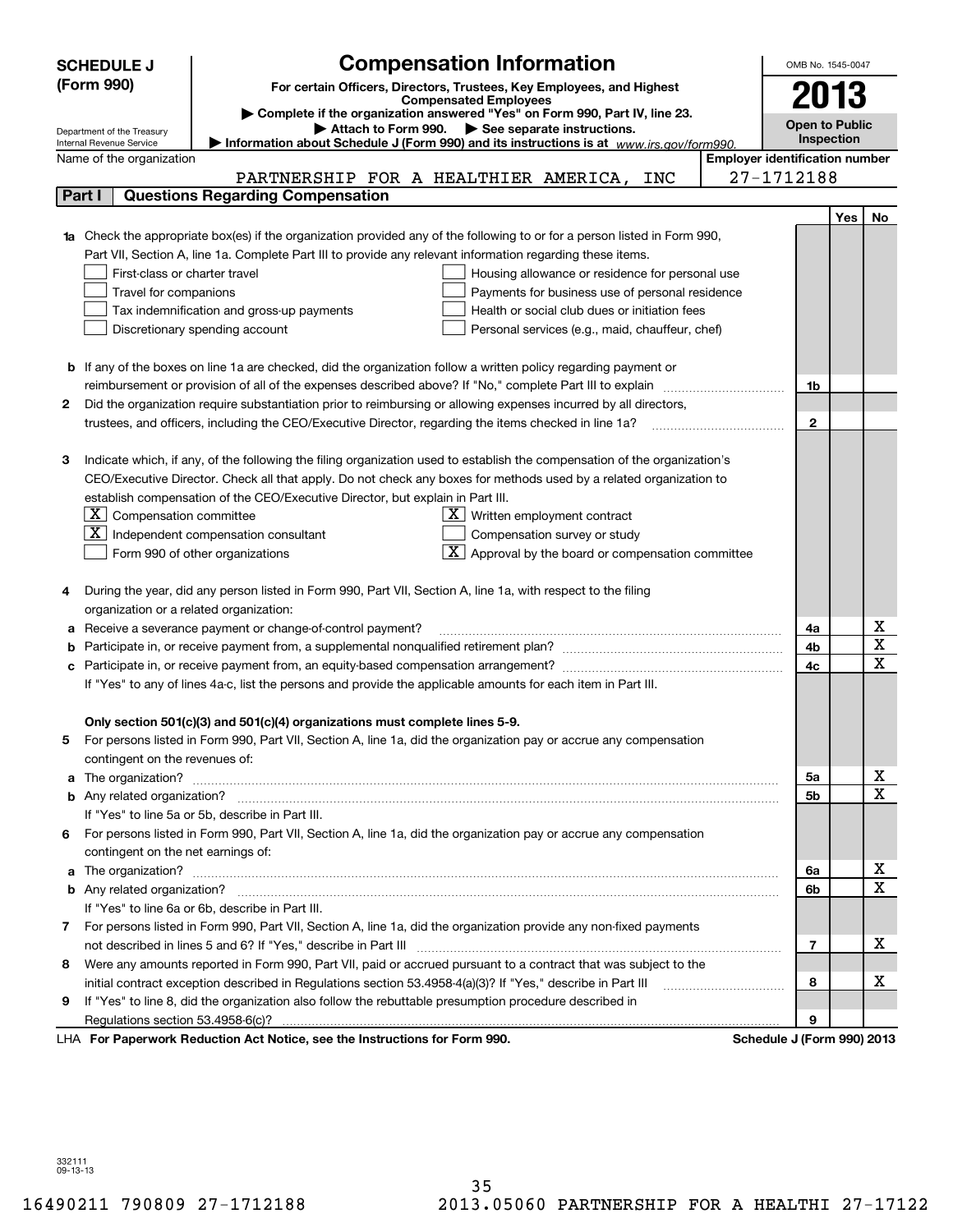### PARTNERSHIP FOR A HEALTHIER AMERICA, INC 27-1712188

# Schedule J (Form 990) 2013 PAR'I'NERSHIP F'OR A HEAL'I'HILER AMERICA , INC 27 = 17 I 2 I 8 8<br>| **Part II | Officers, Directors, Trustees, Key Employees, and Highest Compensated Employ**

For each individual whose compensation must be reported in Schedule J, report compensation from the organization on row (i) and from related organizations, described in the instructions, on row (ii). Do not list any individuals that are not listed on Form 990, Part VII.

**Note.**  The sum of columns (B)(i)-(iii) for each listed individual must equal the total amount of Form 990, Part VII, Section A, line 1a, applicable column (D) and (E) amounts for that individual.

|                             |      |                          | (B) Breakdown of W-2 and/or 1099-MISC compensation |                                           | (C) Retirement and             | (D) Nontaxable | (E) Total of columns | (F) Compensation<br>reported as deferred |  |
|-----------------------------|------|--------------------------|----------------------------------------------------|-------------------------------------------|--------------------------------|----------------|----------------------|------------------------------------------|--|
| (A) Name and Title          |      | (i) Base<br>compensation | (ii) Bonus &<br>incentive<br>compensation          | (iii) Other<br>reportable<br>compensation | other deferred<br>compensation | benefits       | $(B)(i)-(D)$         | in prior Form 990                        |  |
| LAWRENCE SOLER              | (i)  | 344,162.                 | 30,000.                                            | 218.                                      | 10, 200.                       | 18,607.        | 403,187.             | $\mathbf 0$ .                            |  |
| PRESIDENT & CEO             | (ii) | 0.                       | $\mathbf 0$ .                                      | 0.                                        | 0.                             | 0.             | $\mathbf 0$ .        | $\overline{0}$ .                         |  |
| ANDREW NANNIS               | (i)  | 155,851.                 | 14,000.                                            | 127.                                      | 7,207.                         | 19,859.        | 197,044.             | $\overline{0}$ .                         |  |
| CHIEF MARKETING OFFICER     | (ii) | 0.                       | $\mathbf 0$ .                                      | 0.                                        | 0.                             | 0.             | $\mathbf 0$ .        | $\overline{0}$ .                         |  |
| STACY MOLANDER              | (i)  | 130,575.                 | $\overline{0}$ .                                   | 120.                                      | 5,662.                         | 22, 296.       | 158, 653.            | $\overline{0}$ .                         |  |
| VP OF STRATEGIC INITIATIVES | (ii) | $\overline{0}$ .         | $\overline{0}$ .                                   | $\overline{0}$ .                          | $\overline{0}$ .               | 0.             | $\overline{0}$ .     | $\overline{0}$ .                         |  |
| MATTHEW SLATER              | (i)  | 139,602.                 | 11,424.                                            | $\overline{211}$ .                        | 5,910.                         | 18,627.        | 175, 774.            | $\overline{0}$ .                         |  |
| VP OF BUSINESS DEVELOPMENT  | (ii) | $\overline{0}$ .         | 0.                                                 | $\overline{0}$ .                          | 0.                             | 0.             | 0.                   | $\overline{0}$ .                         |  |
|                             | (i)  |                          |                                                    |                                           |                                |                |                      |                                          |  |
|                             | (i)  |                          |                                                    |                                           |                                |                |                      |                                          |  |
|                             | (i)  |                          |                                                    |                                           |                                |                |                      |                                          |  |
|                             | (ii) |                          |                                                    |                                           |                                |                |                      |                                          |  |
|                             | (i)  |                          |                                                    |                                           |                                |                |                      |                                          |  |
|                             | (ii) |                          |                                                    |                                           |                                |                |                      |                                          |  |
|                             | (i)  |                          |                                                    |                                           |                                |                |                      |                                          |  |
|                             | (ii) |                          |                                                    |                                           |                                |                |                      |                                          |  |
|                             | (i)  |                          |                                                    |                                           |                                |                |                      |                                          |  |
|                             | (ii) |                          |                                                    |                                           |                                |                |                      |                                          |  |
|                             | (i)  |                          |                                                    |                                           |                                |                |                      |                                          |  |
|                             | (ii) |                          |                                                    |                                           |                                |                |                      |                                          |  |
|                             | (i)  |                          |                                                    |                                           |                                |                |                      |                                          |  |
|                             | (ii) |                          |                                                    |                                           |                                |                |                      |                                          |  |
|                             | (i)  |                          |                                                    |                                           |                                |                |                      |                                          |  |
|                             | (ii) |                          |                                                    |                                           |                                |                |                      |                                          |  |
|                             | (i)  |                          |                                                    |                                           |                                |                |                      |                                          |  |
|                             | (ii) |                          |                                                    |                                           |                                |                |                      |                                          |  |
|                             | (i)  |                          |                                                    |                                           |                                |                |                      |                                          |  |
|                             | (ii) |                          |                                                    |                                           |                                |                |                      |                                          |  |
|                             | (i)  |                          |                                                    |                                           |                                |                |                      |                                          |  |
|                             | (ii) |                          |                                                    |                                           |                                |                |                      |                                          |  |
|                             | (i)  |                          |                                                    |                                           |                                |                |                      |                                          |  |
|                             | (i)  |                          |                                                    |                                           |                                |                |                      |                                          |  |

**Schedule J (Form 990) 2013**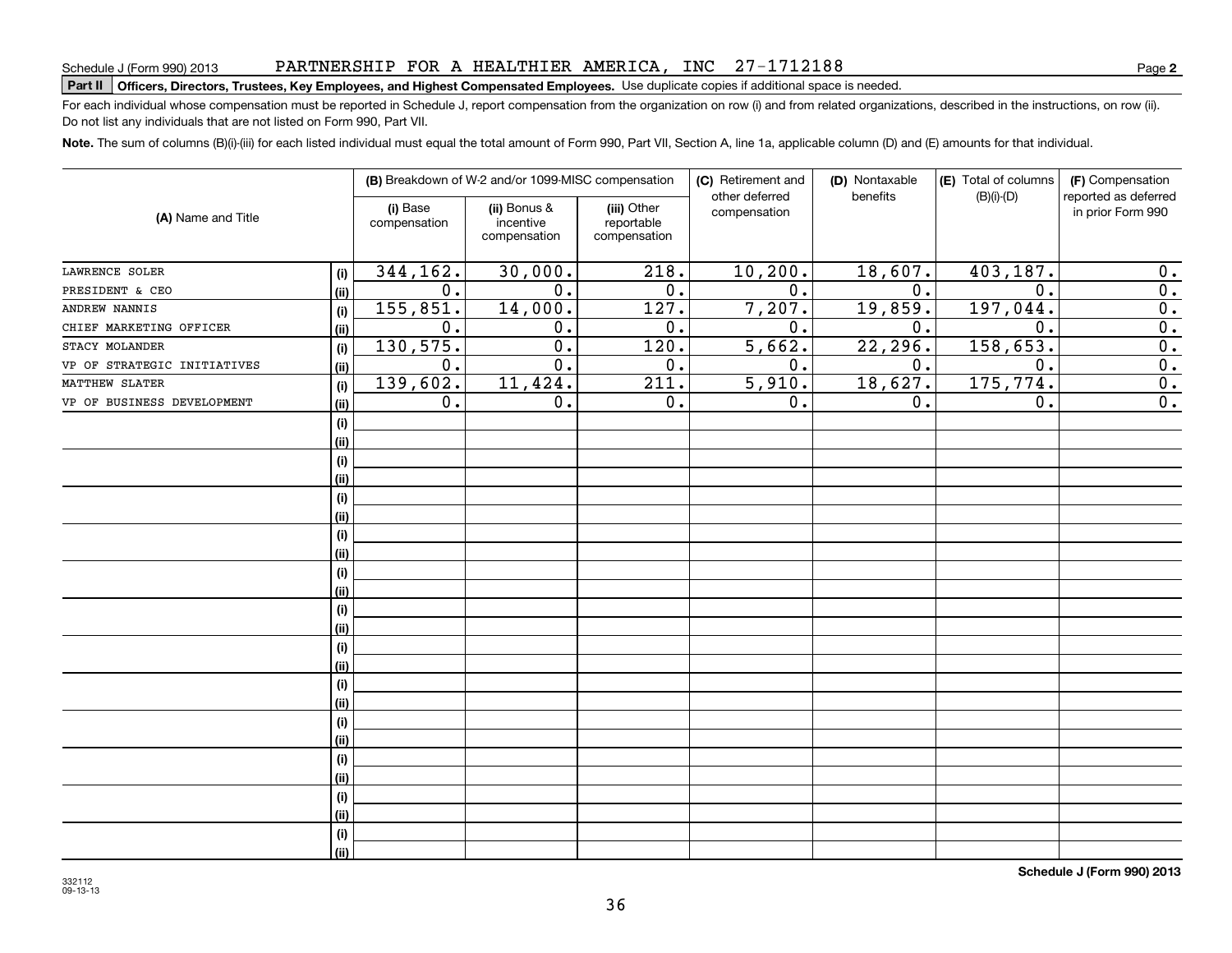### PARTNERSHIP FOR A HEALTHIER AMERICA, INC

**Part III Supplemental Information**

Schedule J (Form 990) 2013 PARTNERSHIP FOR A HEALTHIER AMERICA, INC 27-1712188<br>Part III Supplemental Information<br>Provide the information, explanation, or descriptions required for Part I, lines 1a, 1b, 3, 4a, 4b, 4c, 5a, 5

**Schedule J (Form 990) 2013**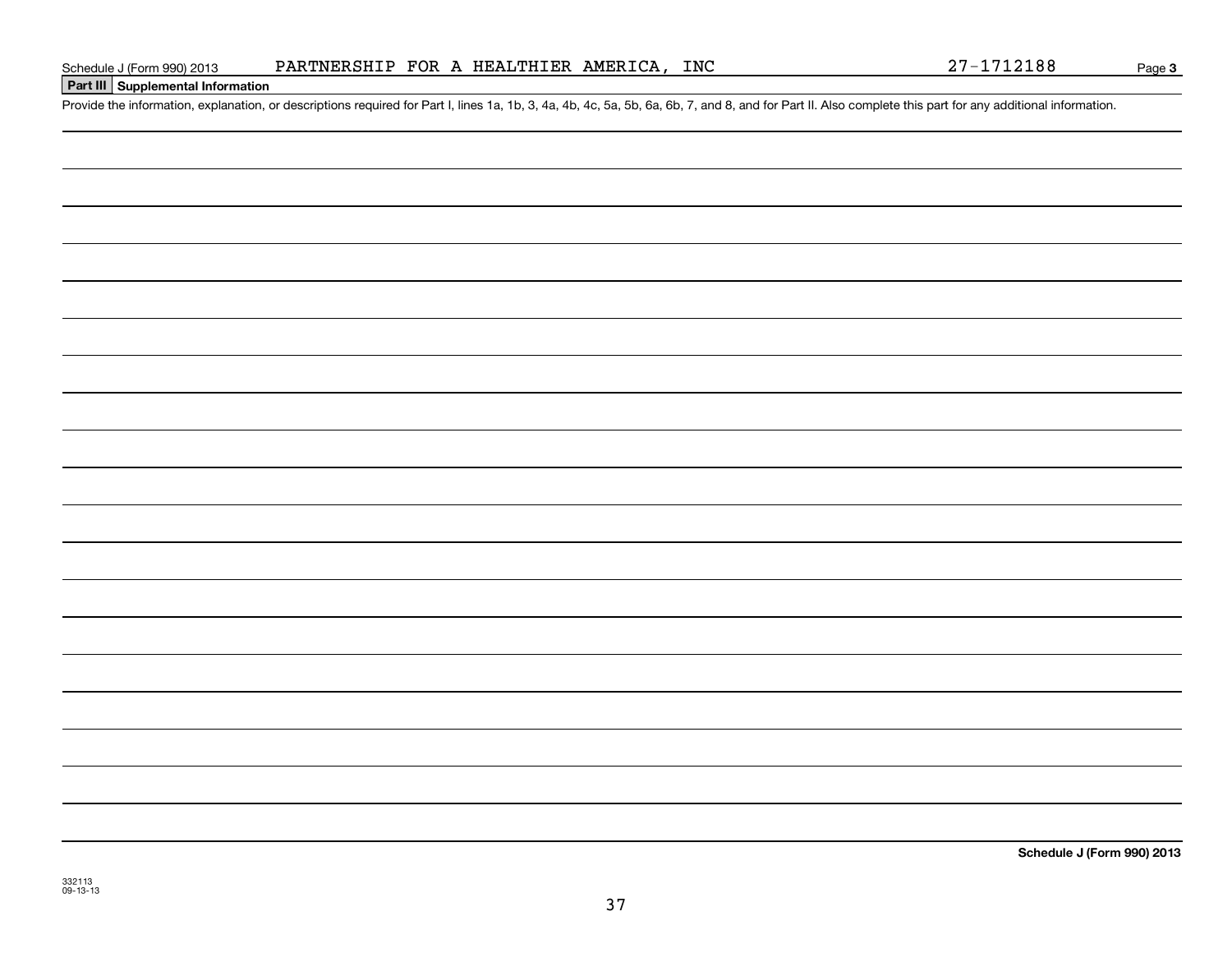| <b>SCHEDULE O</b>                                      |
|--------------------------------------------------------|
| (Form 990 or 990-EZ)                                   |
| Department of the Treasury<br>Internal Revenue Service |

Name of the organization

### **Supplemental Information to Form 990 or 990-EZ**

**Information about Schedule O (Form 990 or 990-EZ) and its instructions is at www.irs.gov/form990. Complete to provide information for responses to specific questions on Form 990 or 990-EZ or to provide any additional information. | Attach to Form 990 or 990-EZ.**



PARTNERSHIP FOR A HEALTHIER AMERICA, INC | 27-1712188

**Employer identification number**

### FORM 990, PART I, LINE 19

EXPLANATION: FORM 990, PART I LINE 19 - THE FORM 990 DOES NOT

DISTINGUISH BETWEEN UNRESTRICTED AND TEMPORARILY RESTRICTED REVENUE.

ACCORDINGLY, DUE TO MULTI-YEAR GRANT FUNDING LINE 19 "REVENUE LESS

EXPENSES" REFLECTS FUNDING RECEIVED FOR FISCAL YEARS 2014 THROUGH 2016.

PART III, LINE 1, DESCRIPTION OF ORGANIZATION MISSION

EXPLANATION: MOST IMPORTANTLY, PHA ENSURES THAT COMMITMENTS MADE ARE

COMMITMENTS KEPT BY MONITORING AND PUBLICLY REPORTING ON THE PROGRESS

OUR PARTNERS ARE MAKING.

PHA IS A NONPARTISAN, NONPROFIT THAT IS LED BY SOME OF THE NATION'S

MOST RESPECTED HEALTH AND CHILDHOOD OBESITY ADVOCATES. SUPPORTING OUR

EFFORT IS OUR HONORARY CHAIR, FIRST LADY MICHELLE OBAMA, AND OUR

HONORARY VICE CHAIRS, FORMER SENATE MAJORITY LEADER BILL FRIST AND U.S.

SENATOR CORY BOOKER. OUR BOARD OF DIRECTORS ALSO INCLUDES NATIONALLY

RECOGNIZED BUSINESS LEADERS, HEALTH PROFESSIONALS AND THOUGHT LEADERS

FROM A VARIETY OF BACKGROUNDS.

FORM 990, PART III, LINE 2, NEW PROGRAM SERVICES:

EXPLANATION: DRINK UP INITIATIVE: THE COLLABORATION TO ENCOURAGE

EVERYONE TO DRINK MORE WATER, FORMED BETWEEN THE PARTNERSHIP FOR A

HEALTHIER AMERICA AND STAKEHOLDERS ACROSS THE PUBLIC AND PRIVATE

SECTORS WHO ARE DEDICATED TO ENCOURAGING PEOPLE TO DRINK MORE WATER

MORE OFTEN.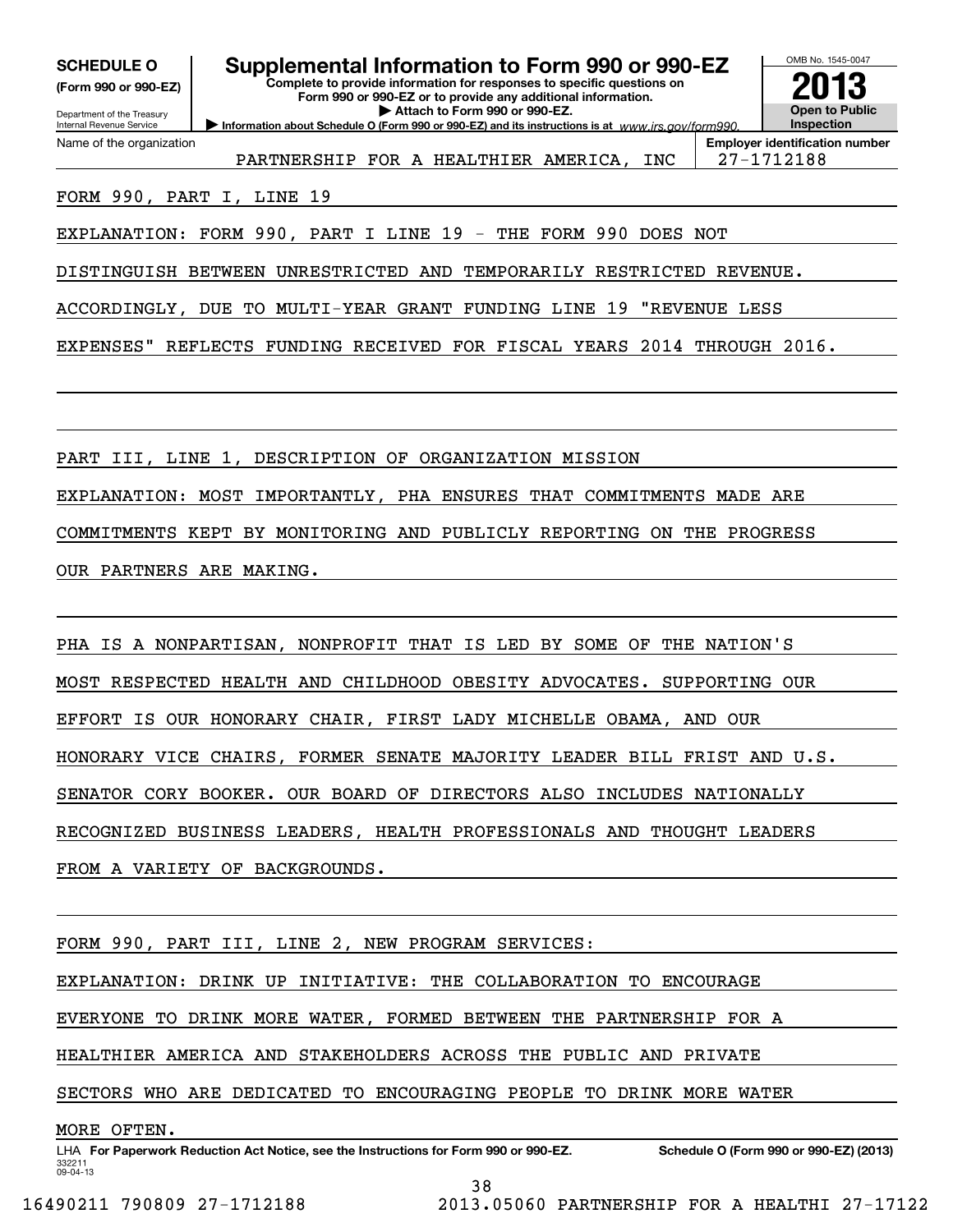PARTNERSHIP FOR A HEALTHIER AMERICA, INC | 27-1712188

FORM 990, PART III, LINE 3, CHANGES IN PROGRAM SERVICES:

EXPLANATION: THE CHEFS MOVE TO SCHOOL PROGRAM WAS COMPLETED.

FORM 990, PART VI, SECTION B, LINE 11:

EXPLANATION: AFTER THE AUDITED FINANCIAL STATEMENTS ARE APPROVED BY THE FINANCE AND AUDIT COMMITTEE OF THE PHA BOARD OF DIRECTORS, THE FORM 990 IS FIRST PREPARED AND REVIEWED BY EXTERNAL ACCOUNTANTS, THEN REVIEWED INTERNALLY BY PHA STAFF, THEN BY THE FINANCE AND AUDIT COMMITTEE OF THE BOARD AND FINALLY IS SHARED WITH THE FULL BOARD OF DIRECTORS.

FORM 990, PART VI, SECTION B, LINE 12C:

EXPLANATION: PHA REQUIRES ALL DIRECTORS, OFFICERS, MEMBERS OF THE BOARD OF DIRECTORS AND KEY EMPLOYEES TO SIGN A STATEMENT ANNUALLY, WHICH INDICATES THEIR UNDERSTANDING AND ACCEPTANCE OF THE CONFLICT OF INTEREST POLICY. PHA ENFORCES COMPLIANCE ON A SITUATIONAL BASIS. IT DOES NOT INCLUDE INDIVIDUALS WITH POTENTIAL CONFLICTS IN CERTAIN CONVERSATIONS OR MEETINGS WHERE A CONFLICT MAY EXIST. PERIODIC REVIEWS ARE CONDUCTED TO ENSURE PHA DOES NOT ENGAGE IN ACTIVITIES THAT MAY JEOPARDIZE ITS TAX-EXEMPT STATUS. IF THERE IS CAUSE TO BELIEVE THAT AN INDIVIDUAL HAS ACTED IN VIOLATION OF THE CONFLICT OF INTEREST POLICY, THE BOARD OR COMMITTEE SHALL INFORM THE INDIVIDUAL AND OFFER THE OPPORTUNITY TO EXPLAIN THE VIOLATION. IF THE INDIVIDUAL FAILS TO EXPLAIN THE CONFLICT OF INTEREST VIOLATION ADEQUATELY, PROPER DISCIPLINARY ACTION IS TAKEN.

FORM 990, PART VI, SECTION B, LINE 15:

EXPLANATION: THE BOARD OF DIRECTORS HIRED AN EXECUTIVE COMPENSATION

332212 09-04-13**Schedule O (Form 990 or 990-EZ) (2013)** CONSULTANT TO ASSESS COMPETITIVE MARKET PAY LEVELS FOR THE CEO AND SENIOR 39